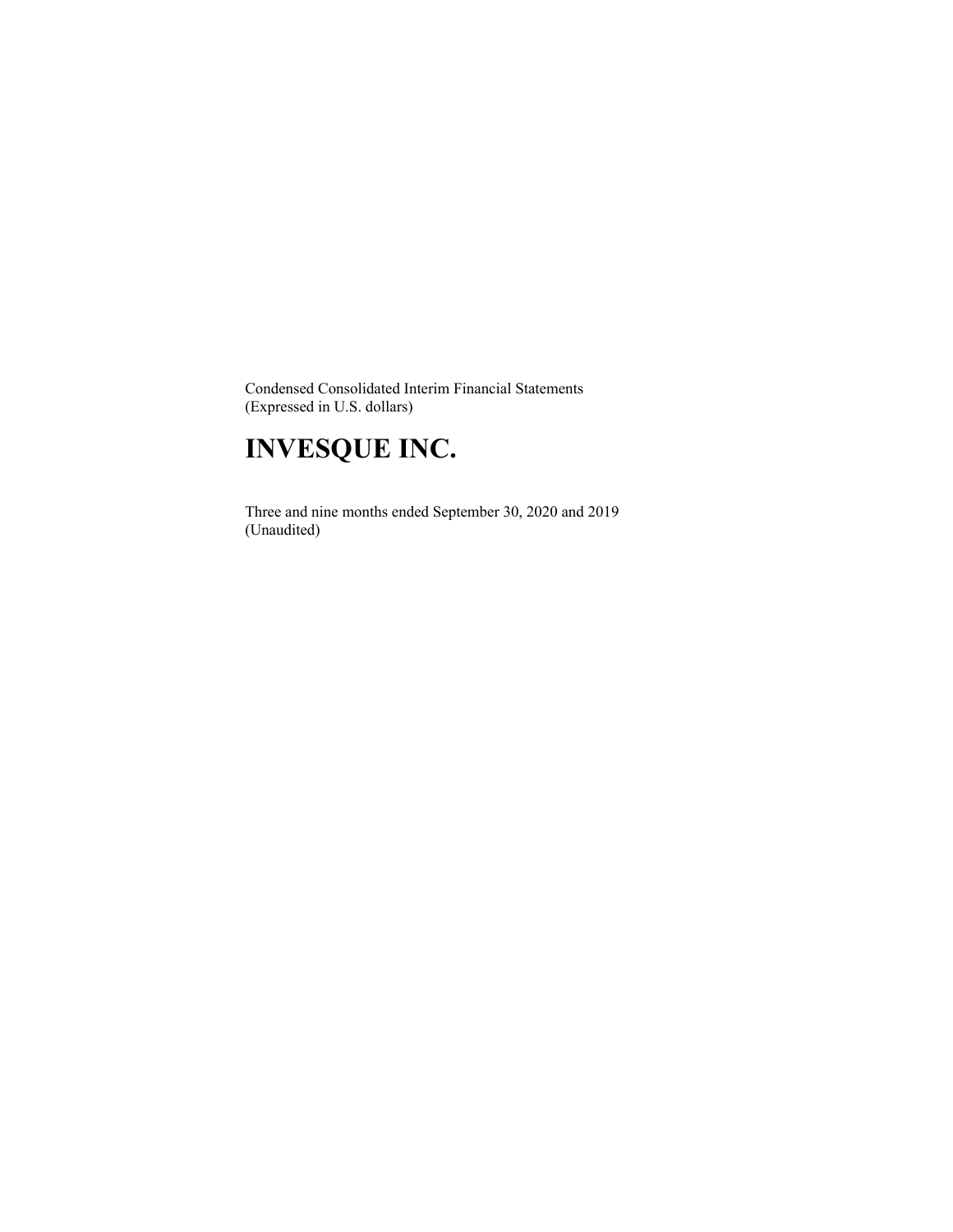Condensed Consolidated Interim Statements of Financial Position (Expressed in thousands of U.S. dollars)

|                                                              | September 30, 2020     | December 31, 2019   |
|--------------------------------------------------------------|------------------------|---------------------|
|                                                              |                        | (Adjusted - note 2) |
| <b>Assets</b>                                                |                        |                     |
| Current assets:                                              |                        |                     |
| Cash                                                         | \$<br>34,512           | \$<br>11,838        |
| Tenant and other receivables                                 | 13,291                 | 6,937               |
| Property tax receivables                                     | 13,267                 | 11,020              |
| Loans receivable (note 3)                                    | 3,966                  | 4,249               |
| Assets held for sale (note 6)                                | 2,144                  | 12,201              |
| Other (note 4)                                               | 8,935                  | 6,184               |
|                                                              | 76,115                 | 52,429              |
| Non-current assets:                                          |                        |                     |
| Loans receivable (note 3)                                    | 20,218                 | 37,405              |
| Derivative instruments (note 10)                             | 5,241                  | 64                  |
| Investment in joint ventures (note 7)                        | 68,531                 | 107,994             |
| Investment properties (note 5)                               | 894,077                | 969,634             |
| Property, plant and equipment, net (note 6)                  | 460,105                | 459,942             |
| Other non-current assets (note 4)                            | 2,888                  | 3,270               |
|                                                              | 1,451,060              | 1,578,309           |
| Total assets                                                 | \$<br>1,527,175        | \$<br>1,630,738     |
| <b>Liabilities and Shareholders' Equity</b>                  |                        |                     |
| Current liabilities:                                         |                        |                     |
| Accounts payable and accrued liabilities                     | \$<br>18,163           | \$<br>18,885        |
| Accrued real estate taxes                                    | 15,899                 | 13,066              |
| Dividends payable                                            |                        | 3,354               |
| Credit facilities (note 8)                                   | 10,000                 | 14,569              |
| Mortgages payable (note 9)                                   | 23,071                 | 43,024              |
| Other current liabilities (note 13)                          | 7,137                  | 3,015               |
|                                                              | 74,270                 | 95,913              |
| Non-current liabilities:                                     |                        |                     |
| Credit facilities (note 8)                                   | 648,107                | 632,390             |
| Mortgages payable (note 9)                                   | 271,716                | 232,443             |
| Convertible debentures (note 11)                             | 92,072                 | 91,049              |
| Commonwealth preferred unit liability (note 12)              | 63,985                 | 63,654              |
| Derivative instruments (note 10)                             | 31,951                 | 7,966               |
| Deferred tax liability (note 23)                             |                        | 6,944               |
| Other non-current liabilities (note 13)                      | 14,185                 | 16,736              |
| Non-controlling interest liability                           | 4,597                  | 3,499               |
|                                                              | 1,126,613              | 1,054,681           |
| <b>Total</b> liabilities                                     | 1,200,883              | 1,150,594           |
| Shareholders' equity:                                        |                        |                     |
| Common share capital (note 15)                               | 509,165                | 504,561             |
| Equity settled deferred shares                               | 1,859                  | 733                 |
| Preferred share capital (note 15)                            | 85,389                 | 85,389              |
| Contributed surplus                                          | 400                    | 400                 |
| Equity component of convertible instruments                  | 3,764                  | 3,764               |
| Cumulative deficit<br>Accumulated other comprehensive income | (272, 717)<br>(1, 568) | (114,908)<br>205    |
| Total shareholders' equity                                   | 326,292                | 480,144             |
| Commitments and contingencies (note 24)                      |                        |                     |
| Total liabilities and shareholders' equity                   | \$<br>1,527,175        | \$<br>1,630,738     |
|                                                              |                        |                     |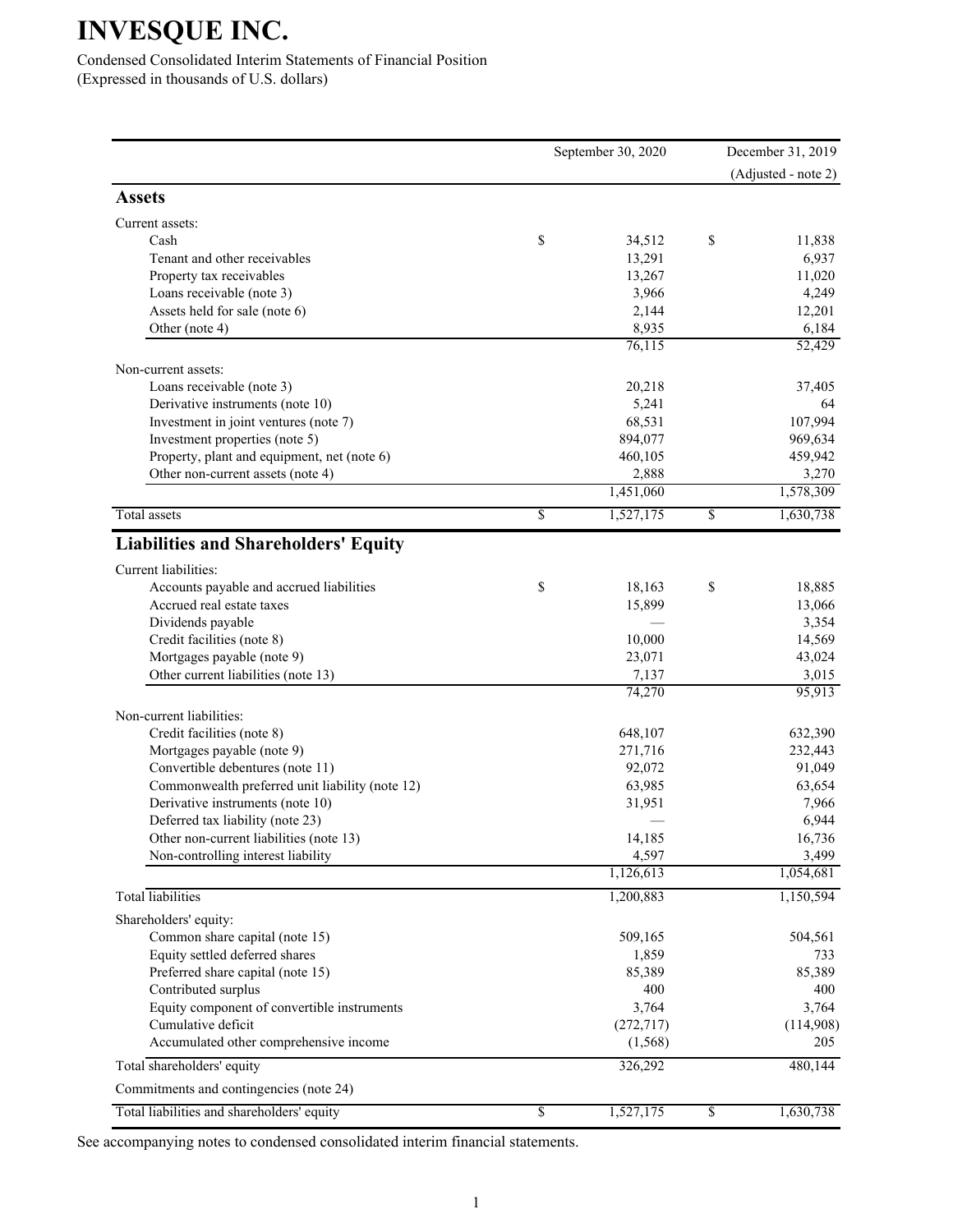Condensed Consolidated Interim Statements of Income (Loss) and Comprehensive Income (Loss) (Expressed in thousands of U.S. dollars, except per share amounts)

|                                                                        |              | Three months ended<br>September 30, |          | Nine months ended<br>September 30, |           |
|------------------------------------------------------------------------|--------------|-------------------------------------|----------|------------------------------------|-----------|
|                                                                        |              | 2020                                | 2019     | 2020                               | 2019      |
| Revenue:                                                               |              |                                     |          |                                    |           |
| Rental (note 17)                                                       | \$           | 22,735 \$                           | 24,240   | \$<br>68,534 \$                    | 79,787    |
| Resident rental and related revenue (note 17)                          |              | 31,106                              | 12,639   | 89,439                             | 12,639    |
| Lease revenue from joint ventures (note 7)                             |              | 779                                 | 756      | 2,301                              | 2,253     |
| Other revenue                                                          |              | 809                                 | 915      | 2,733                              | 1,919     |
|                                                                        |              | 55,429                              | 38,550   | 163,007                            | 96,598    |
| Other income                                                           |              | 2,529                               |          | 2,594                              |           |
| Expenses (income):                                                     |              |                                     |          |                                    |           |
| Direct property operating expenses (note 18)                           |              | 24,391                              | 9,934    | 70,205                             | 12,479    |
| Depreciation and amortization expense                                  |              | 12,581                              | 5,365    | 36,606                             | 5,408     |
| Finance costs from operations (note 19)                                |              | 12,160                              | 10,702   | 36,848                             | 29,609    |
| Real estate tax expense                                                |              | 407                                 | 527      | 14,114                             | 15,505    |
| General and administrative expenses (note 20)                          |              | 4,858                               | 4,305    | 15,583                             | 11,867    |
| Transaction costs for business combination                             |              | (237)                               | 2,564    | 170                                | 4,260     |
| Diligence costs for transactions not pursued                           |              |                                     |          |                                    | 633       |
| Allowance for credit losses on loans and interest receivable (note 19) |              | 13,056                              | (152)    | 20,151                             | 1,012     |
| Change in non-controlling interest liability (note 19)                 |              | 41                                  | 189      | 209                                | 344       |
| Change in fair value of investment properties - IFRIC 21               |              | 3,206                               | 3,285    | (3,278)                            | (3,522)   |
| Change in fair value of investment properties (note 5)                 |              | 39,699                              | (970)    | 72,087                             | 8,751     |
| Change in fair value of financial instruments (note 19)                |              | (2, 131)                            | 4,754    | 21,756                             | 14,089    |
| Change in fair value of contingent consideration (note 19)             |              | 3,256                               |          | 3,256                              |           |
| Loss on sale of property, plant and equipment                          |              |                                     |          | 141                                |           |
|                                                                        |              | 111,287                             | 40,503   | 287,848                            | 100,435   |
| Loss from joint ventures (note 7)                                      |              | (7,420)                             | (1,093)  | (32, 386)                          | (12, 144) |
| Loss before income taxes                                               |              | (60, 749)                           | (3,046)  | (154, 633)                         | (15,981)  |
| Income tax recovery:                                                   |              |                                     |          |                                    |           |
| Deferred (note 23)                                                     |              |                                     | (700)    | (6,944)                            | (3,938)   |
| Net loss                                                               | $\mathbb{S}$ | $(60, 749)$ \$                      | (2,346)  | \$<br>$(147,689)$ \$               | (12,043)  |
| Other comprehensive income (loss):                                     |              |                                     |          |                                    |           |
| Items to be reclassified to net income (loss) in subsequent periods    |              |                                     |          |                                    |           |
| Unrealized gain (loss) on translation of foreign operations            |              | 1,163                               | (799)    | (1,773)                            | 2,013     |
| Total comprehensive loss                                               | $\mathbb{S}$ | $(59, 586)$ \$                      | (3, 145) | \$<br>$(149, 462)$ \$              | (10,030)  |
| Loss per share (note 16):                                              |              |                                     |          |                                    |           |
| Basic and diluted                                                      | \$           | $(1.09)$ \$                         | (0.04)   | \$<br>$(2.66)$ \$                  | (0.22)    |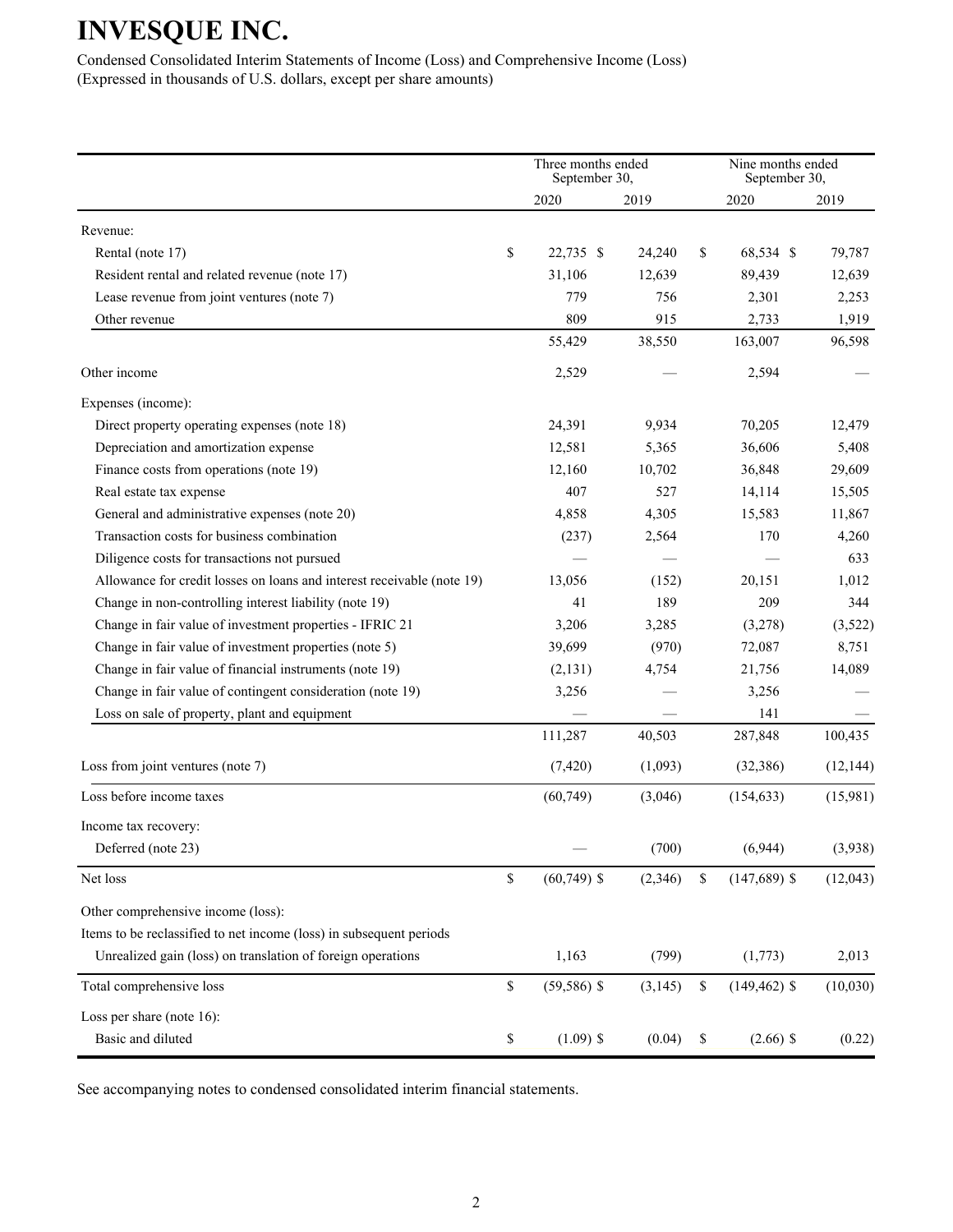Condensed Consolidated Interim Statements of Changes in Shareholders' Equity (Expressed in thousands of U.S. dollars) Nine months ended September 30, 2020 and 2019

|                                                                                  |    | Common share<br>capital | deferred shares | Equity settled Preferred share<br>capital | Contributed<br>surplus | Equity<br>component of<br>convertible<br>instruments | deficit         | Accumulated<br>other<br>Cumulative comprehensive<br>income (loss) | Total      |
|----------------------------------------------------------------------------------|----|-------------------------|-----------------|-------------------------------------------|------------------------|------------------------------------------------------|-----------------|-------------------------------------------------------------------|------------|
| Balance, January 1, 2020                                                         | S. | 504,561 \$              | 733 \$          | 85,389 \$                                 | 400 \$                 | $3,764$ \$                                           | $(114,908)$ \$  | 205S                                                              | 480,144    |
| Net loss                                                                         |    |                         |                 |                                           |                        |                                                      | (147, 689)      |                                                                   | (147, 689) |
| Other comprehensive loss                                                         |    |                         |                 |                                           |                        |                                                      |                 | (1,773)                                                           | (1,773)    |
| Common shares issued, net of issuance costs (note 15)                            |    | 1,040                   |                 |                                           |                        |                                                      |                 |                                                                   | 1,040      |
| Common shares issued under the Company's dividend<br>reinvestment plan (note 15) |    | 3,498                   |                 |                                           |                        |                                                      |                 |                                                                   | 3,498      |
| Dividends declared on common shares                                              |    |                         |                 |                                           |                        |                                                      | (10, 120)       |                                                                   | (10, 120)  |
| Common shares purchased under NCIB (note 145)                                    |    | (148)                   |                 |                                           |                        |                                                      |                 |                                                                   | (148)      |
| Amortization of equity settled deferred shares (note 21)                         |    |                         | 1,340           |                                           |                        |                                                      |                 |                                                                   | 1,340      |
| Common shares issued for equity settled deferred share<br>(note 15 and 21)       |    | 214                     | (214)           |                                           |                        |                                                      |                 |                                                                   |            |
| Balance, September 30, 2020                                                      | S. | 509,165 \$              | 1,859 \$        | 85,389 \$                                 | 400S                   | $3,764$ \$                                           | $(272, 717)$ \$ | $(1,568)$ \$                                                      | 326,292    |

|                                                                        |    | Common share<br>capital | deferred shares                 | Equity settled Preferred share<br>capital | Contributed<br>surplus | component of | Equity<br>convertible<br>instruments | Cumulative comprehensive<br>deficit | Accumulated<br>income (loss) | other        | Total    |
|------------------------------------------------------------------------|----|-------------------------|---------------------------------|-------------------------------------------|------------------------|--------------|--------------------------------------|-------------------------------------|------------------------------|--------------|----------|
| Balance, January 1, 2019                                               | \$ | 493,165 \$              | $\hspace{0.1mm}-\hspace{0.1mm}$ | -S<br>71,106 \$                           |                        | 400 \$       | $1,671$ \$                           | $(69,785)$ \$                       |                              | $(3,089)$ \$ | 493,468  |
| Net income                                                             |    |                         |                                 |                                           |                        |              |                                      | (12,043)                            |                              |              | (12,043) |
| Other comprehensive income                                             |    |                         |                                 |                                           |                        |              |                                      |                                     |                              | 2,013        | 2,013    |
| Common shares issued, net of issuance costs                            |    | 4,878                   |                                 |                                           |                        |              |                                      |                                     |                              |              | 4,878    |
| Preferred shares issued, net of issuance costs                         |    |                         |                                 | 14,286                                    |                        |              |                                      |                                     |                              |              | 14,286   |
| Equity component of Commonwealth preferred units                       |    |                         |                                 |                                           |                        |              | 1,618                                |                                     |                              |              | 1,618    |
| Common shares issued under the Company's dividend<br>reinvestment plan |    | 5,222                   |                                 |                                           |                        |              |                                      |                                     |                              |              | 5,222    |
| Dividends declared on common shares                                    |    |                         |                                 |                                           |                        |              |                                      | (29,718)                            |                              |              | (29,718) |
| Common Shares purchased under NCIB                                     |    | (213)                   |                                 |                                           |                        |              |                                      |                                     |                              |              | (213)    |
| Amortization of equity settled deferred shares                         |    |                         | 430                             |                                           |                        |              |                                      |                                     |                              |              | 430      |
| Common shares issued through conversion of<br>convertible debentures   |    | 25                      |                                 |                                           |                        |              |                                      |                                     |                              |              | 25       |
| Balance, September 30, 2019                                            | S. | 503,077 \$              | 430 \$                          | 85,392 \$                                 |                        | 400 \$       | 3,289 \$                             | $(111, 546)$ \$                     |                              | $(1,076)$ \$ | 479,966  |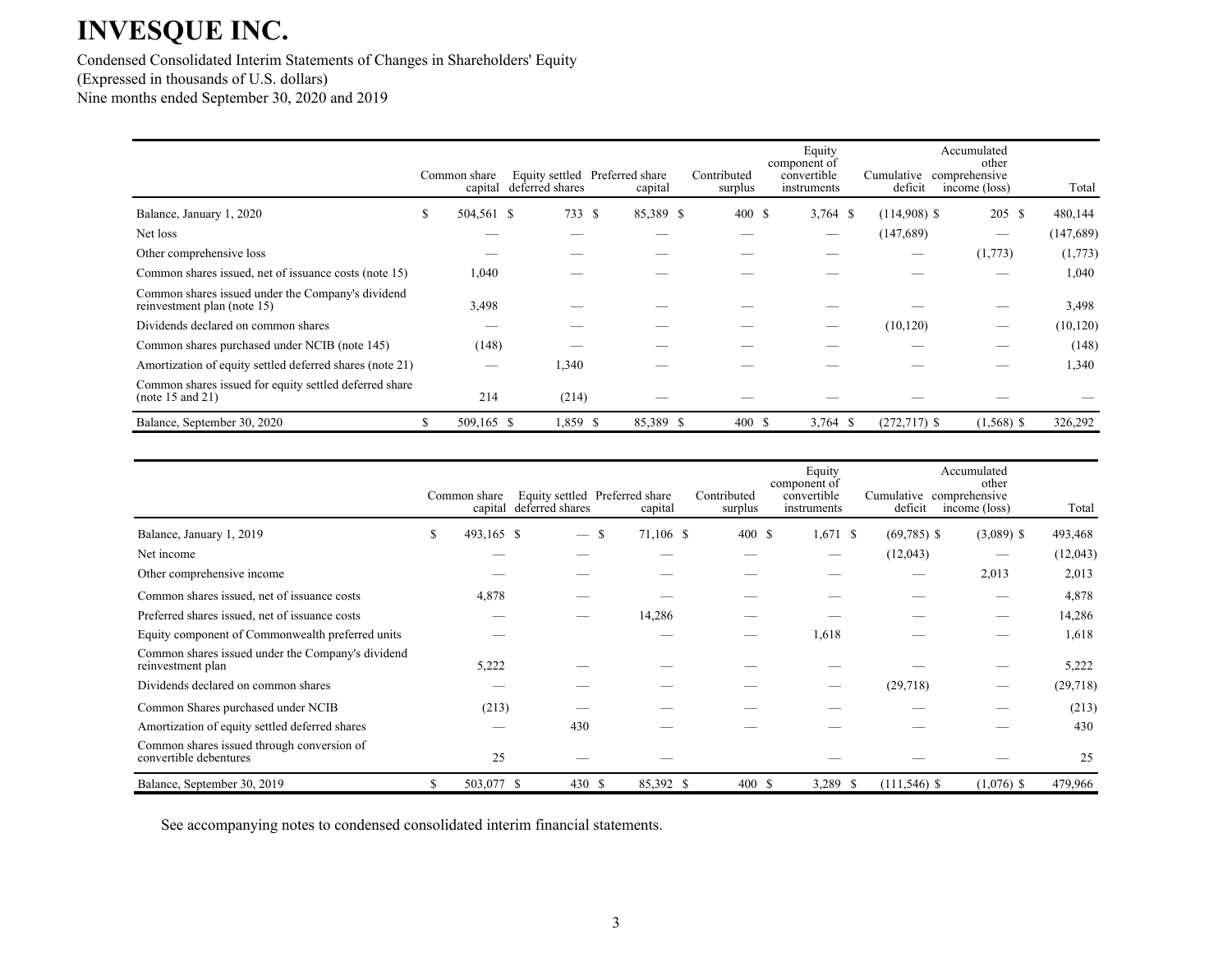Condensed Consolidated Interim Statements of Cash Flows (Expressed in thousands of U.S. dollars) Nine months ended September 30, 2020 and 2019

|                                                                   | Nine months ended September 30, 2020 | Nine months ended September 30, 2019 |                     |  |
|-------------------------------------------------------------------|--------------------------------------|--------------------------------------|---------------------|--|
|                                                                   |                                      |                                      | (Adjusted - note 2) |  |
| Cash flows from operating activities:                             |                                      |                                      |                     |  |
| Net (loss) income                                                 | \$<br>(147, 689)                     | \$                                   | (12,043)            |  |
| Items not involving cash:                                         |                                      |                                      |                     |  |
| Fair value adjustment of investment properties                    | 72,087                               |                                      | 8,751               |  |
| Fair value adjustment of financial instruments                    | 21,756                               |                                      | 14,089              |  |
| Depreciation and amortization expense                             | 36,606                               |                                      | 5,408               |  |
| Allowance for credit losses on loans and interest receivable      | 20,151                               |                                      | 1,012               |  |
| Straight-line rent                                                | (5,090)                              |                                      | (6,795)             |  |
| Amortization of tenant inducements                                | 287                                  |                                      | 57                  |  |
| Finance costs from operations                                     | 36,848                               |                                      | 29,609              |  |
| Change in non-controlling interest liability                      | 209                                  |                                      | 344                 |  |
| Change in fair value of contingent consideration                  | 3,256                                |                                      |                     |  |
| Loss on sale of property, plant and equipment                     | 141                                  |                                      |                     |  |
| Loss from joint ventures                                          | 32,386                               |                                      | 12,144              |  |
| Deferred income tax                                               | (6,944)                              |                                      | (3,938)             |  |
| Interest paid                                                     | (36, 148)                            |                                      | (28, 858)           |  |
| Interest income received                                          | 491                                  |                                      | 462                 |  |
| Change in non-cash operating working capital:                     |                                      |                                      |                     |  |
| Tenant and other receivables                                      | (10,966)                             |                                      | (14,062)            |  |
| Accounts payable and accrued liabilities                          | (1, 839)                             |                                      | (4,084)             |  |
| Unearned revenue                                                  | 105                                  |                                      | (145)               |  |
| Other assets                                                      | (1,755)                              |                                      | (5,759)             |  |
| Other liabilities                                                 | 925                                  |                                      | 4,210               |  |
| Accrued real estate taxes                                         | 2,744                                |                                      | 2,489               |  |
| Net cash provided by operating activities                         | \$<br>17,561                         | \$                                   | 2,891               |  |
| Cash flows from financing activities:                             |                                      |                                      |                     |  |
| Proceeds from credit facilities (note 14)                         | \$<br>33,000                         | \$                                   | 328,550             |  |
| Payments on credit facilities (note 14)                           | (21,250)                             |                                      | (46,240)            |  |
| Debt issuance costs paid (note 14)                                | (857)                                |                                      | (3,863)             |  |
| Proceeds from mortgages payable (note 14)                         | 17,198                               |                                      | 36,925              |  |
| Payments of mortgages payable (note 14)                           | (21,083)                             |                                      | (33, 108)           |  |
| Proceeds from settlement of interest rate swap                    |                                      |                                      | 104                 |  |
| Dividends paid to common shareholders                             | (9,976)                              |                                      | (24, 410)           |  |
| Payment for repurchase of common shares                           | (148)                                |                                      | (213)               |  |
| Proceeds from issuance of preferred share capital                 |                                      |                                      | 14,550              |  |
| Cash provided by (used in) financing activities                   | \$<br>(3, 116)                       | \$                                   | 272,295             |  |
| Cash flows from investing activities:                             |                                      |                                      |                     |  |
| Additions to investment properties                                | (5,323)                              |                                      | (89, 381)           |  |
| Dispositions of investment properties                             |                                      |                                      | 9,887               |  |
| Additions to property, plant and equipment                        | (7,602)                              |                                      | (221, 443)          |  |
| Dispositions of property, plant and equipment                     | 15,563                               |                                      |                     |  |
| Acquisition of interest in joint venture                          | (476)                                |                                      |                     |  |
| Disposition of interest in joint venture                          | 1,447                                |                                      |                     |  |
| Cash balance acquired in business combination (note 6)            | 2,081                                |                                      |                     |  |
| Distributions from joint ventures                                 | 2,831                                |                                      | 4,769               |  |
| Contributions to joint ventures                                   | (1, 855)                             |                                      | (10, 840)           |  |
| Distributions to non-controlling interest partners                | (238)                                |                                      | (105)               |  |
| Proceeds from income support agreement                            | 63                                   |                                      | 236                 |  |
| Payments to previous owner of Care                                |                                      |                                      | (9,676)             |  |
| Repayment of loans receivable                                     | 1,738                                |                                      | 4,085               |  |
| Proceeds from sale of interest in assets to joint venture partner |                                      |                                      | 23,000              |  |
| Cash provided by (used in) investing activities                   | \$<br>8,229                          | \$                                   | (289, 468)          |  |
| Increase (decrease) in cash and cash equivalents                  | 22,674                               |                                      | (14, 282)           |  |
| Cash and cash equivalents, beginning of period                    | 11,838                               |                                      | 26,978              |  |
| Cash and cash equivalents, end of period                          | \$<br>34,512                         | \$                                   | 12,696              |  |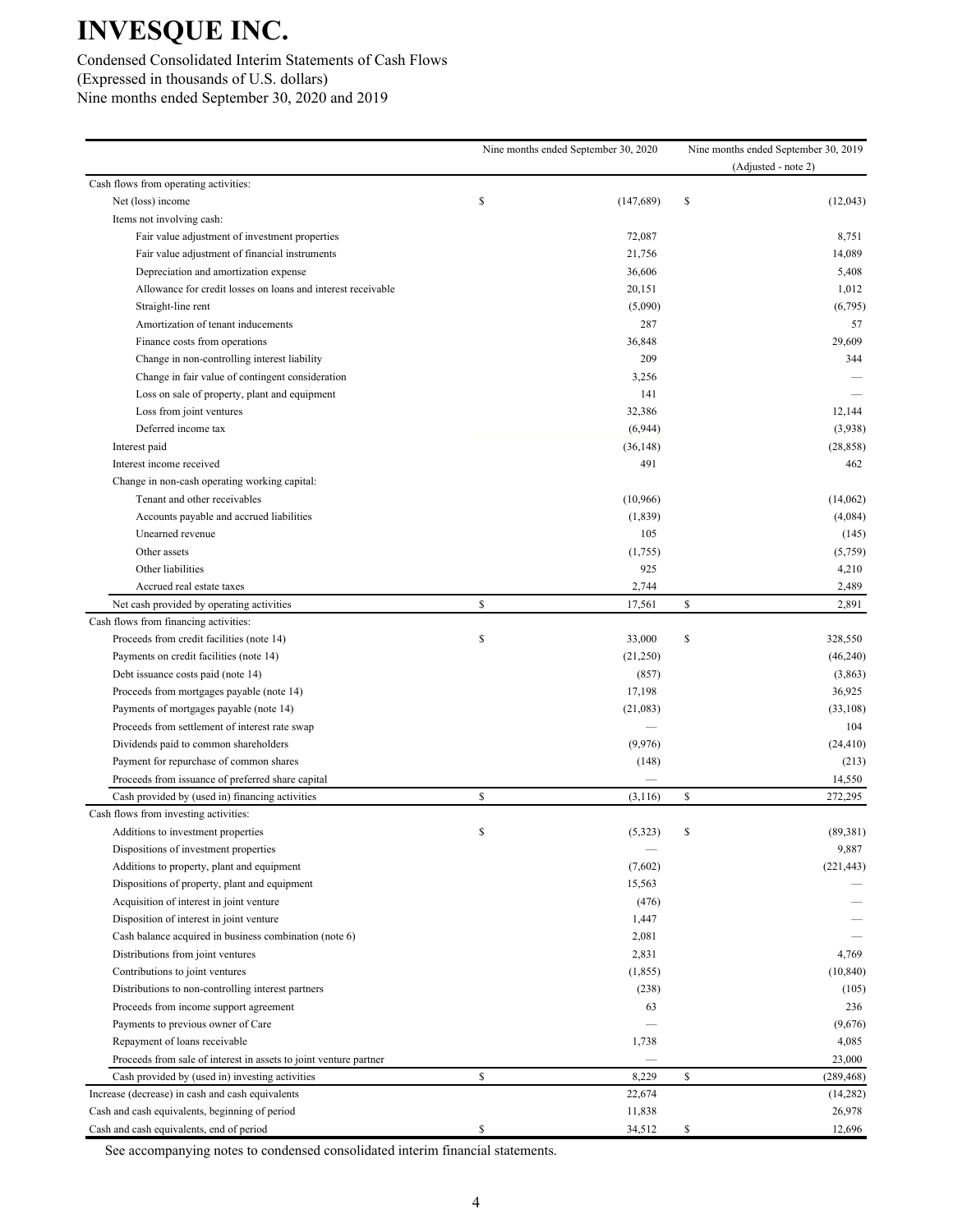Notes to Condensed Consolidated Interim Financial Statements

(Expressed in thousands of U.S. dollars unless otherwise noted, except share and per share amounts) Three and nine months ended September 30, 2020 and 2019

Invesque Inc. (the "Company") was incorporated on May 31, 2007 under the Business Corporations Act (Ontario). Effective April 4, 2016, the Company changed its name from "Kingsway Arms Retirement Residences Inc." to "Mainstreet Health Investments Inc." and continued under the laws of the Province of British Columbia. Effective January 3, 2018, the Company changed its name from "Mainstreet Health Investments Inc." to "Invesque Inc.". The Company's registered office is 2500 - 700 W Georgia Street, Vancouver, British Columbia V7Y 1B3.

The Company is a North American health care real estate company with a growing portfolio of high quality properties located in the United States and Canada. The Company partners with industry leaders to invest across the health care spectrum. Specifically, the Company will look to acquire and invest in predominately transitional care, long-term care, memory care, assisted living, independent living and medical office properties. The Company's portfolio also includes investments in owner occupied seniors housing properties, in which the Company owns the real estate and also provides management services through its subsidiary management company.

At September 30, 2020, the Company owns interests in a portfolio of 121 health care and senior living properties comprised of 68 consolidated investment properties, 36 consolidated owner occupied properties, interests in 16 properties held through joint arrangements, and one property held for sale.

### **COVID-19 Risks**

A novel strain of coronavirus causing the disease known as COVID-19 has spread throughout the world, including across the United States and Canada, causing the World Health Organization to declare the COVID-19 outbreak a pandemic in March 2020. In an attempt to contain the spread and impact of the pandemic, authorities throughout the United States and Canada have implemented measures such as travel bans and restrictions, stay-at-home orders, social distancing guidelines and limitations on other business activity. The pandemic has resulted in a significant economic downturn in the United States, Canada and globally, and has also led to disruptions and volatility in capital markets.

The Company is not able to fully quantify the impact that the COVID-19 pandemic will have on its future financial results, but expect that the pandemic could have a material adverse affect on its results of operations, financial position and cash flows, particularly if negative economic and public health conditions in the United States and Canada persist for a significant period of time. The ultimate impact of the pandemic on the Company's financial results will depend on, among other factors, the duration and severity of the pandemic as well as negative economic conditions arising therefrom, the impact of the pandemic on occupancy rates in its communities, the volume of COVID-19 patients cared for across its portfolio, and the impact of government actions on the seniors housing industry and broader economy, including through existing and future stimulus efforts.

Liquidity risk is managed in part through cash forecasting. The Company monitors forecasts of liquidity requirements to ensure it has the ability to meet operational needs by maintaining sufficient availability of the combination of cash and credit facility capacity, and by ensuring the Company will meet its financial covenants related to debt agreements. Such forecasting involves a significant degree of judgment which takes into consideration current and projected macroeconomic conditions, the Company's cash collection efforts, debt financing and refinancing plans, and covenant compliance required under the terms of debt agreements. There is a risk that such liquidity forecasts may not be achieved and that currently available debt financing may no longer be available to the Company at terms and conditions that are favorable, or at all.

For the three and nine months ended September 30, 2020, the Company recognized \$2,529 and \$2,594, respectively, of other income related to government grants funded through programs designed to assist seniors housing operators who have experienced both lost revenue and increased expenses during the COVID-19 pandemic. For the three and nine months ended September 30, 2020, the Company recognized \$527 and \$959, respectively, of income from joint ventures related to the Company's share of government grants recognized at the joint venture properties for COVID-19 pandemic relief. For the three and nine months ended September 30, 2020, the Company incurred \$415 and \$1,043, respectively, of additional direct property operating costs incurred due to the COVID-19 pandemic as a result of increased supplies and personal protective equipment. For the three and nine months ended September 30, 2020, the Company incurred \$276 and \$735, respectively, for the Company's share of costs related to COVID-19 included in income from joint ventures in the condensed consolidated interim statements of income (loss) and comprehensive income (loss).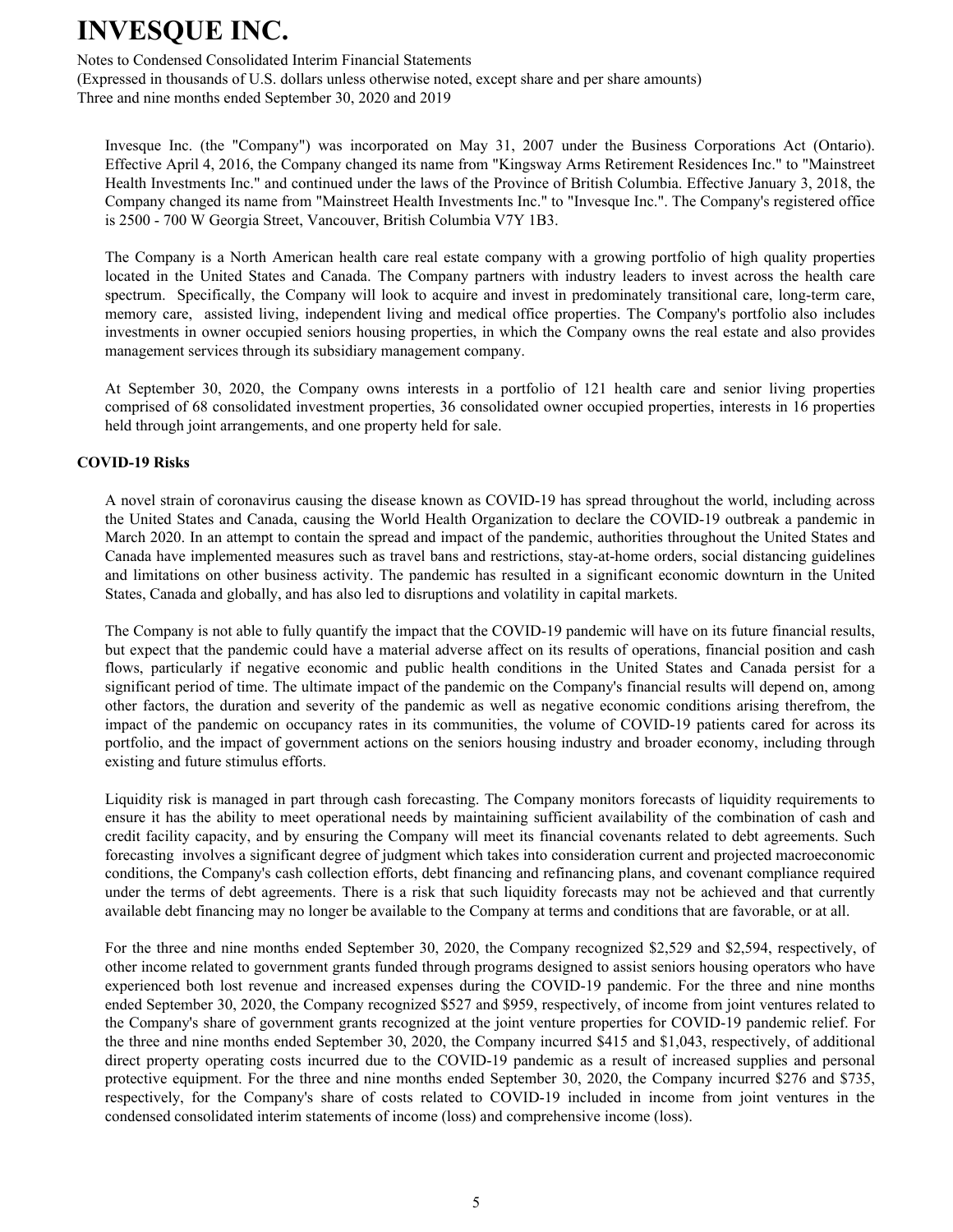Notes to Condensed Consolidated Interim Financial Statements

(Expressed in thousands of U.S. dollars unless otherwise noted, except share and per share amounts) Three and nine months ended September 30, 2020 and 2019

The Company announced on April 10, 2020 that it has suspended the dividend for all common shares beginning from April 1, 2020 until further notice.

### **1. Basis of preparation:**

#### *Statement of compliance:*

These condensed consolidated interim financial statements have been prepared in accordance with International Accounting Standard ("IAS") 34, Interim Financial Reporting, as issued by the International Accounting Standards Board ("IASB"). The condensed consolidated interim financial statements do not include all of the information required for full annual financial statements and should be read in conjunction with the Company's annual consolidated financial statements for the year ended December 31, 2019 issued on March 11, 2020, and which have been prepared in accordance with International Financial Reporting Standards ("IFRS"), as issued by the IASB.

These condensed consolidated interim financial statements were approved by the Board of Directors of the Company and authorized for issuance on November 11, 2020.

These condensed consolidated interim financial statements follow the same accounting policies and methods of application as the consolidated financial statements as at and for the year ended December 31, 2019 with the exception of new accounting policies adopted as a result of government grants received in relief of the COVID-19 global pandemic and policies which became effective January 1, 2020 as follows:

#### (i) IFRS 3 Business Combinations

On October 22, 2018, the IASB issued amendments to IFRS 3, Business Combinations ("IFRS 3") that seek to clarify whether a transaction is to be accounted for as an asset acquisition or a business combination. The amendments apply to businesses acquired in annual reporting periods beginning on or after January 1, 2020. The amendments include an election to use a concentration test. This is a simplified assessment that results in an asset acquisition if substantially all of the fair value of the gross assets is concentrated in a single identifiable asset or a group of similar identifiable assets. If a preparer chooses not to apply the concentration test, or the test is failed, then the assessment focuses on the existence of a substantive process. The adoption of this standard did not have a material impact on the Company's condensed consolidated interim financial statements.

(ii) Government grants

Government grants that become receivable as compensation for lost revenue and increased expenses are recognized when there is reasonable assurance that the entity will comply with the conditions attached to them and the grants will be received. The grants are recorded as other income in the condensed consolidated interim statements of income (loss) and comprehensive income (loss).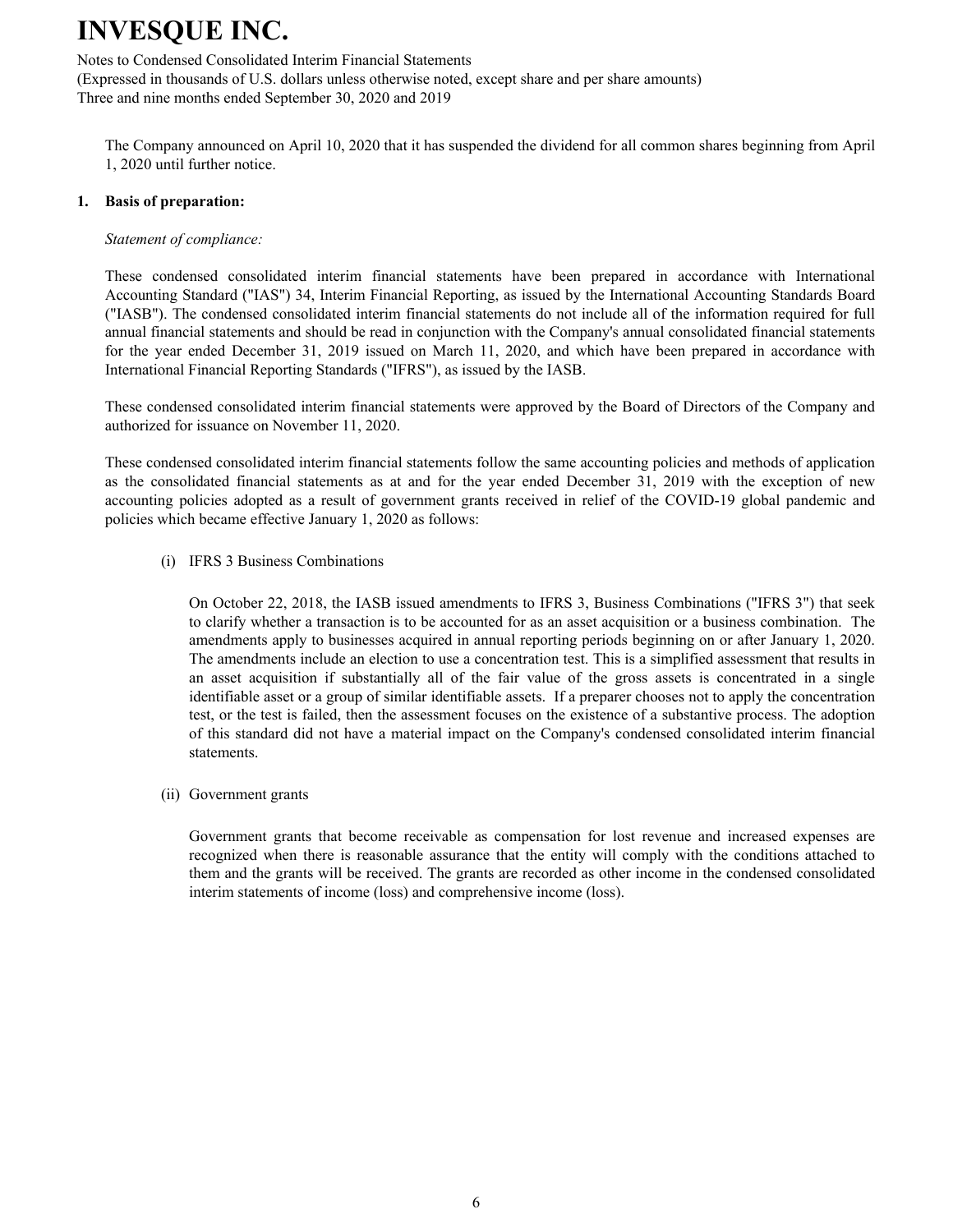Notes to Condensed Consolidated Interim Financial Statements (Expressed in thousands of U.S. dollars unless otherwise noted, except share and per share amounts) Three and nine months ended September 30, 2020 and 2019

### **2. Prior Year Adjustment:**

During the period ended September 30, 2020, management determined that certain amounts previously recognized as loans receivable should have been classified as an investment in joint ventures and that amounts previously recognized as other receivables should have been classified as loans receivable. As a result the consolidated financial statements have been adjusted as at December 31, 2019 and for the period ended September 30, 2019 to correct for this immaterial error as follows:

|                                        | December 31, 2019<br>Adjustment         |            | December 31, 2019                       |
|----------------------------------------|-----------------------------------------|------------|-----------------------------------------|
|                                        | (As reported)                           |            | (As adjusted)                           |
| <b>Statement of Financial Position</b> |                                         |            |                                         |
| Tenant and other receivables           | \$<br>7,073 \$                          | $(136)$ \$ | 6,937                                   |
| Loans receivable - current             | 4,113                                   | 136        | 4,249                                   |
| Loans receivable - non-current         | 44,789                                  |            | 37,405<br>(7,384)                       |
| Other non-current assets               | 4,559                                   |            | (1,289)<br>3,270                        |
| Investment in joint ventures           | 99,321                                  | 8,673      | 107,994                                 |
|                                        | Nine months ended<br>September 30, 2019 | Adjustment | Nine months ended<br>September 30, 2019 |
|                                        | (As reported)                           |            | (As adjusted)                           |
| <b>Statement of Cash Flows</b>         |                                         |            |                                         |
| Issuance of loans receivable           | \$<br>$(8,630)$ \$                      | 8,630 \$   |                                         |
| Contributions to joint ventures        | (2,210)                                 | (8,630)    | (10, 840)                               |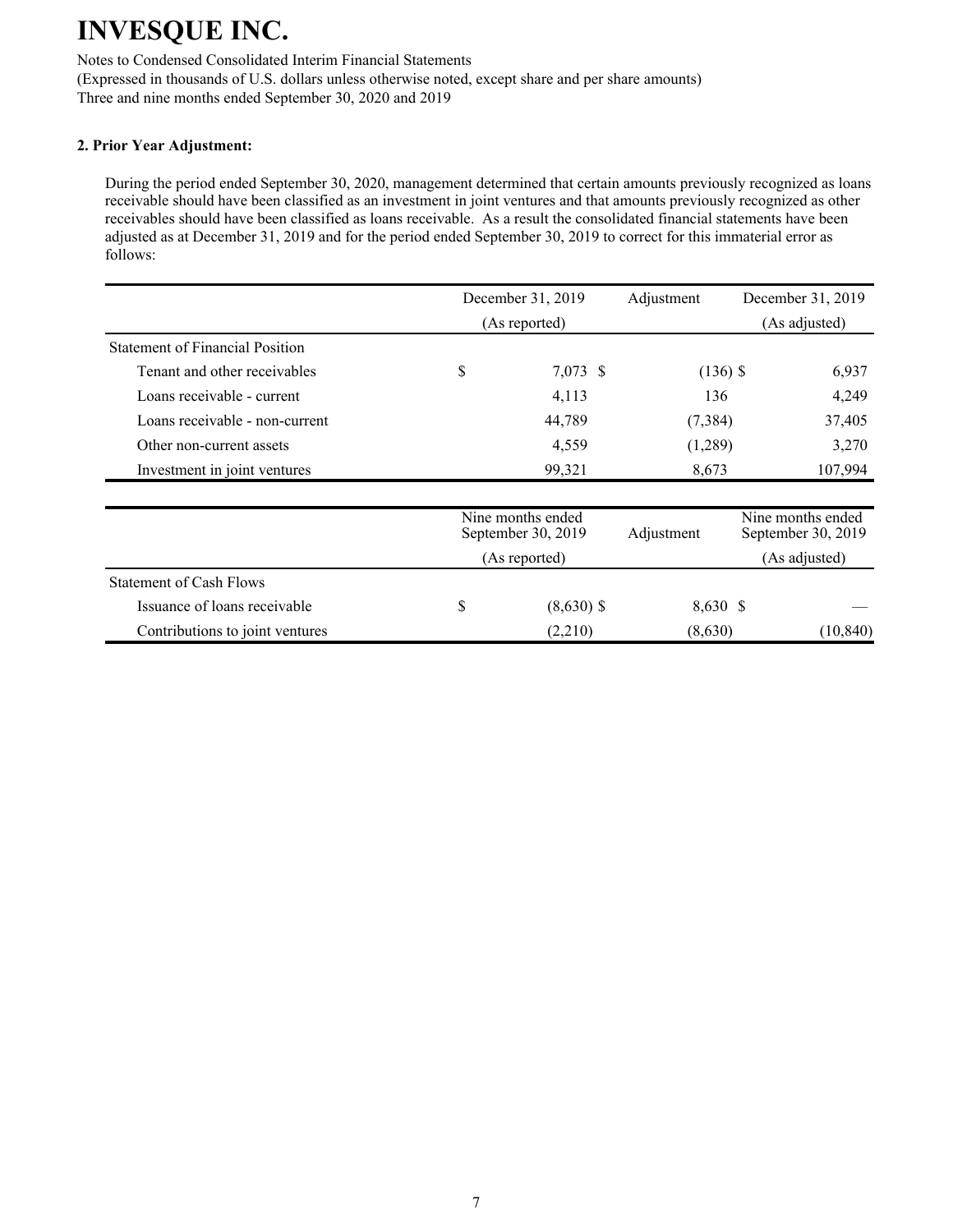Notes to Condensed Consolidated Interim Financial Statements (Expressed in thousands of U.S. dollars unless otherwise noted, except share and per share amounts) Three and nine months ended September 30, 2020 and 2019

#### **3. Loans receivable:**

Loans receivable issued as at September 30, 2020 and December 31, 2019 are detailed in the table below:

| Debtor                                                         | Loan Type                          | September<br>30, 2020 | December<br>31, 2019 | <b>Issued Date</b>             | Maturity<br>Date $(1)$          | Current<br>Interest<br>Rate | <b>PIK</b><br>Interest<br>Rate |
|----------------------------------------------------------------|------------------------------------|-----------------------|----------------------|--------------------------------|---------------------------------|-----------------------------|--------------------------------|
| MS-SW Mezzanine Fund, LLC                                      | Mezzanine loan \$                  | $1,264$ \$            | 1,267                | September 1, 2016              | September 1, 2020               | $10.5 \%$                   | 4.0 $%$                        |
| Mainstreet Investment Company, LLC                             | Interest-only loan                 | 3,932                 | 3,932                | December 22, 2016              | December 22, 2018               | $8.5\%$                     | $1.5\%$                        |
| Autumnwood Lifestyles Inc.                                     | Revolving credit<br>facility       | 1,126                 | 1,155                | November 1, 2016               | October 31, 2018 <sup>(3)</sup> | 8.0%                        | $-$ %                          |
| Symcare ML, LLC                                                | Loan receivable                    | 7,295                 | 7,295                | October 20, 2017               | December 31, 2033               | 5.0 %                       | $-$ %                          |
| Premier Senior Living, LLC <sup>(6)</sup>                      | Loan receivable                    | 700                   | 700                  | August 16, 2013 <sup>(2)</sup> | August 16, 2025                 | 9.2 %                       | $-$ %                          |
| <b>Ellipsis Real Estate Partners</b>                           | Loan receivable                    | 951                   | 951                  | May 4, 2018                    | May 4, 2028                     | $-$ %                       | $10.0 \%$                      |
| Ellipsis Real Estate Partners                                  | Loan receivable                    | 1,338                 | 1,341                | September 14, 2018             | September 14, 2028              | $-$ %                       | 10.0 %                         |
| Symcare ML, LLC                                                | Loan receivable                    | 15,000                | 13,530               | December 26, 2018              | December 31, 2033               | 5.0 %                       | 5.0 %                          |
| YAL Borrower LLC                                               | Interest-only loan                 | 250                   | 1,000                | December 31, 2018              | December 30, 2020               | 5.0 %                       | $-$ %                          |
| YAL Borrower LLC                                               | Loan receivable                    | 2,000                 | 2,000                | December 31, 2018              | December 30, 2020               | 5.0 %                       | $-$ %                          |
| Hillcrest Millard, LLC                                         | Loan receivable                    | 498                   | 480                  | January 1, 2019                | January 1, 2028                 | $-$ %                       | 5.0 %                          |
| Hillcrest Firethorn, LLC                                       | Loan receivable                    | 466                   | 449                  | January 1, 2019                | November 1, 2027                | $-$ %                       | 5.0 %                          |
| Bridgemoor Transitional Care<br>Operations, LLC <sup>(5)</sup> | Loan receivable                    | 1,872                 | 1,738                | June 5, 2019                   | June 5, 2035                    | $-$ %                       | $-$ %                          |
| MOC Webster, LLC                                               | Loan receivable                    | 472                   | 189                  | June 5, 2019                   | June 5, 2035                    | $-$ %                       | $-$ %                          |
| RHS Propco Mooresville, LLC                                    | Loan receivable                    | 5,000                 | 5,000                | June 28, 2019                  | July 1, 2024                    | 8.5 %                       | $-$ %                          |
| Memory Care America LLC                                        | Loan receivable                    | 1,314                 | 1,526                | July 31, 2019                  | January 1, 2024                 | 8.5 %                       | $-$ %                          |
| Ellipsis Real Estate Partners LLC <sup>(10)</sup>              | Mezzanine loan                     | 473                   | 1,223                | October 25, 2019               | October 1, 2022                 | $2.5 \%$                    | 7.5 %                          |
| Blue Bell Senior Holdings, LLC <sup>(8)</sup>                  | Loan receivable                    | 490                   |                      | February 21, 2020              | March 1, 2024                   | 5.9%                        | $-$ %                          |
| PSL Care GP LLC                                                | Loan receivable                    | 450                   |                      | May 6, 2020                    | (9)                             | $3.5 \%$                    | $-$ %                          |
| Accrued current and long term interest                         |                                    | 3,009                 | 1,425                |                                |                                 |                             |                                |
| Allowance for losses on loans receivable                       |                                    | (26,084)              | (5,915)              |                                |                                 |                             |                                |
| Carrying value of loans recorded at amortized cost \$          |                                    | 21,816 \$             | 39,286               |                                |                                 |                             |                                |
| Javelina Ventures, LLC                                         | Loan receivable -<br><b>FVTPL</b>  | 2,368                 | 2,368                | December 31, 2018              | (4)                             | $-$ %                       | $5.0 \%$                       |
|                                                                | Carrying value of loans receivable | 24,184                | 41,654               |                                |                                 |                             |                                |
|                                                                | Less current portion               | 3,966                 | 4,249                |                                |                                 |                             |                                |
|                                                                | Long-term portion \$               | 20,218 \$             | 37,405               |                                |                                 |                             |                                |

(1) Mezzanine loans are due at the time of sale of the property if sale occurs earlier than the stated maturity date.

(2) Loan assumed through acquisition on February 1, 2018. Loan was originally issued by Care PSL Holdings LLC on August 16, 2013.

(3) Maturity date is the later of October 31, 2018 or the completion of the expansion projects at the Marina Point and Red Oak Facilities. The projects are not yet complete.

(4) The repayment of this loan is pursuant to Javelina Ventures Operating Agreement in which net available cash from operations will be used to repay the principal and accrued interest on this loan.

(5) This loan was issued to MOC Fort Worth, LLC; MOC Round Rock, LLC; MOC San Antonio II, LLC; MOC Webster, LLC; and Bridgemoor Transitional Care Operations, LLC.

(6) This loan was issued to Park Terrace Operating, LLC; Seneca Lake Terrace Operating, LLC; and Premier Senior Living, LLC.

(7) Jaguarundi Ventures, LP is a joint venture in which the Company owns a 60.51% interest.

(8) Maturity date is the earlier of March 1, 2024, the date that the existing debt secured by the property is refinanced, or upon termination of the management agreement. (9) No stated maturity date for loan receivable. Principal of loan is repaid when distributions are made from the Phoenix JV(note 7).

(10) This loan was funded for the development of a memory care facility in Wyoming, MI.

\$27,617 of the loans outstanding as at September 30, 2020 in the table above are made to current tenant operators.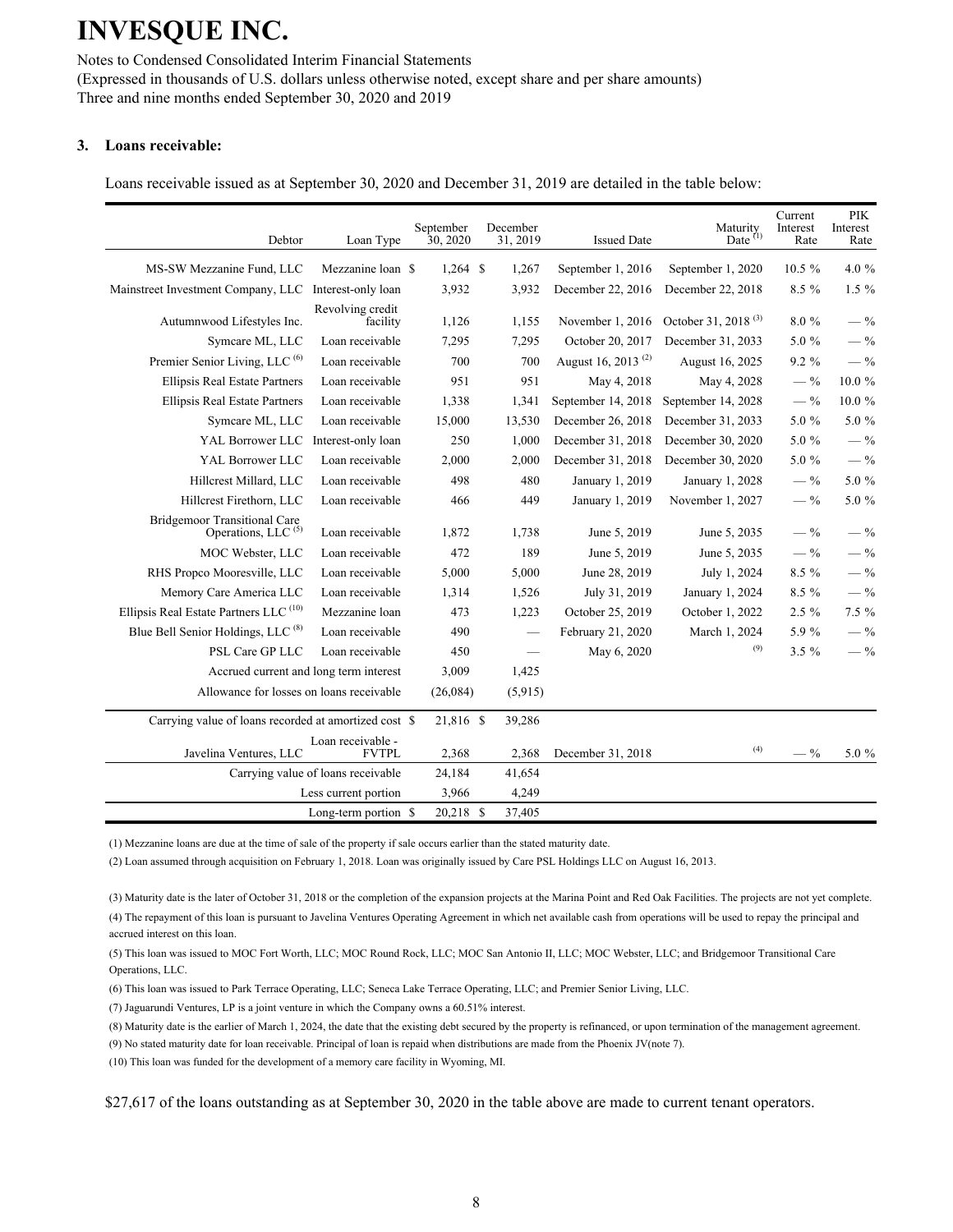Notes to Condensed Consolidated Interim Financial Statements

(Expressed in thousands of U.S. dollars unless otherwise noted, except share and per share amounts) Three and nine months ended September 30, 2020 and 2019

On July 17, 2020, the Company received \$750 as repayment of a portion of the principal of the mezzanine loan to Ellipsis Real Estate Partners LLC. On the same date, the loan was amended and the annual interest rate was reduced to 10%.

On December 26, 2018, a subsidiary of the Company entered into a loan agreement with Symcare with a total capacity of \$15,000 and a maturity date of January 1, 2033. As at September 30, 2020, Symcare had drawn \$15,000 on this loan (December 31, 2019 - \$13,530). The loan earned 10% interest accruing to the balance of the loan through December 1, 2019. Through and including December 1, 2022, half of the interest will accrue to the loan balance with the remaining portion payable at a current pay rate on a monthly basis. Commencing January 1, 2023 the full amount of monthly interest payments shall be paid each month.

Loans receivable and associated allowance for losses on loans receivable accounted for at amortized cost as at September 30, 2020 are as follows:

|                                          | Stage 1   | Stage 2   | Stage 3  | Total    |
|------------------------------------------|-----------|-----------|----------|----------|
| Loans receivable, net of loan fees       | 13.197 \$ | 25.849 \$ | 8.854 \$ | 47.900   |
| Allowance for losses on loans receivable | (149)     | (18, 134) | (7.801)  | (26,084) |
| Loans receivable, net of allowances      | 13.048    | 7.715     | .053     | 21,816   |

The changes in the gross loans receivable balance during the period ended September 30, 2020 are shown in the following table:

|                                                    | Stage 1         | Stage 2               | Stage 3    | Total   |
|----------------------------------------------------|-----------------|-----------------------|------------|---------|
| Total loans receivable as at December<br>31, 2019  | \$<br>38,476 \$ | \$<br>$\qquad \qquad$ | $6,725$ \$ | 45,201  |
| Loans receivable                                   |                 |                       |            |         |
| Transfer to/(from)                                 |                 |                       |            |         |
| Stage 1                                            | (25,052)        | 25,052                |            |         |
| Stage 2                                            |                 | (1,927)               | 1,927      |         |
| Stage 3                                            |                 |                       |            |         |
|                                                    | \$<br>13,424 \$ | 23,125 \$             | 8,652 \$   | 45,201  |
| Issuances                                          | 1,298           | 2,724                 | 415        | 4,437   |
| Repayments                                         | (1,525)         |                       | (213)      | (1,738) |
| Total loans receivable as at September<br>30, 2020 | \$<br>13,197 \$ | 25,849 \$             | 8,854 \$   | 47,900  |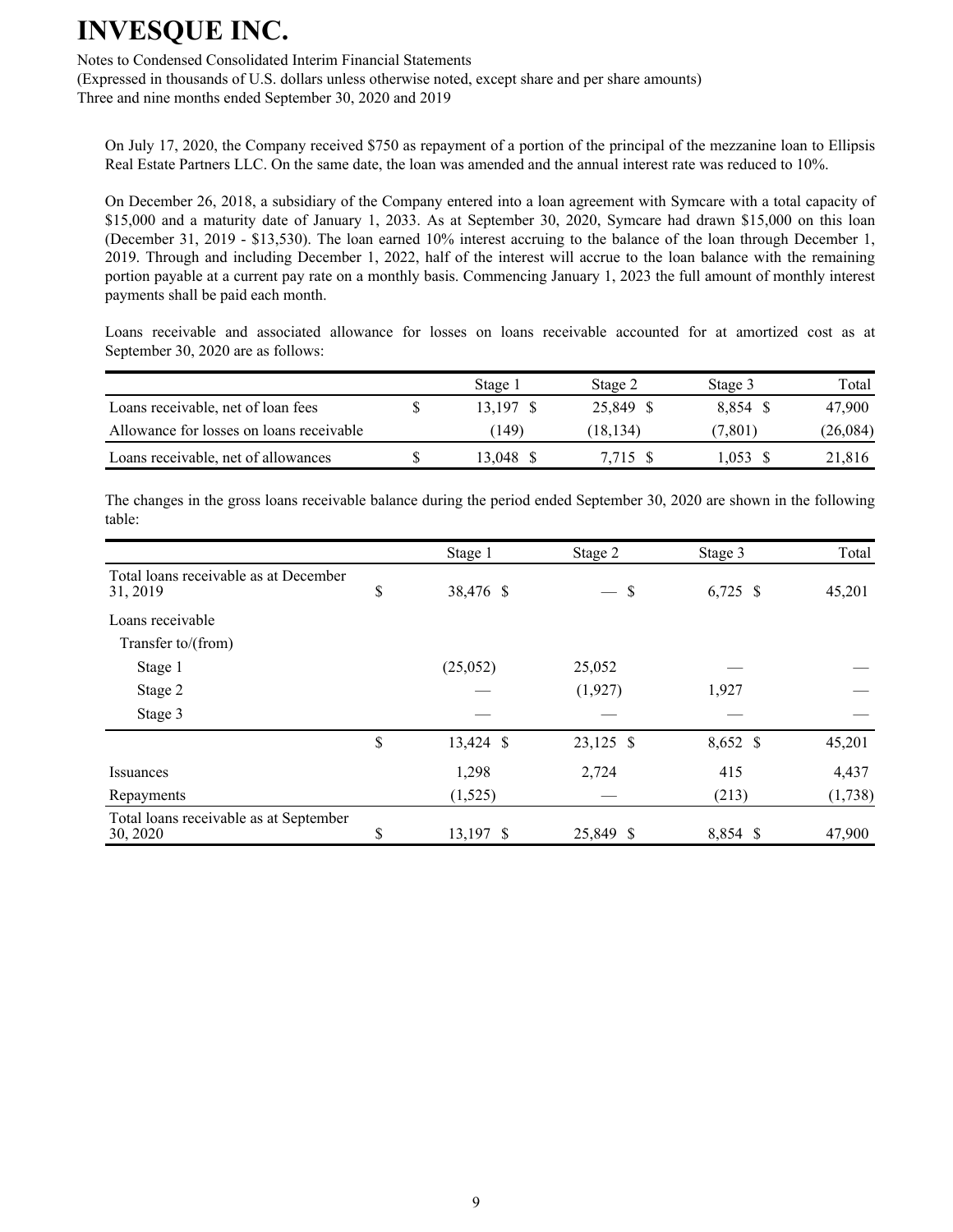Notes to Condensed Consolidated Interim Financial Statements

(Expressed in thousands of U.S. dollars unless otherwise noted, except share and per share amounts) Three and nine months ended September 30, 2020 and 2019

The changes in the allowance for credit losses during the period ended September 30, 2020 are shown in the following table:

|                                                               | Stage 1      | Stage 2                        | Stage 3  | Total  |
|---------------------------------------------------------------|--------------|--------------------------------|----------|--------|
| Total allowance for credit losses as at<br>December 31, 2019  | \$<br>421S   | \$<br>$\overline{\phantom{m}}$ | 5,494 \$ | 5,915  |
| Allowance for credit losses                                   |              |                                |          |        |
| Remeasurement                                                 |              | 17,916                         | 2,256    | 20,172 |
| Transfer to/(from)                                            |              |                                |          |        |
| Stage 1                                                       | (269)        | 269                            |          |        |
| Stage 2                                                       |              | (51)                           | 51       |        |
| Stage 3                                                       |              |                                |          |        |
|                                                               | \$<br>152 \$ | 18,134 \$                      | 7,801 \$ | 26,087 |
| Issuances                                                     | 12           |                                |          | 12     |
| Repayments                                                    | (15)         |                                |          | (15)   |
| Total allowance for credit losses as at<br>September 30, 2020 | \$<br>149 \$ | 18,134 \$                      | 7,801 \$ | 26,084 |

For the three and nine months ended September 30, 2020, a loss of \$13,056 and \$20,151, respectively (three and nine months ended September 30, 2019 - \$(152) and \$1,012, respectively) was recorded in the condensed consolidated interim statements of income (loss) and comprehensive income (loss).

#### **4. Other assets:**

Other assets are as follows:

|                                                            | September 30, 2020 | December 31, 2019 |
|------------------------------------------------------------|--------------------|-------------------|
| Prepaid expense                                            | \$<br>2,774        | \$<br>1,906       |
| Prepaid management fees                                    |                    | 160               |
| Security deposits and costs related to future acquisitions | 696                | 159               |
| Income support receivable                                  |                    | 63                |
| Escrow deposits held by lenders                            | 4,679              | 3,038             |
| Right-of-use assets                                        | 1,940              | 2,199             |
| Bond assets                                                | 948                | 1,071             |
| Other                                                      | 786                | 858               |
|                                                            | \$<br>11,823       | \$<br>9,454       |
| Current                                                    | \$<br>8,935        | \$<br>6,184       |
| Non-current                                                | 2,888              | 3,270             |
|                                                            | \$<br>11,823       | \$<br>9,454       |

Escrow deposits held by lenders includes amounts held for use in payment of real estate taxes, property insurance and replacement reserves.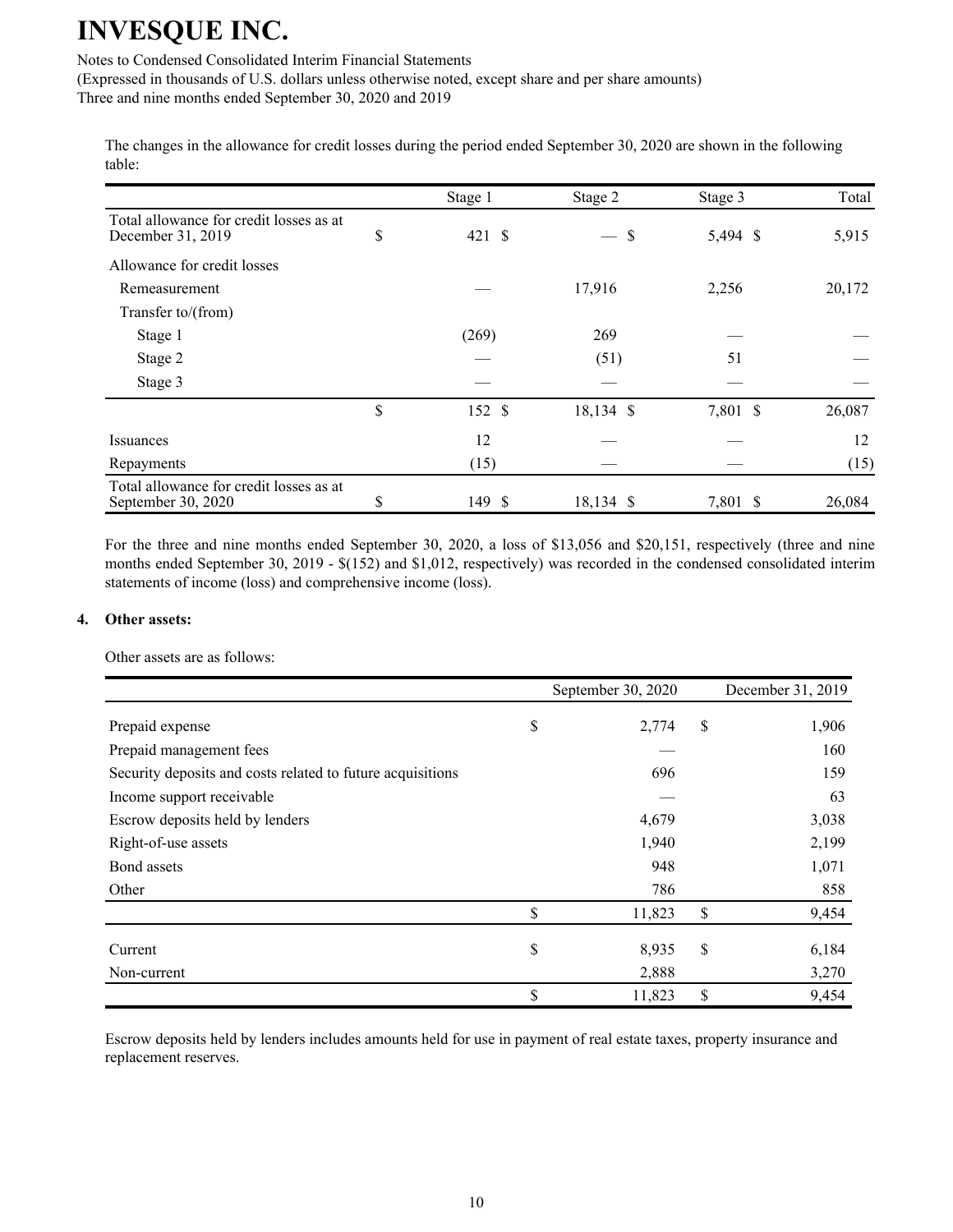Notes to Condensed Consolidated Interim Financial Statements (Expressed in thousands of U.S. dollars unless otherwise noted, except share and per share amounts)

Three and nine months ended September 30, 2020 and 2019

### **5. Investment properties:**

|                                                           | Number of<br>Properties | Amount        |
|-----------------------------------------------------------|-------------------------|---------------|
| Balance, December 31, 2019                                | 69                      | \$<br>969,634 |
| Transfer of property, plant and equipment (note 7)        | (1)                     | (9,869)       |
| Capital expenditures                                      |                         | 5,323         |
| Increase in straight-line rents                           |                         | 5,090         |
| Fair value adjustment                                     |                         | (72,087)      |
| Amortization of tenant inducements                        |                         | (287)         |
| Translation of foreign operations                         |                         | (3,727)       |
| Balance, September 30, 2020                               | 68                      | \$<br>894,077 |
| Property tax liability under IFRIC 21                     |                         | (3,267)       |
| Fair value adjustment to investment properties - IFRIC 21 |                         | 3,267         |
|                                                           |                         | \$<br>894,077 |

At September 30, 2020, the Company used an internal valuation process to value its investment properties. Third party appraisers are engaged to prepare valuations on a portion of the portfolio annually such that one third of the portfolio is valued externally each year, and every property in the portfolio is valued externally at least once every five years. Management considers the external valuations for a cross-section of properties that represent different geographical locations across the Company's portfolio and updates, as deemed necessary, the valuation models to reflect current market data.

Acquired investment properties are initially measured at cost, including directly attributable acquisition costs, when the transactions are deemed to be asset acquisitions. Acquisition costs related to business combinations are expensed in the period incurred. Subsequent to initial recognition, investment properties are measured at fair value, determined based on available market evidence. The Company uses alternative valuation methods such as the direct capitalized income approach or discounted cash flow projections (Level 3 inputs). The fair value of investment properties reflects rental income from current leases and assumptions about rental income from future leases in light of current market conditions. When a loan is arranged with a tenant at a below market rate, the estimated fair value of the discount is recognized as a tenant inducement at the time the loan commitment is made.

Capital expenditures includes costs related to expansion projects at two buildings in Canada that are jointly owned. The Company has committed to fund its share of the projects as the expansions are completed.

The Company is also continuing to review market capitalization, discount and terminal capitalization rates as well as its future cash flow projections and the valuation of its properties in light of the COVID-19 pandemic. The carrying value for the Company's investment properties reflects its best estimate for the highest and best use as at September 30, 2020. It is not possible to forecast with certainty the duration and full scope of the economic impact of COVID-19 and other consequential changes it will have on the Company's business and operations, both in the short term and in the long term. In a long term scenario, certain aspects of the Company's business and operations that could potentially be impacted include rental income, occupancy, turnover, future demand, and market rents, which all ultimately impact the underlying valuation of investment properties.

On May 6, 2020, the Company contributed a previously triple-net leased property to a subsidiary partially owned by Phoenix Senior Living (note 6).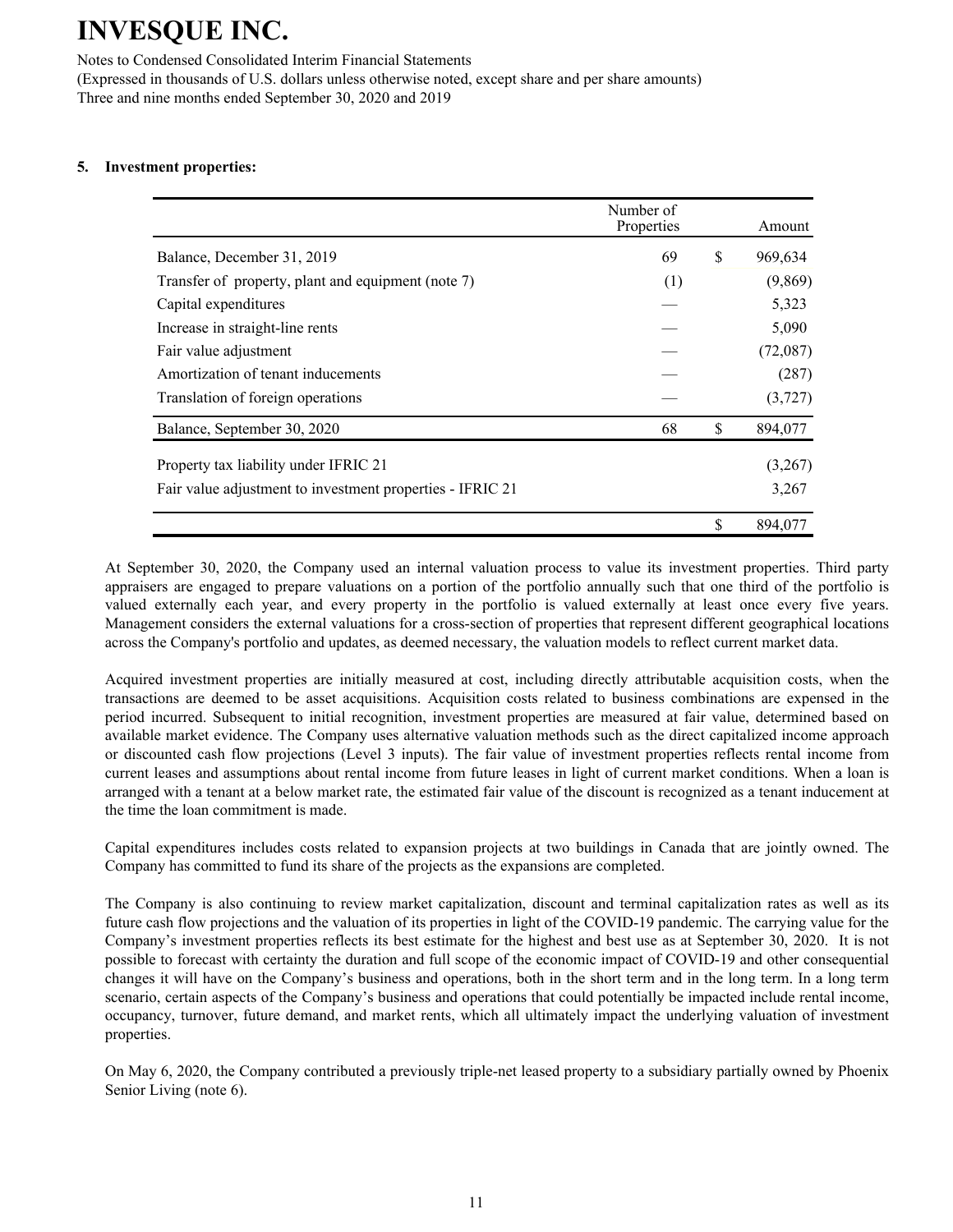Notes to Condensed Consolidated Interim Financial Statements

(Expressed in thousands of U.S. dollars unless otherwise noted, except share and per share amounts) Three and nine months ended September 30, 2020 and 2019

The significant unobservable assumptions used in determining fair value of investment properties measured as at September 30, 2020 and December 31, 2019 are set out in the following table:

|                                                 | September 30, 2020 | December 31, 2019 |
|-------------------------------------------------|--------------------|-------------------|
|                                                 |                    |                   |
| Capitalization rate - range                     | $6.75\% - 11.48\%$ | $6.50\% - 8.75\%$ |
| Capitalization rate - weighted average          | 8.15%              | 7.89%             |
| Terminal capitalization rate - range            | $5.70\% - 8.90\%$  | $5.70\% - 9.25\%$ |
| Terminal capitalization rate - weighted average | $6.69\%$           | $6.72\%$          |
| Discount rate - range                           | $6.70\% - 9.50\%$  | $6.70\% - 9.00\%$ |
| Discount rate - weighted average                | $7.64\%$           | 7.56%             |

The fair value of investment properties is most sensitive to changes in capitalization rates, terminal capitalization rates and discount rates. Changes in the capitalization rates, terminal capitalization rates and discount rates would result in the following changes in the fair value of the Company's investment properties:

|                                                                           | September 30, 2020 | December 31, 2019 |
|---------------------------------------------------------------------------|--------------------|-------------------|
| Investment property valued using direct capitalization income approach \$ | 717,618            | \$<br>793,724     |
| Investment property valued using discounted cash flow projection          | \$<br>158,516      | \$<br>162,501     |
| Investment property valued using other methods                            | \$<br>17,943       | \$<br>13,409      |
| Capitalization rate:                                                      |                    |                   |
| 25-basis point increase                                                   | \$<br>(21, 631)    | \$<br>(24,519)    |
| 25-basis point decrease                                                   | \$<br>23,036       | \$<br>26,146      |
| Terminal capitalization rate:                                             |                    |                   |
| 25-basis point increase                                                   | \$<br>(4,172)      | \$<br>(4,252)     |
| 25-basis point decrease                                                   | \$<br>4,514        | \$<br>4,601       |
| Discount rate:                                                            |                    |                   |
| 25-basis point increase                                                   | \$<br>(1,918)      | \$<br>(1,968)     |
| 25-basis point decrease                                                   | \$<br>1,954        | \$<br>2,005       |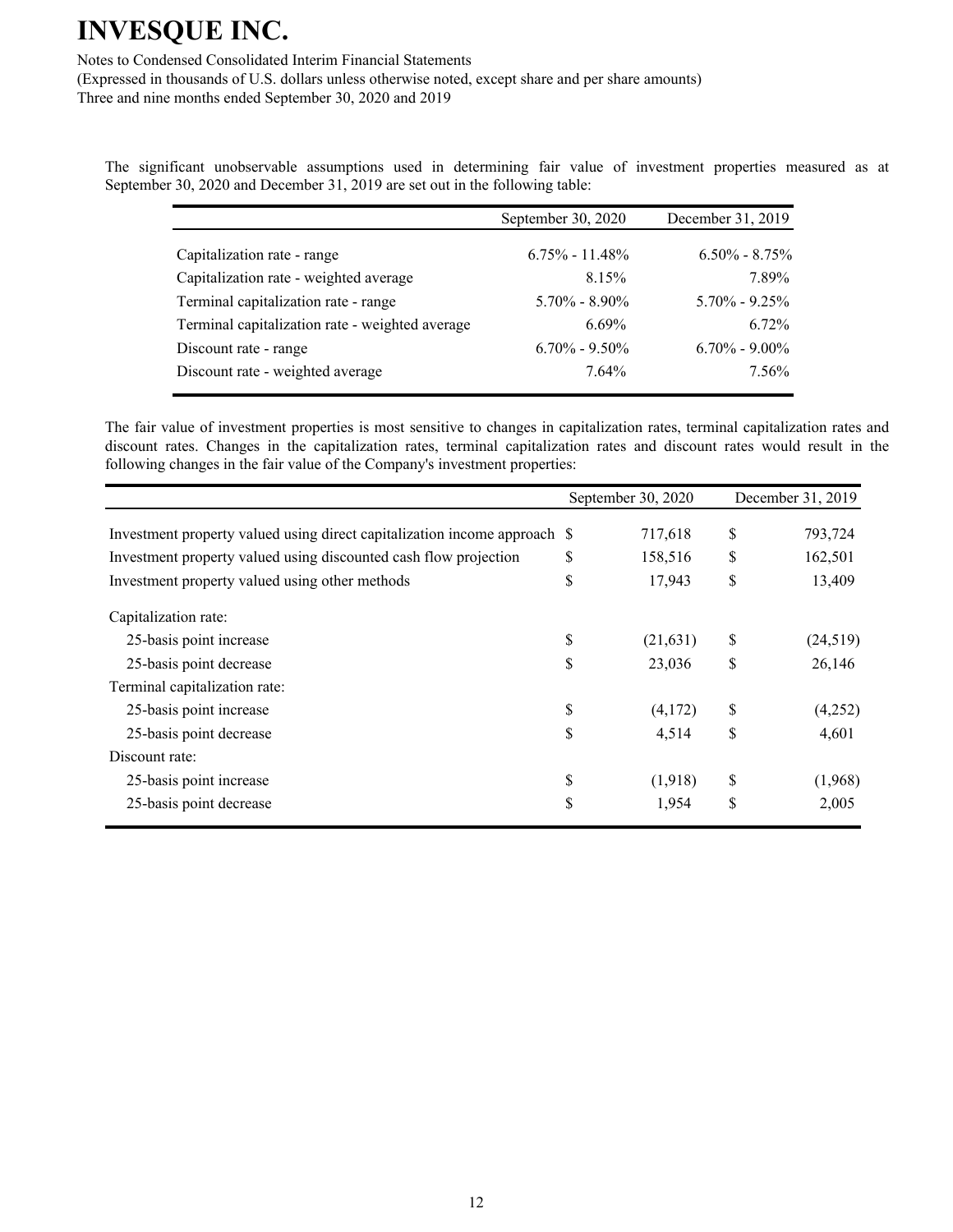Notes to Condensed Consolidated Interim Financial Statements (Expressed in thousands of U.S. dollars unless otherwise noted, except share and per share amounts) Three and nine months ended September 30, 2020 and 2019

### **6. Property, plant and equipment, net:**

*(a) Property, plant and equipment, net:*

Property, plant and equipment consists of the following as at September 30, 2020:

|                                                                   | Land                | <b>Buildings</b> | Furniture,<br>fixtures and<br>equipment | Properties<br>under<br>development | Total                   |
|-------------------------------------------------------------------|---------------------|------------------|-----------------------------------------|------------------------------------|-------------------------|
| Cost                                                              |                     |                  |                                         |                                    |                         |
| Balance, December 31, 2019                                        | \$<br>28,002 \$     | 435,958 \$       | 9,563 \$                                | 937 \$                             | 474,460                 |
| <b>Additions</b>                                                  |                     | 1,311            | 1,897                                   | 4,394                              | 7,602                   |
| Disposals                                                         |                     |                  | (30)                                    |                                    | (30)                    |
| Transfers to joint venture                                        | (316)               | (11, 336)        | (226)                                   |                                    | (11, 878)               |
| Transfer from investment property                                 | 488                 | 9,182            | 199                                     |                                    | 9,869                   |
| Acquisition of Albany operations                                  |                     |                  | 259                                     |                                    | 259                     |
| Acquisition of Royal JV                                           | 1,232               | 23,184           | 607                                     |                                    | 25,023                  |
| Acquisition of Fayetteville                                       | 524                 | 9,843            | 505                                     |                                    | 10,872                  |
| Sale of Tampa                                                     | (143)               | (2,707)          | (29)                                    |                                    | (2,879)                 |
| Asset transferred to held for sale                                | (960)               | (1,420)          | (188)                                   |                                    | (2, 568)                |
| Balance, September 30, 2020                                       | \$<br>28,827 \$     | 464,015 \$       | 12,557 \$                               | 5,331 \$                           | 510,730                 |
| <b>Accumulated depreciation</b>                                   |                     |                  |                                         |                                    |                         |
| Balance, December 31, 2019                                        |                     | 13,930           | 588                                     |                                    | 14,518                  |
| Depreciation and amortization                                     |                     | 34,942           | 1,713                                   |                                    | 36,655                  |
| Disposals                                                         |                     |                  | (3)                                     |                                    | (3)                     |
| Transfers to joint venture                                        |                     | (111)            | (10)                                    |                                    | (121)                   |
| Asset transferred to held for sale                                |                     | (397)            | (27)                                    |                                    | (424)                   |
| Balance, September 30, 2020                                       | \$<br>$\mathsf{\$}$ | 48,364 \$        | $2,261$ \$                              |                                    | $\mathcal{S}$<br>50,625 |
| Property, plant and equipment, net<br>balance, December 31, 2019  | \$<br>28,002 \$     | 422,028 \$       | 8,975 \$                                | 937 \$                             | 459,942                 |
| Property, plant and equipment, net<br>balance, September 30, 2020 | \$<br>28,827 \$     | 415,651 \$       | $10,296$ \$                             | 5,331 \$                           | 460,105                 |

In June 2020 the Company ceased operations in and listed for sale a property located in Richmond, VA. The Company has successfully transitioned all residents from this property into new locations in order to prepare the building for sale. The assets are classified as held for sale on the condensed consolidated interim statement of financial position at September 30, 2020.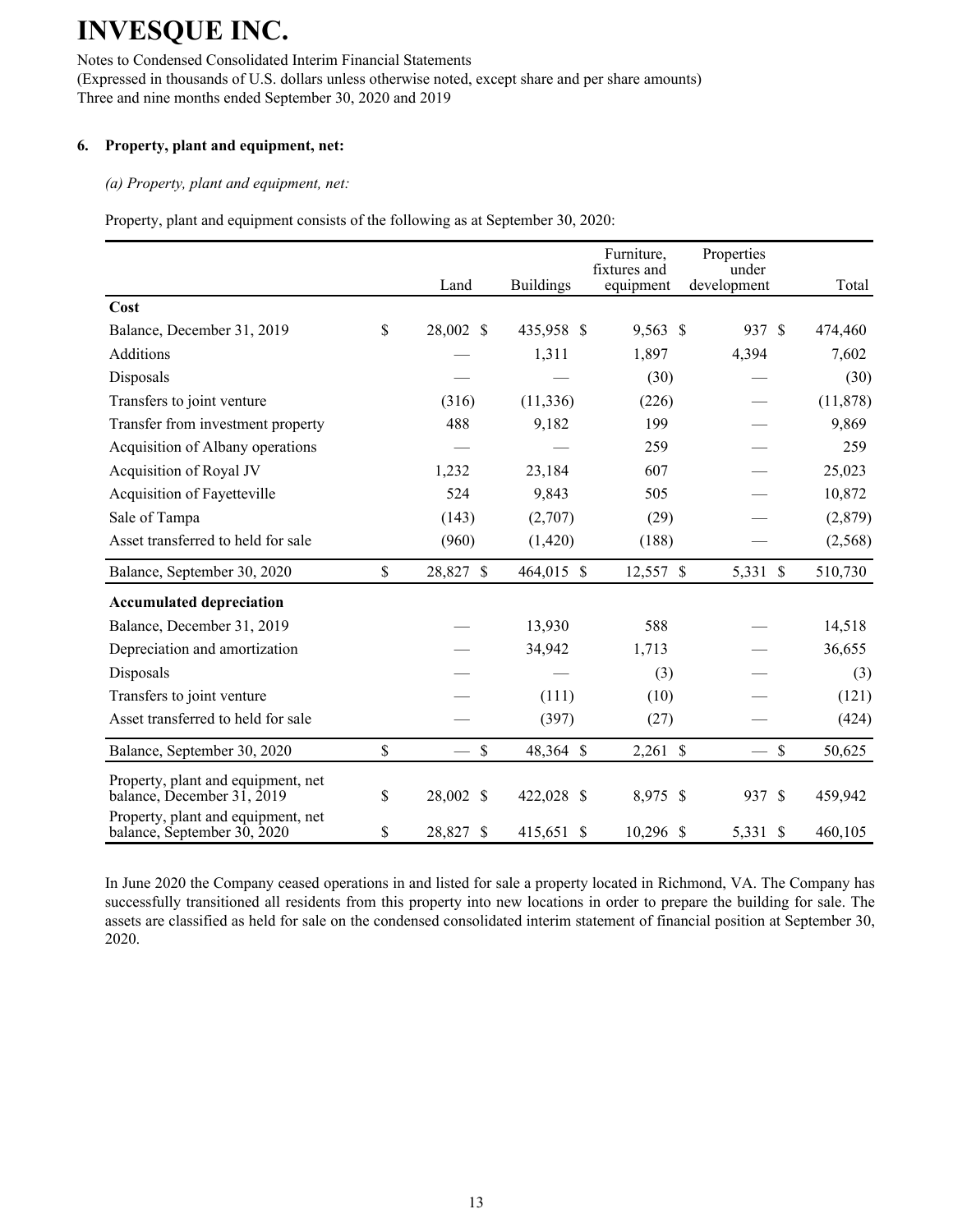Notes to Condensed Consolidated Interim Financial Statements

(Expressed in thousands of U.S. dollars unless otherwise noted, except share and per share amounts) Three and nine months ended September 30, 2020 and 2019

|                                        | Royal           | Fayetteville | Albany<br>operations | Total     |
|----------------------------------------|-----------------|--------------|----------------------|-----------|
| Properties                             | 5               |              |                      | 6         |
| Property, plant and equipment          | \$<br>25,023 \$ | 10,872 \$    | 259 \$               | 36,154    |
| Cash balance acquired                  | 1,388           | 625          | 68                   | 2,081     |
| Working capital balances               | (261)           | (101)        | (327)                | (689)     |
| Mortgages assumed                      | (22,708)        | (6, 848)     |                      | (29, 556) |
|                                        | \$<br>3,442 \$  | 4,548 \$     | \$                   | 7,990     |
| Consideration paid:                    |                 |              |                      |           |
| Fair value of previously held interest | 3,442           | 4,072        |                      | 7,514     |
| Cash paid                              |                 | 476          |                      | 476       |
|                                        | \$<br>3,442 \$  | 4,548 \$     | S                    | 7,990     |

*(b) Acquisitions - three and nine months ended September 30, 2020*

On May 6, 2020 the Company acquired 100% of Royal Senior Living's ("Royal") interest in five joint venture properties in which the Company already had a majority ownership interest ("Royal JV"). Simultaneous with this transaction, management of four of these properties were transitioned to Phoenix Senior Living ("Phoenix") and combined with two assets in the Company's portfolio already managed by Phoenix. On May 6, 2020 the Company acquired the minority partner's interest in one of these properties, Fayetteville, for \$476.

The Company owns a controlling 90% interest in the entity that owns and operates the six assets, and as a result they have been consolidated following this transaction. The Company received total consideration of \$1,126 from Phoenix for their buy-in to the entity, of which \$650 was received in cash and \$476 in a note to an affiliate of Phoenix for the remaining portion of their 10% ownership in the entity. \$26 of the note has been repaid as of September 30, 2020.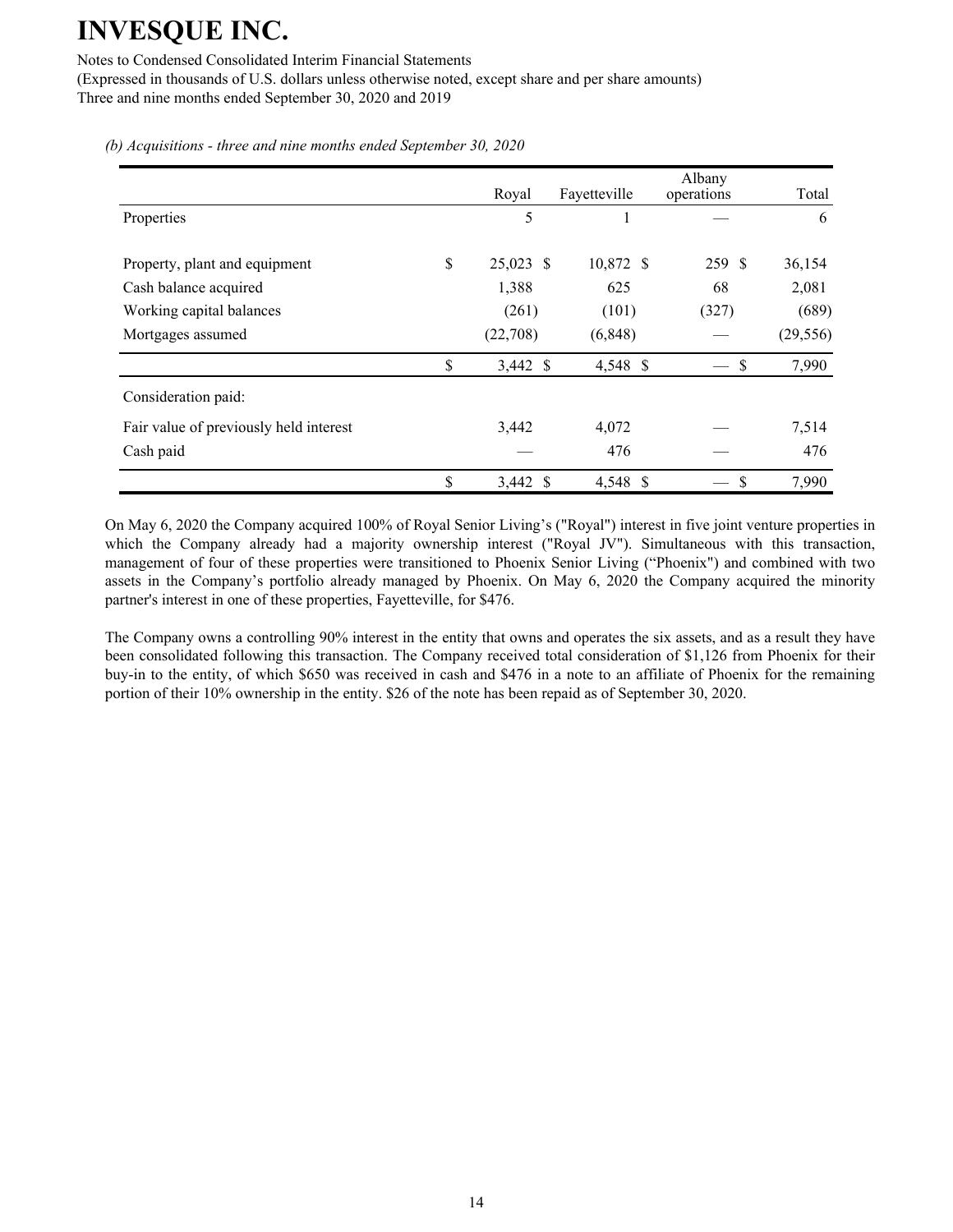Notes to Condensed Consolidated Interim Financial Statements

(Expressed in thousands of U.S. dollars unless otherwise noted, except share and per share amounts) Three and nine months ended September 30, 2020 and 2019

|                                             | Arlington<br>Sale    | Glassboro to<br>Joint Venture | Tampa Sale   | Total     |
|---------------------------------------------|----------------------|-------------------------------|--------------|-----------|
| Properties                                  | (1)                  | (1)                           | (1)          | (3)       |
| Property, plant and equipment               | \$<br>$(12,201)$ \$  | $(11,757)$ \$                 | $(2,879)$ \$ | (26, 837) |
| Working capital balances                    | 80                   | (57)                          | (121)        | (98)      |
|                                             | \$<br>$(12, 121)$ \$ | $(11, 814)$ \$                | $(3,000)$ \$ | (26, 935) |
| Consideration paid (received):              |                      |                               |              |           |
| Equity contributed to joint venture         |                      | (3,016)                       |              | (3,016)   |
| Gain (loss) on sale of property             | (221)                | 103                           |              | (118)     |
| Note issued to joint venture partner        |                      | (490)                         |              | (490)     |
| Repayment/contribution of mortgages payable | (8,000)              | (8, 411)                      |              | (16, 411) |
| Cash proceeds received, net                 | (3,900)              |                               | (3,000)      | (6,900)   |
|                                             | \$<br>$(12, 121)$ \$ | $(11, 814)$ \$                | $(3,000)$ \$ | (26,935)  |

*(c) Dispositions and transfers - three and nine months ended September 30, 2020*

On February 28, 2020, the Company sold a seniors housing property located in Arlington, TX for a sale price of \$12,450 before closing costs. This property was previously recorded as held for sale. The consideration was paid in the form of an \$8,000 repayment of the mortgage secured by the property and \$3,900 of cash.

On February 21, 2020, the Company entered into a joint venture agreement with the operator Heritage Senior Living ("Heritage") for a property in Glassboro, NJ. Heritage operates the property pursuant to a management agreement. The Company sold 10% of its interest in the property and operations for \$490, satisfied through a promissory note earning 5.91% annual interest. The promissory note matures at the earlier of March 1, 2024, the date that the existing debt secured by the property is refinanced, or upon termination of the management agreement.

The remaining asset in the former five property Royal JV, a seniors housing community in Tampa, FL, was non-strategic for the Company, and was sold to a third party on May 11, 2020 for \$3,290 less transaction costs.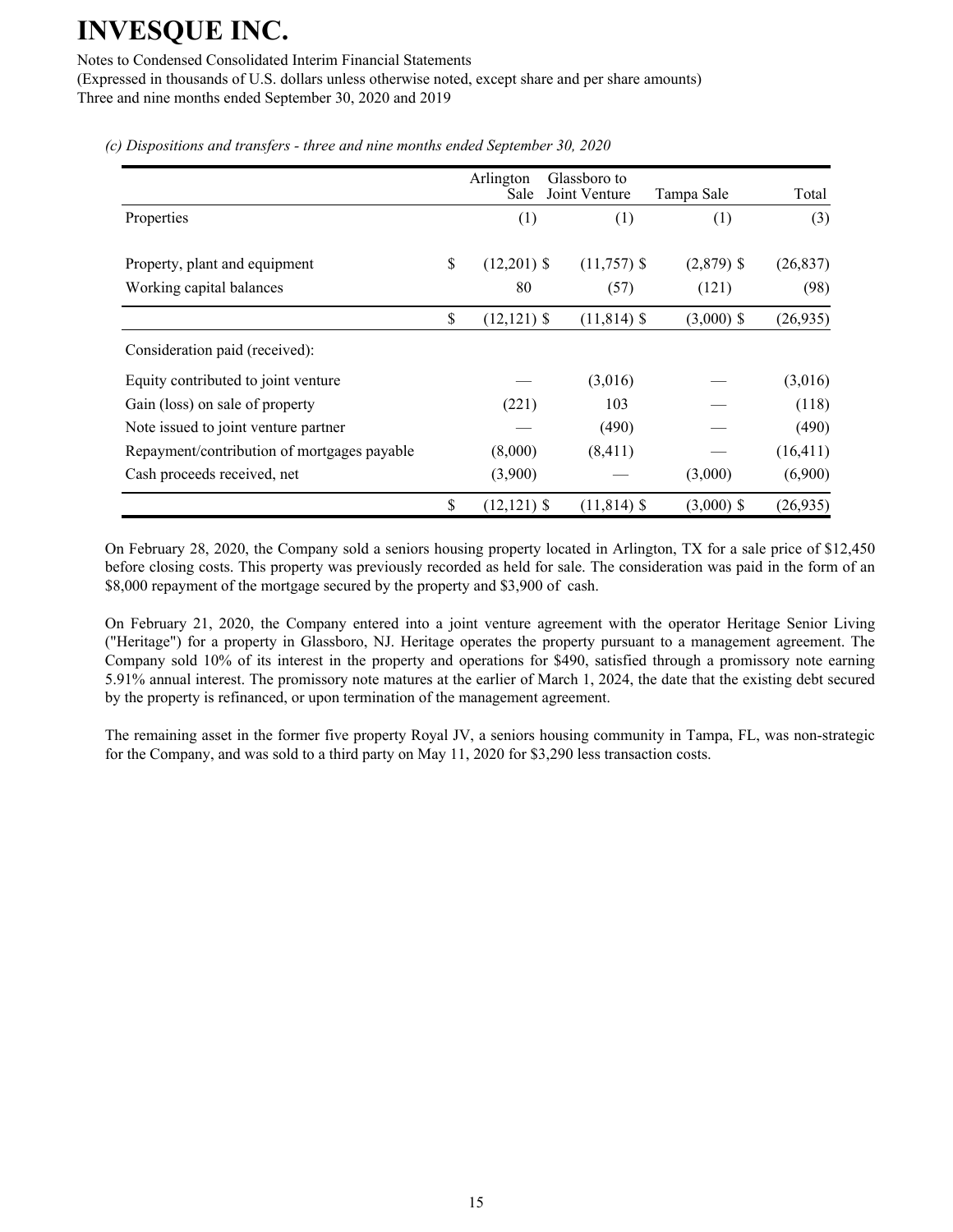Notes to Condensed Consolidated Interim Financial Statements

(Expressed in thousands of U.S. dollars unless otherwise noted, except share and per share amounts) Three and nine months ended September 30, 2020 and 2019

#### *(d) Acquisitions - the year ending December 31, 2019*

The following table summarizes the allocation of the purchase price to each major category of assets acquired and liabilities assumed at the date of acquisition and the major categories of consideration transferred for acquisitions which were accounted for as business combinations under IFRS 3. The Company finalized the purchase price during the three months ended March 31, 2020.

|                                     | Commonwealth<br>Tranche I | Commonwealth<br>Tranche II | Greenfield<br>Transition | Total     |
|-------------------------------------|---------------------------|----------------------------|--------------------------|-----------|
| Properties Acquired                 | 17                        | 3                          | 13                       | 33        |
| Property, plant and equipment       | \$<br>286,695 \$          | 58,051 \$                  | 36,430 \$                | 381,176   |
| Construction in progress            | 893                       |                            |                          | 893       |
| Assumption of mortgages payable     | (9,523)                   | (34, 475)                  | (22, 522)                | (66, 520) |
| Prepayment embedded derivatives     |                           | 2,991                      |                          | 2,991     |
| Mark to market debt adjustments     | (278)                     | (5,867)                    |                          | (6,145)   |
| Working capital balances            | (2,964)                   | 1,010                      | 559                      | (1,395)   |
| Previous interest in joint venture  |                           |                            | (9,863)                  | (9, 863)  |
|                                     | \$<br>274,823 \$          | 21,710 \$                  | 4,604 \$                 | 301,137   |
| Consideration paid:                 |                           |                            |                          |           |
| Issuance of preferred units         | 53,587                    | 12,093                     |                          | 65,680    |
| Proceeds from Commonwealth Facility | 174,069                   |                            |                          | 174,069   |
| Satisfaction of rent receivable     |                           |                            | 1,522                    | 1,522     |
| Cash on hand                        | 47,167                    | 9,617                      | 3,082                    | 59,866    |
|                                     | \$<br>274,823 \$          | 21,710 \$                  | $4,604$ \$               | 301,137   |

Pursuant to the Commonwealth purchase agreement, the Company may be required to fund one or more earnout payments relating to six communities that had not yet reached stabilization at the time of acquisition by the Company. These earnout payments are only payable in the event specific occupancy and earnings before interest, income taxes, depreciation, amortization and rent ("EBITDAR") thresholds have been satisfied, and must be met prior to the third anniversary of closing at which time the earnout payment obligation will cease to exist. The earnout payments, when funded, will consist of a combination of cash and additional preferred interests. At this time, given the performance of one of the six communities, the Company has recorded an expense related to the increase in the fair value of contingent consideration in the condensed consolidated interim statements of income (loss) and comprehensive income (loss) in the amount of \$3,256, which will be paid through the issuance of \$1,701 of Commonwealth preferred units and \$1,555 of cash on hand. The Company has not recorded any balance in the financial statements associated with this commitment relating to the remaining five communities but is monitoring the financial performance trends and will begin accruing if it is determined that the thresholds are likely to be satisfied.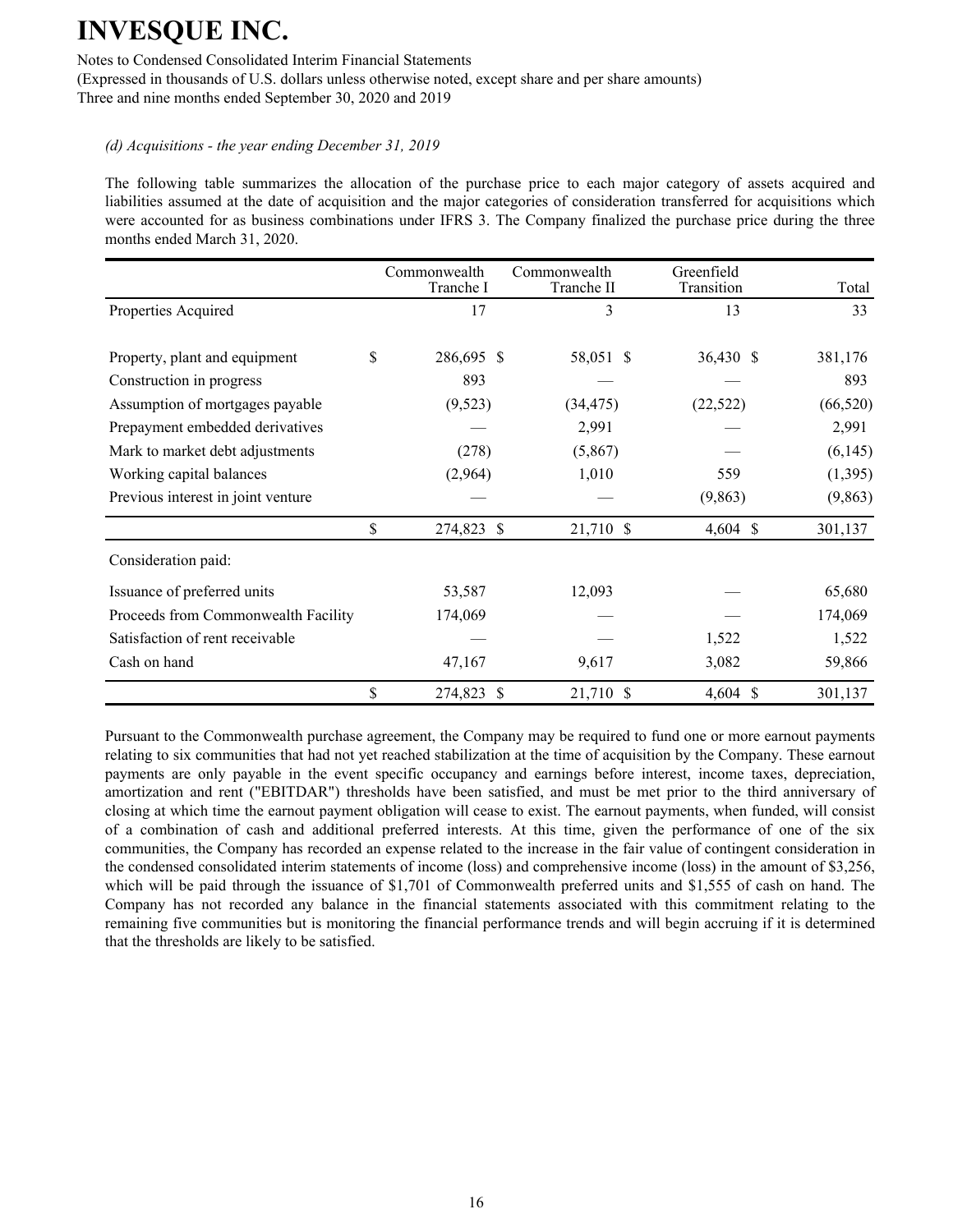Notes to Condensed Consolidated Interim Financial Statements (Expressed in thousands of U.S. dollars unless otherwise noted, except share and per share amounts) Three and nine months ended September 30, 2020 and 2019

### **7. Joint arrangements:**

As at September 30, 2020, the following are the Company's joint arrangements:

| Joint arrangement            | Number of<br>properties | Location             | Company<br>ownership | Consolidation type    |
|------------------------------|-------------------------|----------------------|----------------------|-----------------------|
| Invesque-Autumnwood Landlord | 4                       | Canada               | 50 $%$               | Joint operation $(1)$ |
| Invesque-Autumnwood Operator |                         | Canada               | 50 $%$               | Joint venture $(2)$   |
| Calamar                      | 2                       | <b>United States</b> | $75\%$               | Joint venture $(3)$   |
| Heritage JV                  | 3                       | <b>United States</b> | $80\%$               | Joint venture $(3)$   |
| Heritage Newtown             |                         | <b>United States</b> | $80\%$               | Joint venture $(3)$   |
| Heritage Harleysville        |                         | <b>United States</b> | $90\%$               | Joint venture $(3)$   |
| Heritage Glassboro           |                         | <b>United States</b> | $90\%$               | Joint venture $(3)$   |
| Jaguarundi                   | 8                       | <b>United States</b> | $61\%$               | Joint venture $(4)$   |

(1) The Company directly holds its interest in the real estate joint operation.

(2) These joint venture arrangements have been structured through separate legal entities and lease the properties from the joint operation landlord.

(3) These joint venture arrangements have been structured through separate legal entities. The joint venture owns an interest in separate legal entities which own the real estate and operations.

(4) The joint venture owns an interest in separate legal entities which own the real estate and leases the properties to third party operators.

The Company has entered into a number of joint arrangements for the purpose of jointly owning and operating certain of its seniors housing investments as detailed in the table above.

The Company and Autumnwood each owns a 50% direct beneficial interest in the real estate assets of the Invesque-Autumnwood Landlord entity and are jointly obligated for the related mortgages for a portfolio of four properties which are accounted for as joint operations and are accounted for under the proportionate consolidation method. The Company's 50% interest in the operations of these properties is held through separate legal entities (collectively referred to as "Invesque-Autumnwood Operators"), which under IFRS 11, Joint arrangements, are accounted for as joint ventures using the equity method. Invesque-Autumnwood Operators have leased the real estate from the landlords under their respective lease agreements. These leases are for three-year periods, with six automatic renewals every third anniversary for a total of 21 years. The Company's share of the landlords' lease receipts, \$779 and \$2,301 for the three and nine months ended September 30, 2020, respectively (three and nine months ended September 30, 2019 - \$756 and \$2,253, respectively), is reported as lease revenue from joint ventures. Invesque-Autumnwood Operators lease expense is included in the share of income from joint ventures in the condensed consolidated interim statements of income (loss) and comprehensive income (loss).

The Company has an interest in eight seniors housing and care properties in the United States in which it also owns an interest in the operations at those properties through joint arrangements. In these joint arrangements, the Company owns an interest in the real estate and operations through separate legal entities at each of the properties and has management agreements in place to provide for the day to day operations resulting in joint control of the interests. Each of these joint arrangements are accounted for as joint ventures using the equity method and the Company's share of net income is included in income from joint ventures in the condensed consolidated interim statements of income (loss) and comprehensive income (loss).

On June 5, 2019, the Company contributed eight investment properties to a newly formed joint venture, Jaguarundi Ventures, LP. The Company received \$23,000 from its joint venture partner in the arrangement in exchange for a 39.49% interest in the joint venture. The properties contributed had an investment property value of \$161,047 and total mortgage indebtedness of \$102,692. The Company provides a guarantee on the outstanding mortgage balances of the joint venture in exchange for a fee equal to 15 basis points on the amount guaranteed. The Company earns an asset management fee of 25 basis points based on gross asset value. For the three and nine months ended September 30, 2020, the Company has earned guaranty fees of \$15 and \$45 and management fees of \$101 and \$303 from Jaguarundi Ventures included in other income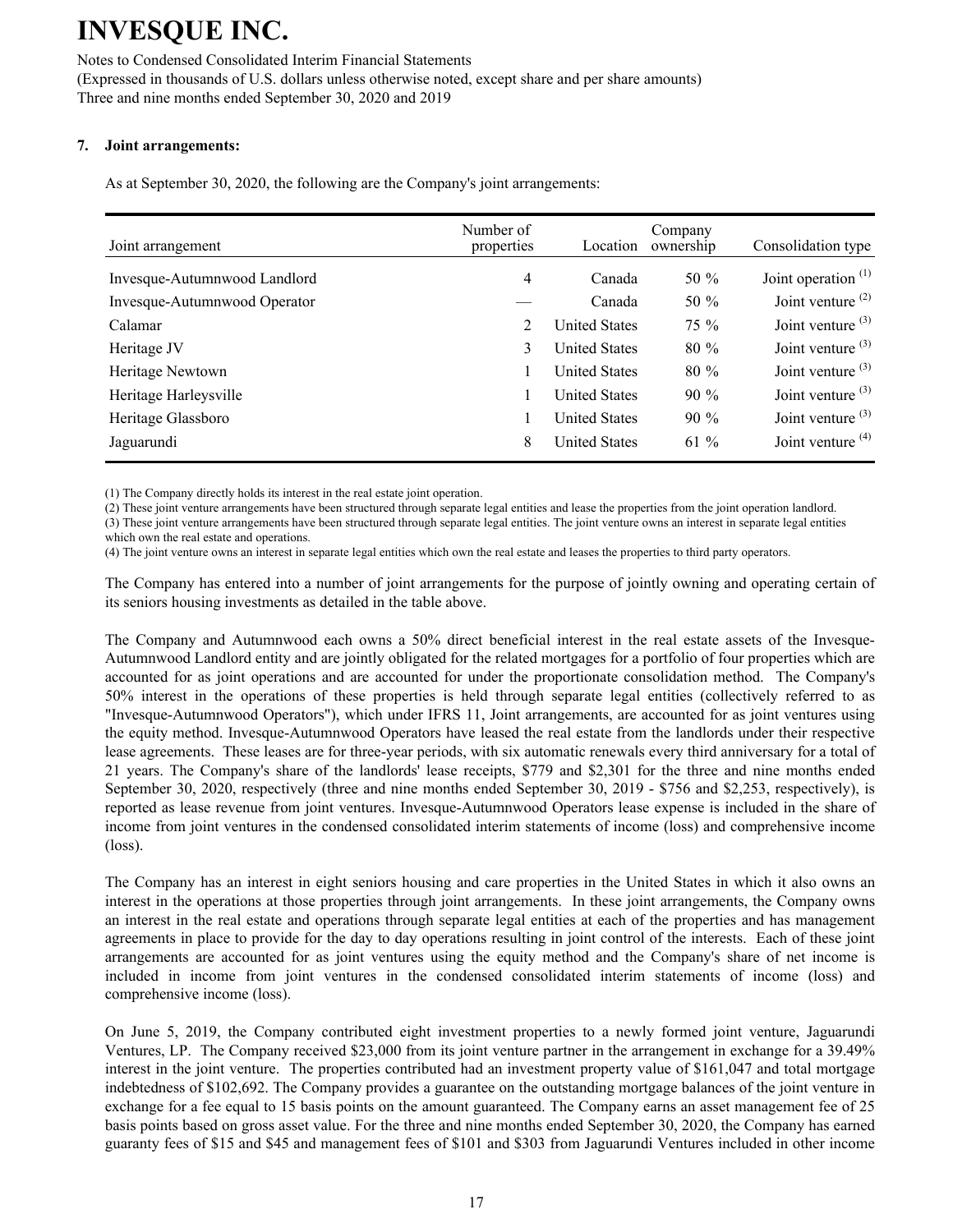Notes to Condensed Consolidated Interim Financial Statements (Expressed in thousands of U.S. dollars unless otherwise noted, except share and per share amounts) Three and nine months ended September 30, 2020 and 2019

in the condensed consolidated interim statements of income (loss) and comprehensive income (loss).

On May 6, 2020 the Company acquired 100% of Royal Senior Living's ("Royal") interest in five joint venture properties in which the Company already had a majority ownership interest ("Royal JV") (Note 6).

In addition to the five-asset Royal joint venture referenced above, the Company also had a single-asset joint venture with Royal which owned a seniors housing community in Eatonton, GA ("Royal Eatonton"). Royal purchased the Company's 65% ownership interest in the community on May 6, 2020. Cash proceeds to the Company for this sale were \$1,447. Following this transaction, the Company and Royal no longer have any shared interests in joint arrangements.

The following tables summarize the information about the Company's investment in joint ventures, which have been accounted for under the equity method:

|                                                                                    | Three months ended September 30, |                 |  |                |  | Nine months ended September 30, |  |                 |  |
|------------------------------------------------------------------------------------|----------------------------------|-----------------|--|----------------|--|---------------------------------|--|-----------------|--|
|                                                                                    |                                  | 2020            |  | 2019           |  | 2020                            |  | 2019            |  |
| Cash contributions to joint ventures<br>Distributions received from joint ventures | <sup>S</sup>                     | 167 \$<br>811 S |  | 4 649<br>1 727 |  | 1,855 \$<br>2,831 \$            |  | 10,840<br>4,769 |  |

|                                          |               | September 30, 2020 | December 31, 2019 |                                |               |            |  |                                |
|------------------------------------------|---------------|--------------------|-------------------|--------------------------------|---------------|------------|--|--------------------------------|
|                                          |               | Net assets         |                   | Company share<br>of net assets |               | Net assets |  | Company share<br>of net assets |
| Cash                                     | \$            | 5,609 \$           |                   | 4,169                          | \$            | 8,288 \$   |  | 5,959                          |
| Tenant and other receivables             |               | 5,813              |                   | 3,977                          |               | 5,192      |  | 3,374                          |
| Other                                    |               | 951                |                   | 763                            |               | 1,032      |  | 793                            |
| Current assets                           |               | 12,373             |                   | 8,909                          |               | 14,512     |  | 10,126                         |
| Investment properties                    |               | 296,009            |                   | 208,134                        |               | 361,970    |  | 256,945                        |
| Property, plant and equipment, net       |               | 26,374             |                   | 19,130                         |               | 26,878     |  | 19,567                         |
| Loans receivable                         |               | 3,858              |                   | 39                             |               | 13,978     |  | 9,010                          |
| Other non-current assets                 |               | 455                |                   | 337                            |               | 1,107      |  | 927                            |
| Total assets                             | $\mathsf{\$}$ | 339,069 \$         |                   | 236,549                        | \$            | 418,445 \$ |  | 296,575                        |
| Accounts payable and accrued liabilities | \$            | 8,455 \$           |                   | 6,193                          | $\mathsf{\$}$ | 7,578 \$   |  | 5,441                          |
| Unearned revenue                         |               | 457                |                   | 375                            |               | 724        |  | 560                            |
| Mortgages payable - current              |               | 15,758             |                   | 9,636                          |               | 29,424     |  | 21,207                         |
| Current liabilities                      |               | 24,670             |                   | 16,204                         |               | 37,726     |  | 27,208                         |
| Mortgages payable - non-current          |               | 197,369            |                   | 143,613                        |               | 217,627    |  | 156,853                        |
| Loan commitment liability                |               | 890                |                   | 539                            |               | 2,359      |  | 1,478                          |
| Derivative instruments                   |               | 7,961              |                   | 6,166                          |               | 2,627      |  | 2,012                          |
| Other non-current liabilities            |               | 2,268              |                   | 1,496                          |               | 1,702      |  | 1,030                          |
| <b>Total liabilities</b>                 | \$            | 233,158 \$         |                   | 168,018                        | \$            | 262,041 \$ |  | 188,581                        |
| Net assets                               | \$            | 105,911            | $\mathcal{S}$     | 68,531                         | \$            | 156,404 \$ |  | 107,994                        |

Loan commitment liability represents the fair value of commitments made by the Company to issue loans at rates below market value.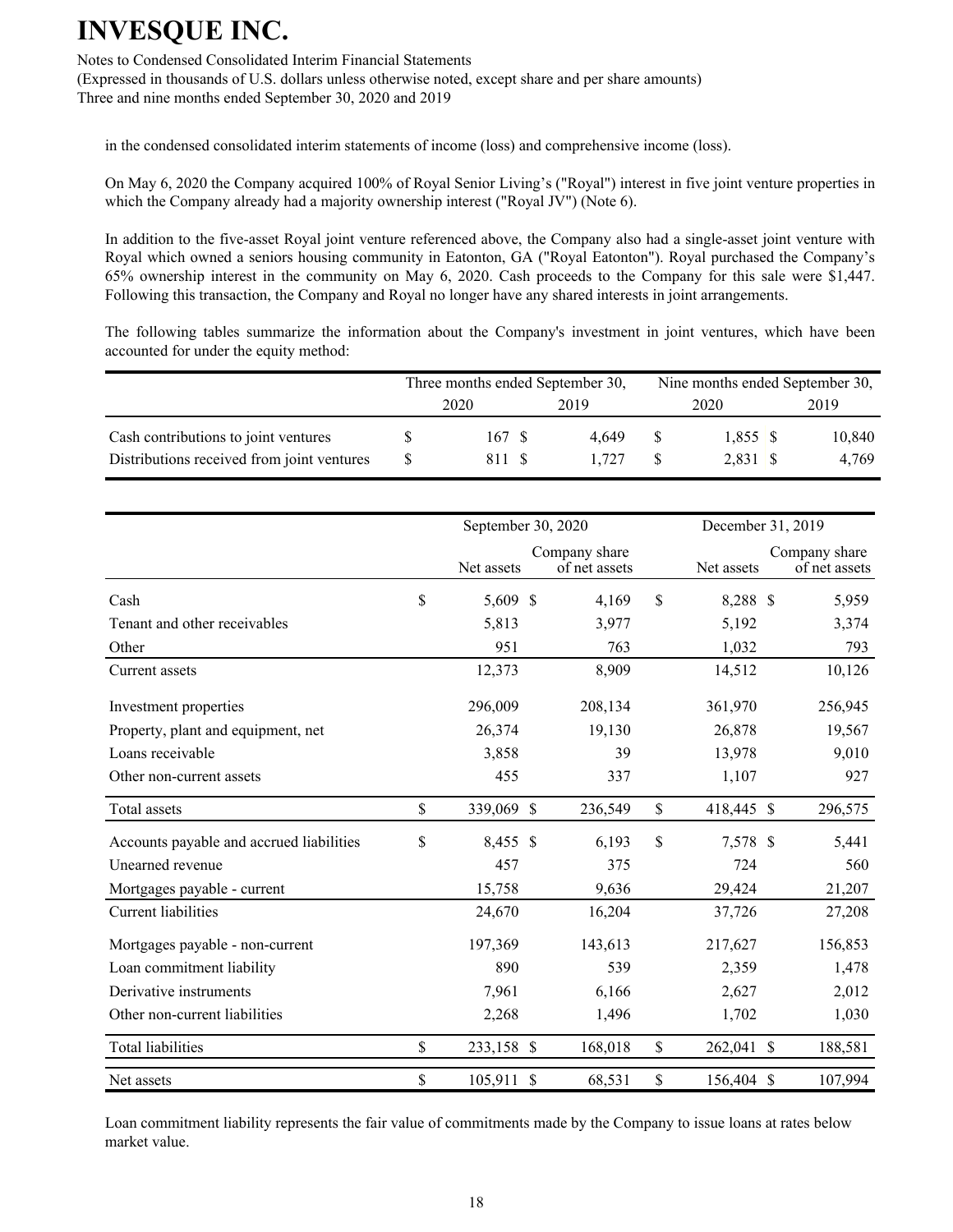Notes to Condensed Consolidated Interim Financial Statements

(Expressed in thousands of U.S. dollars unless otherwise noted, except share and per share amounts) Three and nine months ended September 30, 2020 and 2019

|                                                                 | Three months ended September 30,<br>2020 |                               |  |                                                   |    | Three months ended September 30,<br>2019 |                                                   |  |  |
|-----------------------------------------------------------------|------------------------------------------|-------------------------------|--|---------------------------------------------------|----|------------------------------------------|---------------------------------------------------|--|--|
|                                                                 |                                          | Net income<br>$(\text{loss})$ |  | Company share<br>of net income<br>$(\text{loss})$ |    | Net income<br>$(\text{loss})$            | Company share<br>of net income<br>$(\text{loss})$ |  |  |
| Revenue                                                         | \$                                       | 14,634 \$                     |  | 8,852                                             | S  | 20,717 \$                                | 13,686                                            |  |  |
| Other income                                                    |                                          | 638                           |  | 527                                               |    |                                          |                                                   |  |  |
| Property operating expense                                      |                                          | (12, 137)                     |  | (6,978)                                           |    | (13,705)                                 | (8, 806)                                          |  |  |
| Finance costs                                                   |                                          | (2,397)                       |  | (1,720)                                           |    | (2,912)                                  | (2,079)                                           |  |  |
| Depreciation expense                                            |                                          | (181)                         |  | (135)                                             |    | (870)                                    | (684)                                             |  |  |
| Allowance for credit losses on loans and<br>interest receivable |                                          | (5,239)                       |  | (4,326)                                           |    |                                          |                                                   |  |  |
| Change in fair value of financial instruments                   |                                          | 588                           |  | 454                                               |    | (1,916)                                  | (1,486)                                           |  |  |
| Change in fair value of investment properties                   |                                          | (5,803)                       |  | (4,094)                                           |    | (1,625)                                  | (1, 724)                                          |  |  |
| Net loss, prior to distributions to owners                      | \$                                       | $(9,897)$ \$                  |  | (7, 420)                                          | \$ | $(311)$ \$                               | (1,093)                                           |  |  |

|                                                                 | Nine months ended September 30,<br>2020 |                               |  |                                                   |    | Nine months ended September 30,<br>2019 |                                                   |  |  |
|-----------------------------------------------------------------|-----------------------------------------|-------------------------------|--|---------------------------------------------------|----|-----------------------------------------|---------------------------------------------------|--|--|
|                                                                 |                                         | Net income<br>$(\text{loss})$ |  | Company share<br>of net income<br>$(\text{loss})$ |    | Net income<br>$(\text{loss})$           | Company share<br>of net income<br>$(\text{loss})$ |  |  |
| Revenue                                                         | S                                       | 50,125 \$                     |  | 31,590                                            | S  | 58,354 \$                               | 39,235                                            |  |  |
| Other income                                                    |                                         | 1,169                         |  | 959                                               |    |                                         |                                                   |  |  |
| Property operating expense                                      |                                         | (36, 447)                     |  | (21,987)                                          |    | (42,690)                                | (27, 738)                                         |  |  |
| Finance costs                                                   |                                         | (6,940)                       |  | (4,905)                                           |    | (7, 494)                                | (5,668)                                           |  |  |
| Depreciation expense                                            |                                         | (543)                         |  | (407)                                             |    | (1,735)                                 | (1, 333)                                          |  |  |
| Allowance for credit losses on loans and<br>interest receivable |                                         | (14, 471)                     |  | (11,758)                                          |    |                                         |                                                   |  |  |
| Change in fair value of financial instruments                   |                                         | (5,334)                       |  | (4,149)                                           |    | (4,968)                                 | (3,944)                                           |  |  |
| Change in fair value of investment properties                   |                                         | (30,099)                      |  | (21, 729)                                         |    | (17,297)                                | (12,696)                                          |  |  |
| Net loss, prior to distributions to owners                      |                                         | $(42,540)$ \$                 |  | (32, 386)                                         | \$ | $(15,830)$ \$                           | (12, 144)                                         |  |  |

Related party transactions occur between the Company and its joint ventures. These related party transactions are in the normal course of operations and are measured at the exchange amount, which is the amount of consideration established and agreed to between the parties. Except as disclosed elsewhere in these consolidated financial statements, the related party balances are included in accounts payable, other receivables, loans receivable, and lease revenue from joint ventures.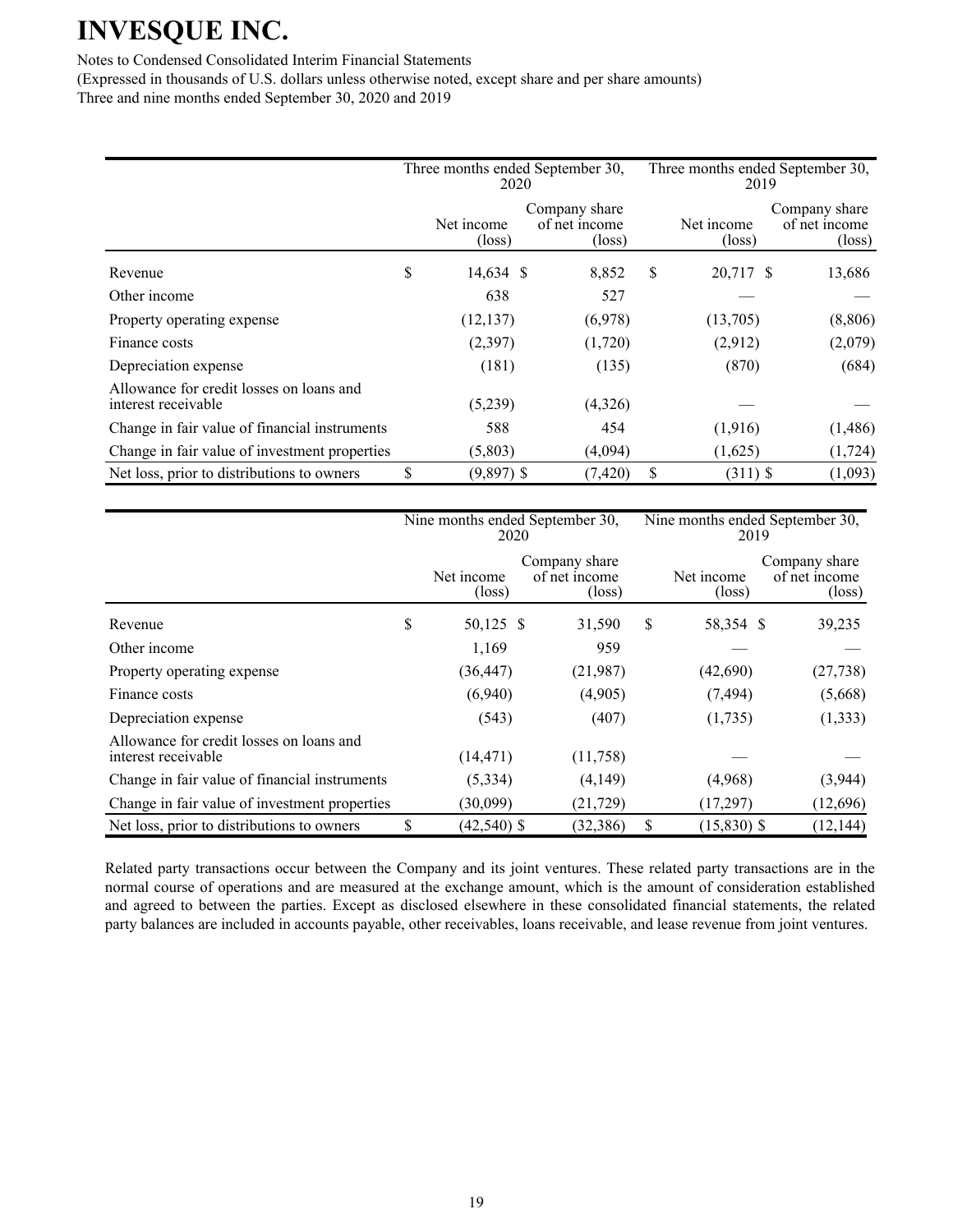Notes to Condensed Consolidated Interim Financial Statements

(Expressed in thousands of U.S. dollars unless otherwise noted, except share and per share amounts) Three and nine months ended September 30, 2020 and 2019

The following table summarizes information about the gross balance of mortgages payable at the joint ventures:

|                                | September 30, 2020                      | December 31, 2019                       |
|--------------------------------|-----------------------------------------|-----------------------------------------|
| Mortgages at fixed rates:      |                                         |                                         |
| Mortgages (principal) $(1)$    | \$<br>171,124                           | \$<br>163,307                           |
| Interest rates                 | 3.99% to 4.98%                          | 3.99% to 4.98%                          |
| Weighted average interest rate | 4.30 $\%$                               | $4.33\%$                                |
| Mortgages at variable rates:   |                                         |                                         |
| Mortgages (principal)          | \$<br>42,989                            | \$<br>84,745                            |
| Interest rates                 | LIBOR plus 2.40% to LIBOR<br>plus 3.00% | LIBOR plus 2.40% to LIBOR<br>plus 3.00% |
| Weighted average interest rate | $2.96\%$                                | $4.56\%$                                |
| Blended weighted average rate  | $4.03\%$                                | $4.41\%$                                |

(1) Includes \$114,764 of variable rate mortgages that are fixed with interest rate swaps.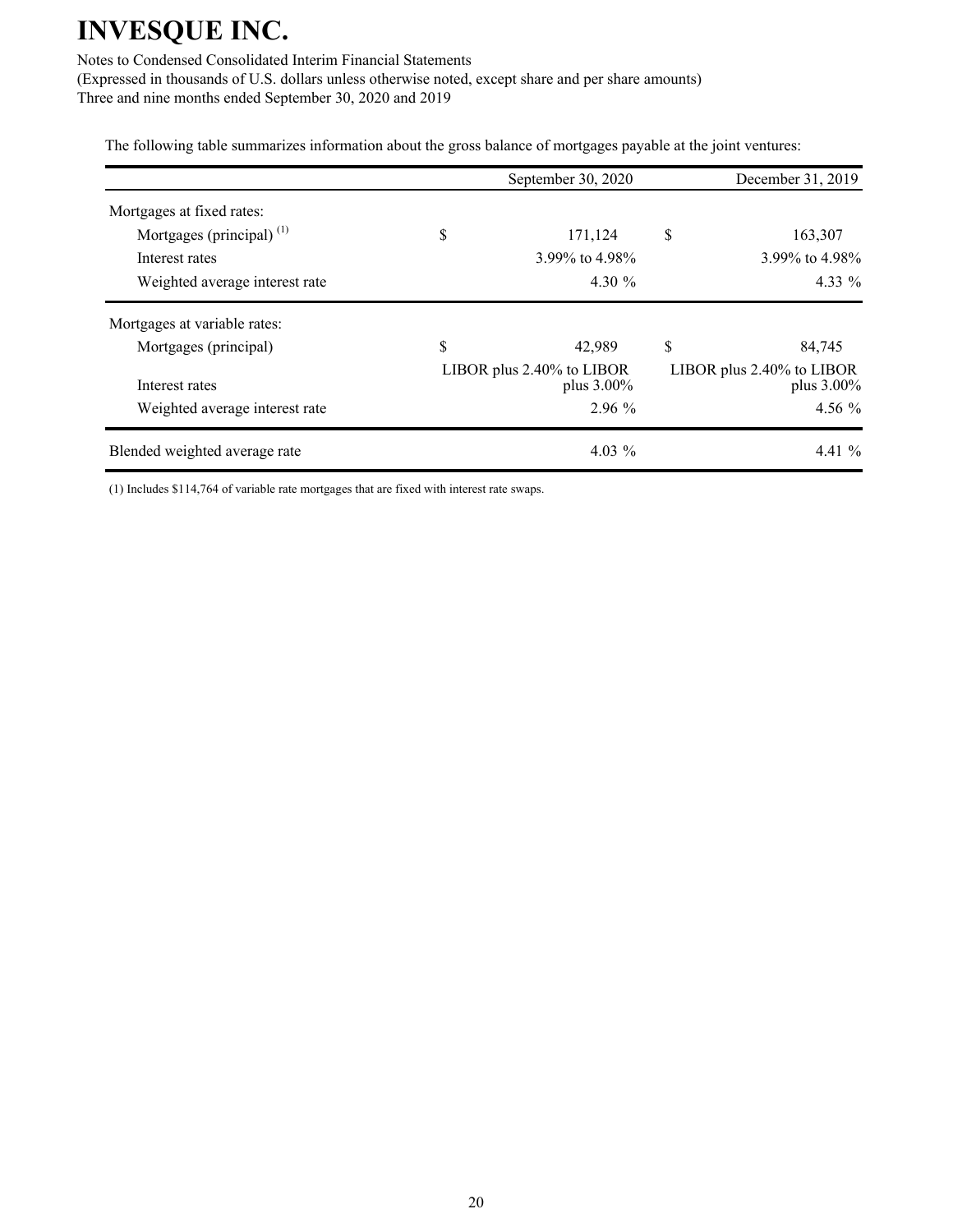Notes to Condensed Consolidated Interim Financial Statements

(Expressed in thousands of U.S. dollars unless otherwise noted, except share and per share amounts) Three and nine months ended September 30, 2020 and 2019

The following tables summarize the information about the Company's investment in Jaguarundi Ventures, LP, which have been accounted for under the equity method and included in tables above. Jaguarundi Ventures, LP is shown separately below due to significance of the interest in the joint venture. The joint venture was formed on June 5, 2019. During the three and nine months ended September 30, 2020, the Company has made cash contributions of \$0 and \$1,428 to Jaguarundi Ventures, LP, respectively, (three and nine months ended September 30, 2019 - \$4,116 and \$8,630, respectively). During the three and nine months ended September 30, 2020, the Company has not received any distributions from Jaguarundi Ventures, LP (three and nine months ended September 30, 2019 - NIL).

|                                          | September 30, 2020 |            |  |                                |               | December 31, 2019 |  |                                |  |
|------------------------------------------|--------------------|------------|--|--------------------------------|---------------|-------------------|--|--------------------------------|--|
|                                          |                    | Net assets |  | Company share<br>of net assets |               | Net assets        |  | Company share<br>of net assets |  |
| Cash                                     | \$                 | 1,861 \$   |  | 1,126                          | $\mathsf{\$}$ | 3,936 \$          |  | 2,382                          |  |
| Tenant and other receivables             |                    | 1,797      |  | 1,087                          |               | 1,620             |  | 980                            |  |
| Other                                    |                    | 57         |  | 35                             |               |                   |  |                                |  |
| Current assets                           |                    | 3,715      |  | 2,248                          |               | 5,556             |  | 3,362                          |  |
| Investment properties                    |                    | 147,361    |  | 89,163                         |               | 162,660           |  | 98,420                         |  |
| Loans receivable                         |                    |            |  |                                |               | 10,120            |  | 8,972                          |  |
| Total assets                             | \$                 | 151,076 \$ |  | 91,411                         | \$            | 178,336 \$        |  | 110,754                        |  |
| Accounts payable and accrued liabilities | \$                 | 2,135 \$   |  | 1,292                          | \$            | $2,154$ \$        |  | 1,303                          |  |
| Unearned revenue                         |                    |            |  |                                |               | 82                |  | 50                             |  |
| Mortgages payable - current              |                    | 15,363     |  | 9,295                          |               | 2,122             |  | 1,284                          |  |
| <b>Current liabilities</b>               |                    | 17,498     |  | 10,587                         |               | 4,358             |  | 2,637                          |  |
| Mortgages payable - non-current          |                    | 84,614     |  | 51,197                         |               | 99,542            |  | 60,229                         |  |
| Loan commitment liability                |                    | 890        |  | 539                            |               | 2,359             |  | 1,428                          |  |
| Derivative instruments                   |                    | 1,759      |  | 1,064                          |               | 659               |  | 399                            |  |
| Other non-current liabilities            |                    | 1,700      |  | 1,029                          |               | 1,700             |  | 1,029                          |  |
| <b>Total liabilities</b>                 | \$                 | 106,461 \$ |  | 64,416                         | $\mathsf{\$}$ | 108,618 \$        |  | 65,722                         |  |
| Net assets                               | \$                 | 44,615 \$  |  | 26,995                         | \$            | 69,718 \$         |  | 45,032                         |  |

The Company provides a guarantee on the outstanding mortgage balances of the Jaguarundi Ventures, LP in exchange for a fee equal to 15 basis points on the amount guaranteed. As of September 30, 2020, the outstanding mortgages balance of Jaguarundi Ventures, LP is \$99,977. As of September 30, 2020, the value of the properties that collateralize the mortgages is \$147,361 and is sufficient to support the mortgage values.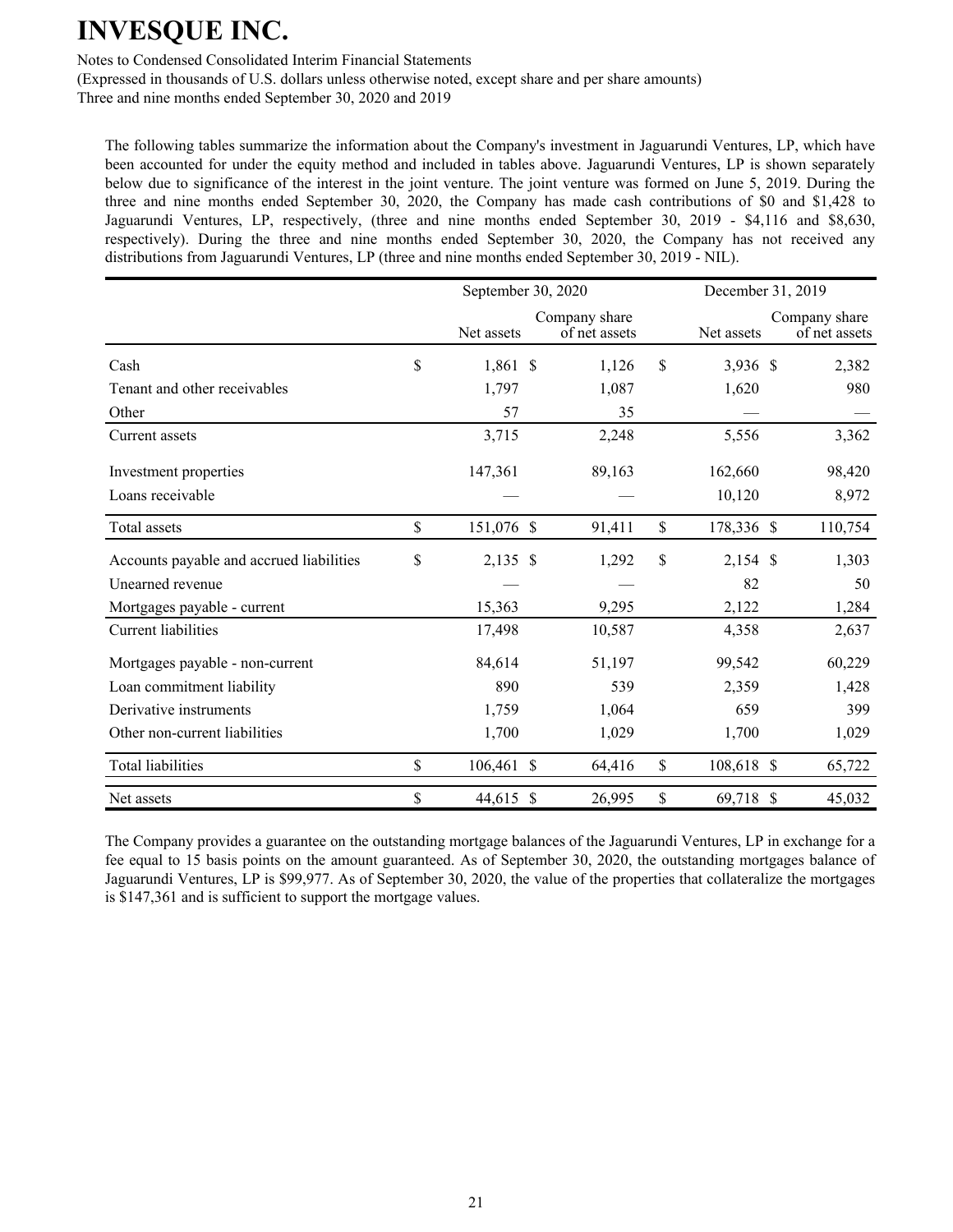### Notes to Condensed Consolidated Interim Financial Statements

|                                                                 | Three months ended September<br>30, 2020 |                               |  |                                                   |    | Three months ended September<br>30, 2019 |  |                                                   |  |
|-----------------------------------------------------------------|------------------------------------------|-------------------------------|--|---------------------------------------------------|----|------------------------------------------|--|---------------------------------------------------|--|
|                                                                 |                                          | Net income<br>$(\text{loss})$ |  | Company share<br>of net income<br>$(\text{loss})$ |    | Net income<br>$(\text{loss})$            |  | Company share<br>of net income<br>$(\text{loss})$ |  |
| Revenue                                                         | \$                                       | $3,628$ \$                    |  | 2,173                                             | S  | $3,699$ \$                               |  | 2,213                                             |  |
| Real estate tax expense                                         |                                          | (418)                         |  | (253)                                             |    | (438)                                    |  | (265)                                             |  |
| General and administrative expenses                             |                                          | (2,160)                       |  | (1,307)                                           |    | (137)                                    |  | (83)                                              |  |
| Finance costs                                                   |                                          | (1,122)                       |  | (678)                                             |    | (1,280)                                  |  | (779)                                             |  |
| Allowance for credit losses on loans and<br>interest receivable |                                          | (5,240)                       |  | (4,325)                                           |    |                                          |  |                                                   |  |
| Change in fair value of financial instruments                   |                                          | 135                           |  | 81                                                |    | (242)                                    |  | (147)                                             |  |
| Change in fair value of investment properties                   |                                          | (5,327)                       |  | (3,201)                                           |    | 830                                      |  | 527                                               |  |
| Net loss, prior to distributions to owners                      | \$                                       | $(10,504)$ \$                 |  | (7,510)                                           | \$ | 2,432 \$                                 |  | 1,466                                             |  |

|                                                                 | Nine months ended September 30,<br>2020 |                      |  |                                                   | Nine months ended September 30,<br>2019 |                               |                                                   |  |
|-----------------------------------------------------------------|-----------------------------------------|----------------------|--|---------------------------------------------------|-----------------------------------------|-------------------------------|---------------------------------------------------|--|
|                                                                 |                                         | Net income<br>(loss) |  | Company share<br>of net income<br>$(\text{loss})$ |                                         | Net income<br>$(\text{loss})$ | Company share<br>of net income<br>$(\text{loss})$ |  |
| Revenue                                                         | \$                                      | 10,850 \$            |  | 6,498                                             | \$                                      | 4,783 \$                      | 2,869                                             |  |
| Real estate tax expense                                         |                                         | (1,253)              |  | (758)                                             |                                         | (583)                         | (353)                                             |  |
| General and administrative expenses                             |                                         | (2,393)              |  | (1, 448)                                          |                                         | (170)                         | (103)                                             |  |
| Finance costs                                                   |                                         | (2,743)              |  | (1,507)                                           |                                         | (1,619)                       | (979)                                             |  |
| Allowance for credit losses on loans and<br>interest receivable |                                         | (14, 471)            |  | (11,757)                                          |                                         |                               |                                                   |  |
| Change in fair value of financial instruments                   |                                         | (1,100)              |  | (666)                                             |                                         | (375)                         | (227)                                             |  |
| Change in fair value of investment properties                   |                                         | (15,760)             |  | (9, 469)                                          |                                         | (4, 931)                      | (3,821)                                           |  |
| Net loss, prior to distributions to owners                      | \$                                      | $(26,870)$ \$        |  | (19, 107)                                         | S                                       | $(2,895)$ \$                  | (2,614)                                           |  |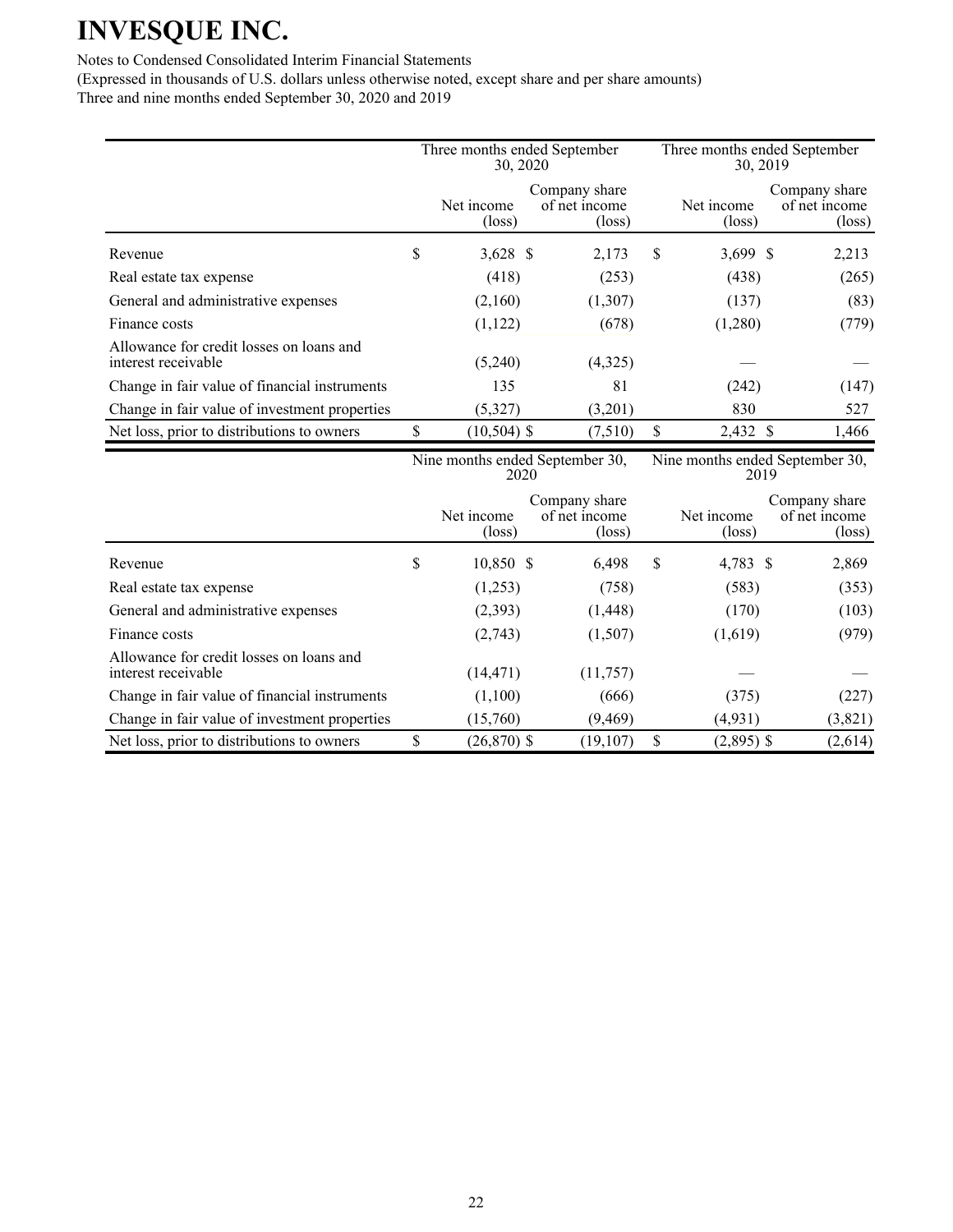Notes to Condensed Consolidated Interim Financial Statements (Expressed in thousands of U.S. dollars unless otherwise noted, except share and per share amounts) Three and nine months ended September 30, 2020 and 2019

### **8. Credit facilities:**

The credit facilities are recorded net of loan fees, which are capitalized when paid, and amortized into finance cost over the terms of the related loans using the effective interest rate method.

|                                                                           | September 30, $2020$ | Borrowing rate at<br>September $\bar{3}0$ , 2020 | December 31, 2019 | Borrowing rate at<br>December $31, 2019$ |
|---------------------------------------------------------------------------|----------------------|--------------------------------------------------|-------------------|------------------------------------------|
| Unsecured Facility Term <sup>(1)</sup>                                    | \$<br>200,000        | 4.51 $%$                                         | \$<br>200,000     | 4.51 $%$                                 |
| Unsecured Facility Revolver <sup>(3)</sup>                                | 190,500              | $3.43\%$                                         | 173,750           | 4.43 $%$                                 |
| Mohawk Facility USD<br>denominated portion                                | 21,286               | 2.34%                                            | 21,286            | 3.96%                                    |
| Mohawk Facility CAD<br>denominated portion <sup><math>(1)(2)</math></sup> | 63,955               | 4.32 $%$                                         | 65,589            | 4.32 %                                   |
| <b>Magnetar Facility</b>                                                  | 10,000               | $9.00\%$                                         | 15,000            | 8.50%                                    |
| Commonwealth Facility <sup>(1)</sup>                                      | 176,000              | 3.84%                                            | 176,000           | 3.84%                                    |
| Finance costs, net                                                        | (3,634)              |                                                  | (4,666)           |                                          |
| Carrying value                                                            | \$<br>658,107        | 4.00 $%$                                         | \$<br>646,959     | 4.36 $%$                                 |
| Less current portion                                                      | 10,000               |                                                  | 14,569            |                                          |
| Long-term portion                                                         | \$<br>648,107        |                                                  | \$<br>632,390     |                                          |

(1) This facility is fixed with an interest rate swap.

(2) This facility is denominated in Canadian dollars with a principal amount of CAD\$85,202.

(3) \$75,000 of this facility is fixed with interest rate swaps.

On June 5, 2020, the Company gave notice of intent to exercise the one year extension option and per the Magnetar Facility credit agreement the interest rate will increase to 9.0%. On June 16, 2020, the Company repaid \$5,000 on the Magnetar Facility.

On November 4, 2020, the Company entered into an agreement to modify the Unsecured Facility, in which the facility will be permanently converted to a facility secured by pledges of equity in the special purposes entities which own the properties making up a borrowing base. The minimum fixed charge coverage ratio covenant will permanently decrease from 1.75 to 1.60. Per the agreement, the Company will be granted a surge period effective with the quarterly reporting period ended September 30, 2020 through June 30, 2021. During the surge period, the consolidated leverage ratio covenant will be increased from 60% to 65%, the advance rate will increase from 60% to 65% of the borrowing base, the applicable margin for LIBOR loans will increase 15 basis points, and the implied interest rate used to calculate the debt service coverage amount will decrease from 6.0% to 5.75%.

The table below shows the applicable margins at each leverage ratio during the surge period, which includes a 15 basis point increase:

|       |                                                | Applicable Margin for<br>Revolving Credit LIBOR LIBOR Loans that are Term | Applicable Margin for |
|-------|------------------------------------------------|---------------------------------------------------------------------------|-----------------------|
| Level | Consolidated Leverage Ratio                    | Loans                                                                     | Loans                 |
|       | Less than $40\%$                               | $1.75\%$                                                                  | 1.70%                 |
| 2     | Equal to or greater than 40% but less than 45% | $1.90\%$                                                                  | $1.85\%$              |
| 3     | Equal to or greater than 45% but less than 50% | $2.05\%$                                                                  | $2.00\%$              |
| 4     | Equal to or greater than 50% but less than 55% | $2.20 \%$                                                                 | $2.15 \%$             |
| 5     | Equal to or greater than 55% but less than 60% | $2.35\%$                                                                  | $2.30 \%$             |
| 6     | Equal to or greater than 60% but less than 65% | 2.60%                                                                     | $2.55\%$              |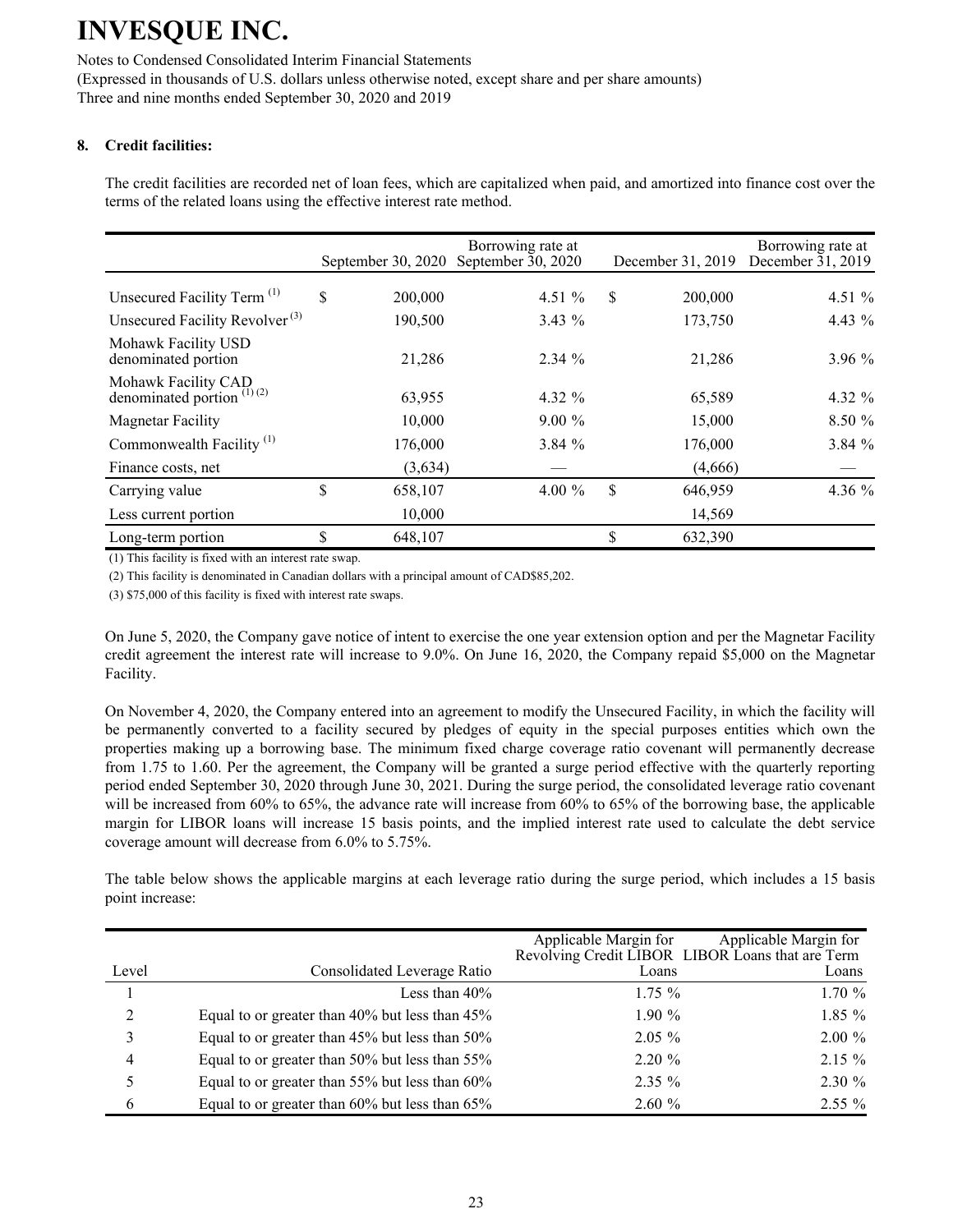Notes to Condensed Consolidated Interim Financial Statements

(Expressed in thousands of U.S. dollars unless otherwise noted, except share and per share amounts) Three and nine months ended September 30, 2020 and 2019

Future principal repayments of the credit facilities are as follows:

|            | Aggregate principal | payments |
|------------|---------------------|----------|
| 2020       | \$                  |          |
| 2021       |                     | 10,000   |
| 2022       |                     | 190,500  |
| 2023       |                     | 285,241  |
| 2024       |                     | 176,000  |
| Thereafter |                     |          |
| Total      |                     | 661,741  |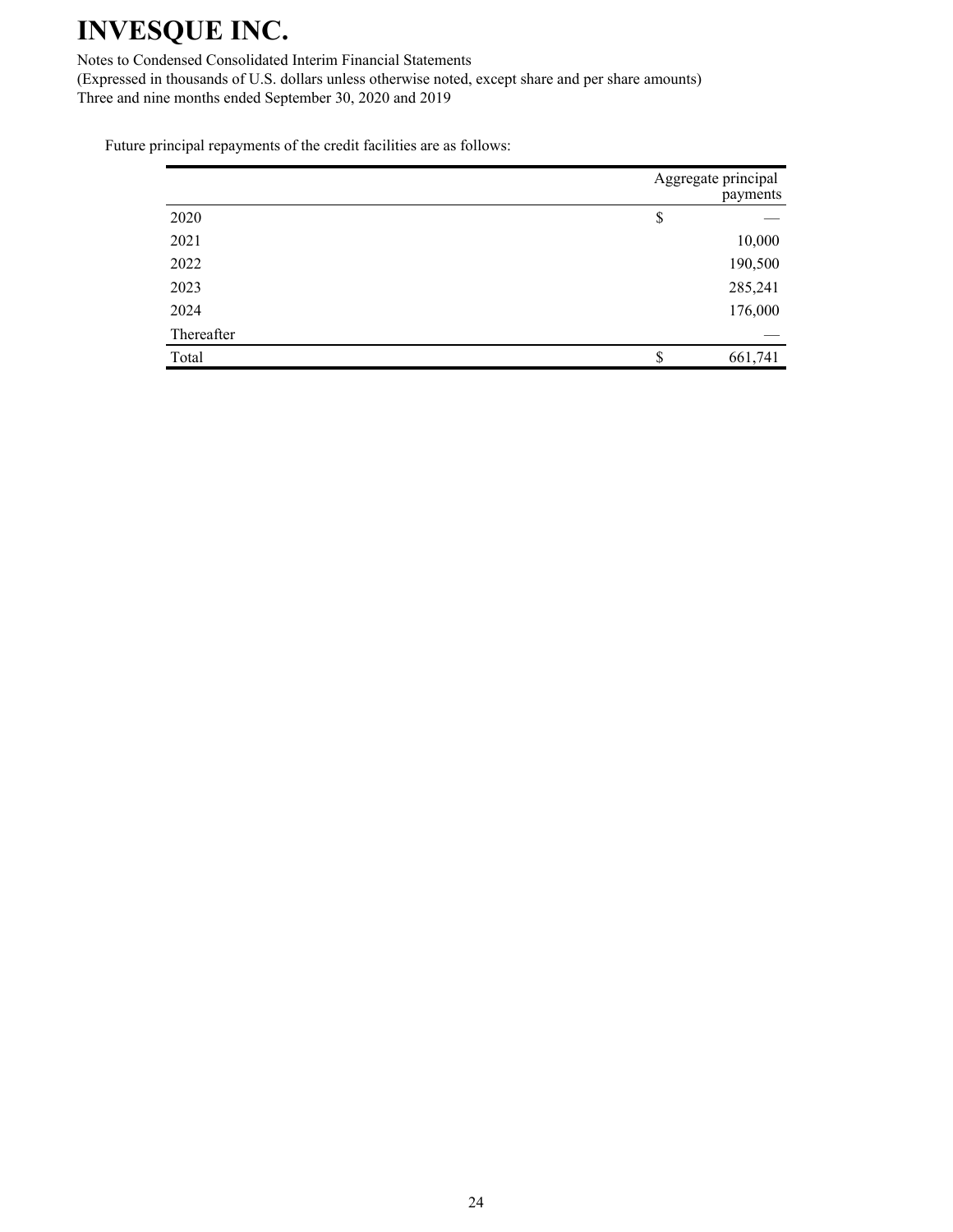#### Notes to Condensed Consolidated Interim Financial Statements

(Expressed in thousands of U.S. dollars unless otherwise noted, except share and per share amounts) Three and nine months ended September 30, 2020 and 2019

### **9.** M**ortgages payable:**

Mortgages payable consist of the following as at September 30, 2020:

|                                |   | September 30, 2020 | December 31, 2019 |          |  |
|--------------------------------|---|--------------------|-------------------|----------|--|
| Mortgages payable              |   | 292,262            | S                 | 275,083  |  |
| Mark-to-market adjustment, net |   | 4,987              |                   | 2,297    |  |
| Finance costs, net             |   | (2, 462)           |                   | (1, 913) |  |
| Carrying value                 | S | 294,787            | \$                | 275,467  |  |
| Less current portion           |   | 23,071             |                   | 43,024   |  |
| Long-term portion              |   | 271,716            | S                 | 232,443  |  |

Mortgages payable are collateralized by investment properties and property, plant and equipment with a value of \$445,620 at September 30, 2020. Maturity dates on mortgages payable range from 2020 to 2054, and the weighted average years to maturity is 8.24 years at September 30, 2020.

|            | Regular principal<br>payments | Principal due on<br>maturity | Total principal<br>payments | % of total principal<br>payments |
|------------|-------------------------------|------------------------------|-----------------------------|----------------------------------|
| 2020       | \$<br>$1,353$ \$              | $13,245$ \$                  | 14,598                      | $5\%$                            |
| 2021       | 6,212                         | 10,707                       | 16,919                      | $6\%$                            |
| 2022       | 6,182                         | 27,362                       | 33,544                      | 11 %                             |
| 2023       | 5,255                         | 83,435                       | 88,690                      | 30 %                             |
| 2024       | 3,618                         | 20,206                       | 23,824                      | 8 %                              |
| Thereafter | 50,106                        | 64,581                       | 114,687                     | 40 %                             |
|            | \$<br>72,726 \$               | 219,536 \$                   | 292,262                     | 100 %                            |

Future principal payments on the mortgages payable as at September 30, 2020 are as follows:

|                                | September 30, 2020                                                  | December 31, 2019                                   |
|--------------------------------|---------------------------------------------------------------------|-----------------------------------------------------|
| Mortgages at fixed rates:      |                                                                     |                                                     |
| Mortgages (principal) $(1)$    | \$<br>236,493                                                       | \$<br>241,451                                       |
| Interest rates                 | $2.55\%$ to 6.15%                                                   | 2.55% to 6.96%                                      |
| Weighted average interest rate | 4.34 $%$                                                            | 4.76 %                                              |
| Mortgages at variable rates:   |                                                                     |                                                     |
| Mortgages (principal)          | \$<br>55,769                                                        | \$<br>33,632                                        |
| Interest rates                 | LIBOR plus 2.45% to LIBOR<br>plus $2.75\%$ with a 1% LIBOR<br>Floor | LIBOR plus 3.20% to Canada<br>Prime Rate plus 1.25% |
| Weighted average interest rate | $3.53\%$                                                            | $5.02\%$                                            |
| Blended weighted average rate  | 4.18 %                                                              | 4.79 $\%$                                           |

(1) Includes \$67,218 of variable rate mortgages that are fixed with interest rate swaps.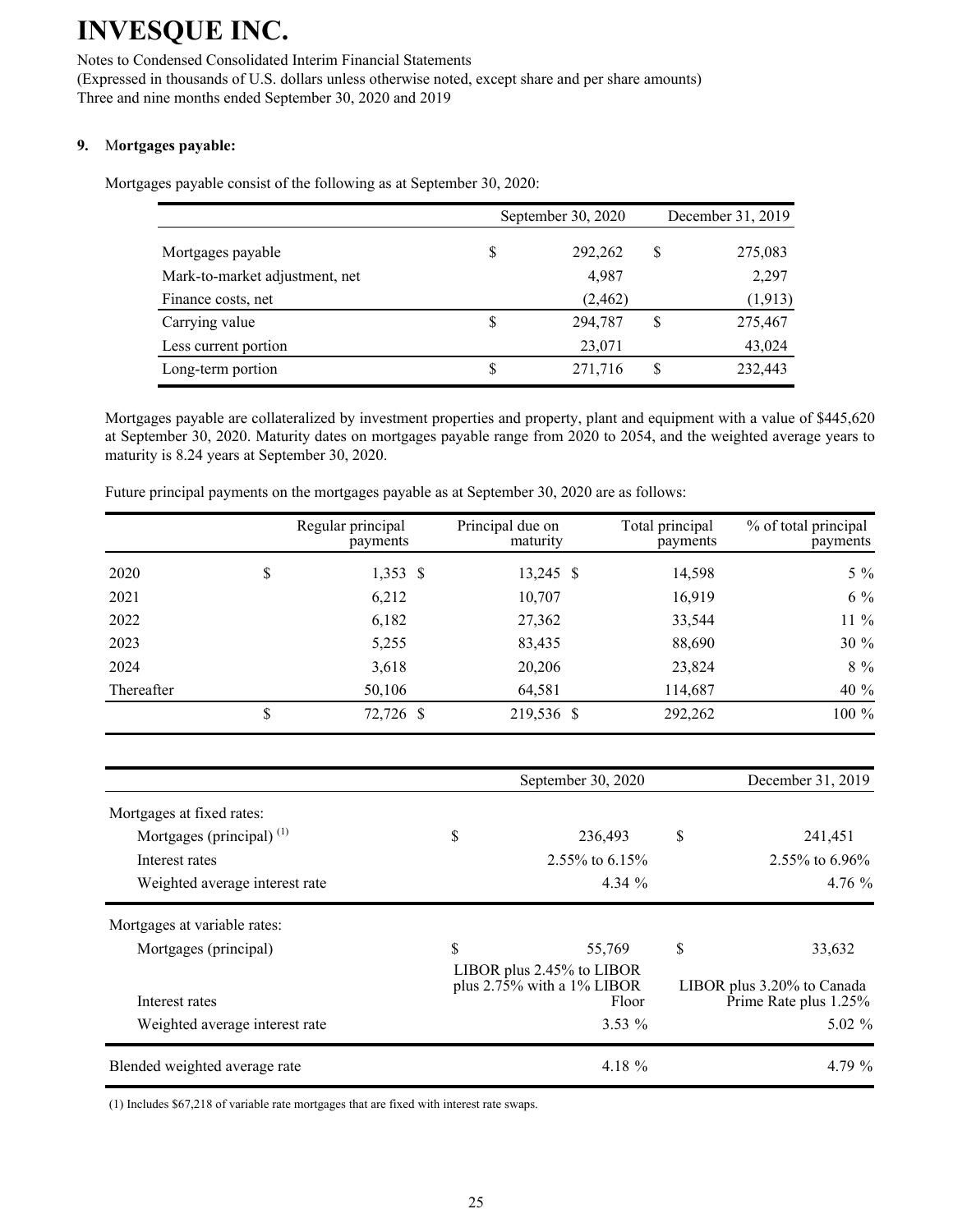Notes to Condensed Consolidated Interim Financial Statements (Expressed in thousands of U.S. dollars unless otherwise noted, except share and per share amounts) Three and nine months ended September 30, 2020 and 2019

### **10. Derivative financial instruments:**

#### *(a) Derivative swaps:*

Derivative swaps as at September 30, 2020 are detailed in the table below:

|                                                            |                   |                                         |                    | Asset (liability) balance          |          | Income (loss) for the three<br>months ended |                       | Income (loss) for the nine<br>months ended |                       |
|------------------------------------------------------------|-------------------|-----------------------------------------|--------------------|------------------------------------|----------|---------------------------------------------|-----------------------|--------------------------------------------|-----------------------|
| Swap                                                       | Maturity date     | Fixed rate                              | Notional<br>amount | September December 31,<br>30, 2020 | 2019     | September<br>30, 2020                       | September<br>30, 2019 | September<br>30, 2020                      | September<br>30, 2019 |
| The Unsecured Term                                         | December 19, 2023 | LIBOR fixed at 2.11%                    | 200,000            | (13, 149)                          | (4, 466) | 1,000                                       | (1,821)               | (8,683)                                    | (7,310)               |
| The Unsecured Revolver                                     | January 2, 2024   | LIBOR fixed at $2.57\%$                 | 25,000             | (2,040)                            | (1,019)  | 155                                         | (206)                 | (1,021)                                    | (1,093)               |
| The Unsecured Revolver                                     | December 1, 2022  | LIBOR fixed at $2.11\%$                 | 50,000             | (2,256)                            | (861)    | 259                                         | (273)                 | (1,395)                                    | (1, 119)              |
| Leawood Swap <sup>(3)</sup>                                | March 15, 2024    | Interest rate fixed at 4.55%            | 13,136             |                                    |          |                                             |                       |                                            | (407)                 |
| Topeka Swap <sup>(3)</sup>                                 | March 15, 2024    | Interest rate fixed at 4.55%            | 12,477             |                                    |          |                                             |                       |                                            | (387)                 |
| Red Oak Swap <sup>(1)</sup>                                | January 18, 2021  | Interest rate fixed at 3.77%            | 3,952              | (30)                               | (27)     | 18                                          | 11                    | (3)                                        | (15)                  |
| Park Terrace Swap                                          | December 18, 2020 | LIBOR fixed at 2.42%                    |                    |                                    |          |                                             |                       |                                            | (4)                   |
| Seneca Lake Swap                                           | December 18, 2020 | LIBOR fixed at 2.42%                    |                    |                                    |          |                                             |                       |                                            | (4)                   |
| Winchester Swap                                            | November 1, 2021  | Interest rate fixed at 4.54%            | 6,367              | (98)                               | (2)      | 23                                          | (23)                  | (96)                                       | (169)                 |
| Calhoun Swap                                               | May 31, 2019      | LIBOR fixed at 1.75%                    |                    |                                    |          |                                             |                       |                                            | (3)                   |
| Mohawk Credit Facility<br>Swap <sup><math>(2)</math></sup> | May 1, 2023       | Banker's Acceptance fixed<br>at $2.12%$ | 63,955             | (2,659)                            | (276)    | 177                                         | 202                   | (2,339)                                    | (715)                 |
| Grand Brook Swap                                           | October 2, 2021   | Interest rate fixed at 5.98%            | 15,507             | (521)                              | (475)    | 123                                         | 5                     | (46)                                       | (214)                 |
| Commonwealth Swap                                          | August 1, 2024    | LIBOR fixed at 1.69%                    | 176,000            | (10, 344)                          | (840)    | 666                                         | (2,649)               | (9,504)                                    | (2,649)               |
| <b>Constant Care Swap</b>                                  | October 1, 2022   | Interest rate fixed at 4.21%            | 27,101             | (735)                              | 64       | 96                                          |                       | (799)                                      |                       |
| Oak Ridge Swap                                             | April 1, 2022     | LIBOR fixed at $0.66\%$                 | 14,291             | (119)                              |          | 20                                          |                       | (119)                                      |                       |
|                                                            |                   |                                         | Carrying value \$  | $(31,951)$ \$                      | (7,902)  | \$<br>2,537 \$                              | (4,754)<br><b>S</b>   | $(24,005)$ \$                              | (14,089)              |
|                                                            |                   | Derivative instruments (Asset) \$       |                    | $-$ \$                             | 64       |                                             |                       |                                            |                       |
|                                                            |                   | Derivative instruments (Liability)      |                    | (31,951)                           | (7,966)  |                                             |                       |                                            |                       |
|                                                            |                   |                                         | \$                 | $(31,951)$ \$                      | (7,902)  |                                             |                       |                                            |                       |

(1) The swap has a notional amount of CAD\$5,266.

(2) The swap is for a fixed amount of CAD\$85,202.

(3) These properties were contributed to a joint venture on June 5, 2019.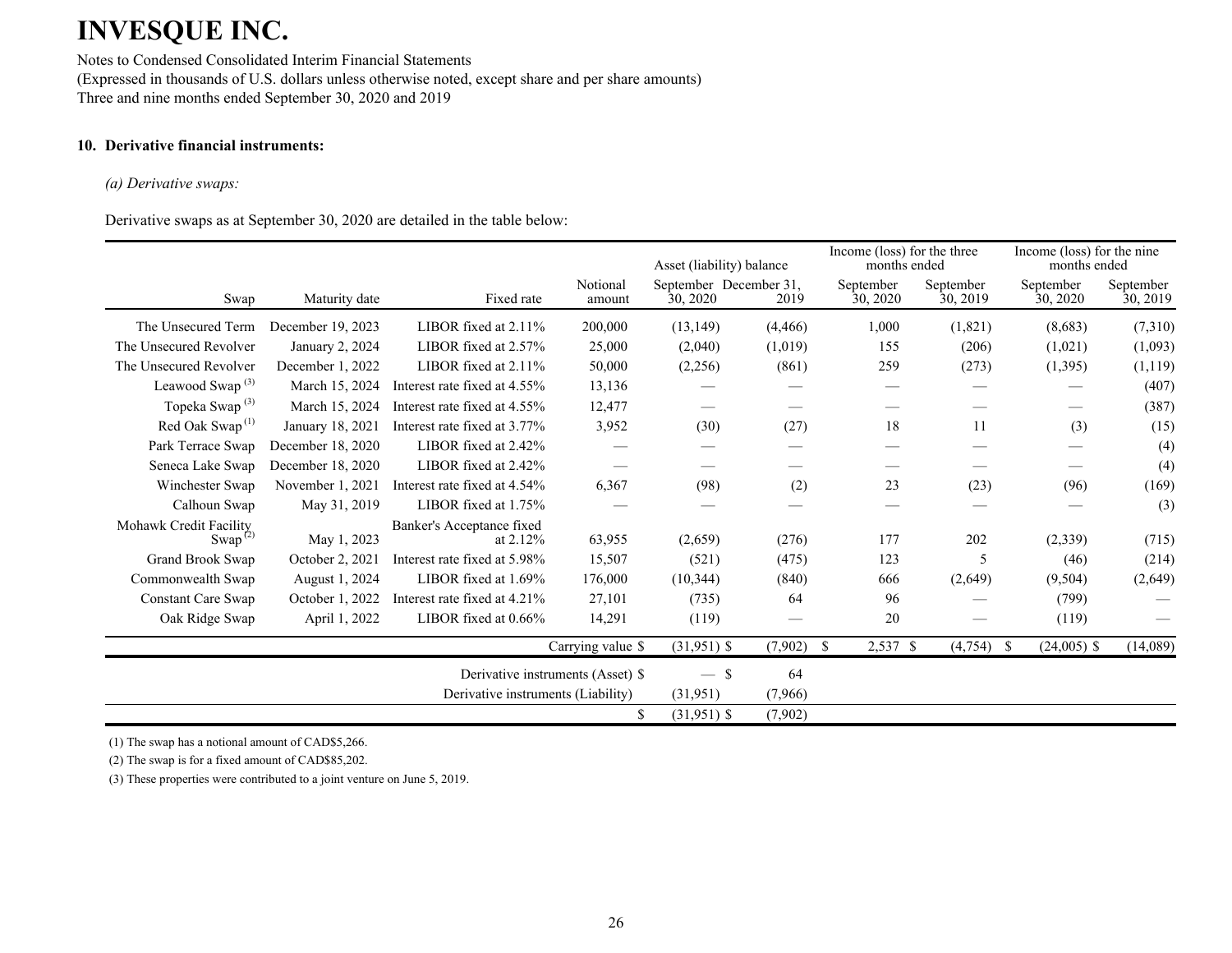Notes to Condensed Consolidated Interim Financial Statements

(Expressed in thousands of U.S. dollars unless otherwise noted, except share and per share amounts) Three and nine months ended September 30, 2020 and 2019

#### *(b) Prepayment embedded derivatives:*

Certain mortgages payable contain prepayment options that represent embedded derivatives that require bifurcation from the host contract. The prepayment options are measured at fair value, with changes in the fair value being recognized as change in fair value of financial instruments in the condensed consolidated interim statements of income (loss) and comprehensive income (loss).

The fair value of the prepayment embedded derivatives has been determined using a LIBOR based interest rate swap options ("swaptions") as a proxy. The swaptions were structured to mirror the financial conventions of the respective loans, including payment periods, accrual basis, principal amortization, prepayment dates and prepayment premiums. The swaptions were structured as fixed receiver with a strike rate set on market as of the date of the loan agreement with exercise premiums to match the underlying loans plus a cost of refinancing upon exercise. The resulting swaption price would represent a proxy for the value of the prepayment rights embedded in the underlying loans. The fair values determined are based on significant other observable inputs (Level 2). As at September 30, 2020, the prepayment embedded derivative assets have a fair value of \$5,241. For the three and nine months ended September 30, 2020, a fair value gain (loss) of (\$406) and \$2,249, respectively, was recorded in the condensed consolidated interim statements of income (loss) and comprehensive income (loss).

#### **11. Convertible debentures:**

As at September 30, 2020 the convertible debentures are comprised of the following:

|                                                                    |    | September 30, 2020 | December 31, 2019 |          |  |
|--------------------------------------------------------------------|----|--------------------|-------------------|----------|--|
| Issued                                                             | \$ | 94.975             |                   | 94,975   |  |
| Issue costs, net of amortization and accretion of equity component |    | (519)              |                   | (1, 542) |  |
| Equity component, excluding issue costs and taxes                  |    | (2,384)            |                   | (2,384)  |  |
| Convertible debentures                                             | S  | 92,072             |                   | 91,049   |  |

#### **12. Commonwealth preferred unit liability:**

As at September 30, 2020 the Commonwealth preferred unit liability is comprised of the following:

|                                       | September 30, 2020 |         |  | December 31, 2019 |  |  |
|---------------------------------------|--------------------|---------|--|-------------------|--|--|
| Issued                                |                    | 65.680  |  | 65,680            |  |  |
| Equity component, net of accretion    |                    | (1,695) |  | (2,026)           |  |  |
| Commonwealth preferred unit liability |                    | 63,985  |  | 63,654            |  |  |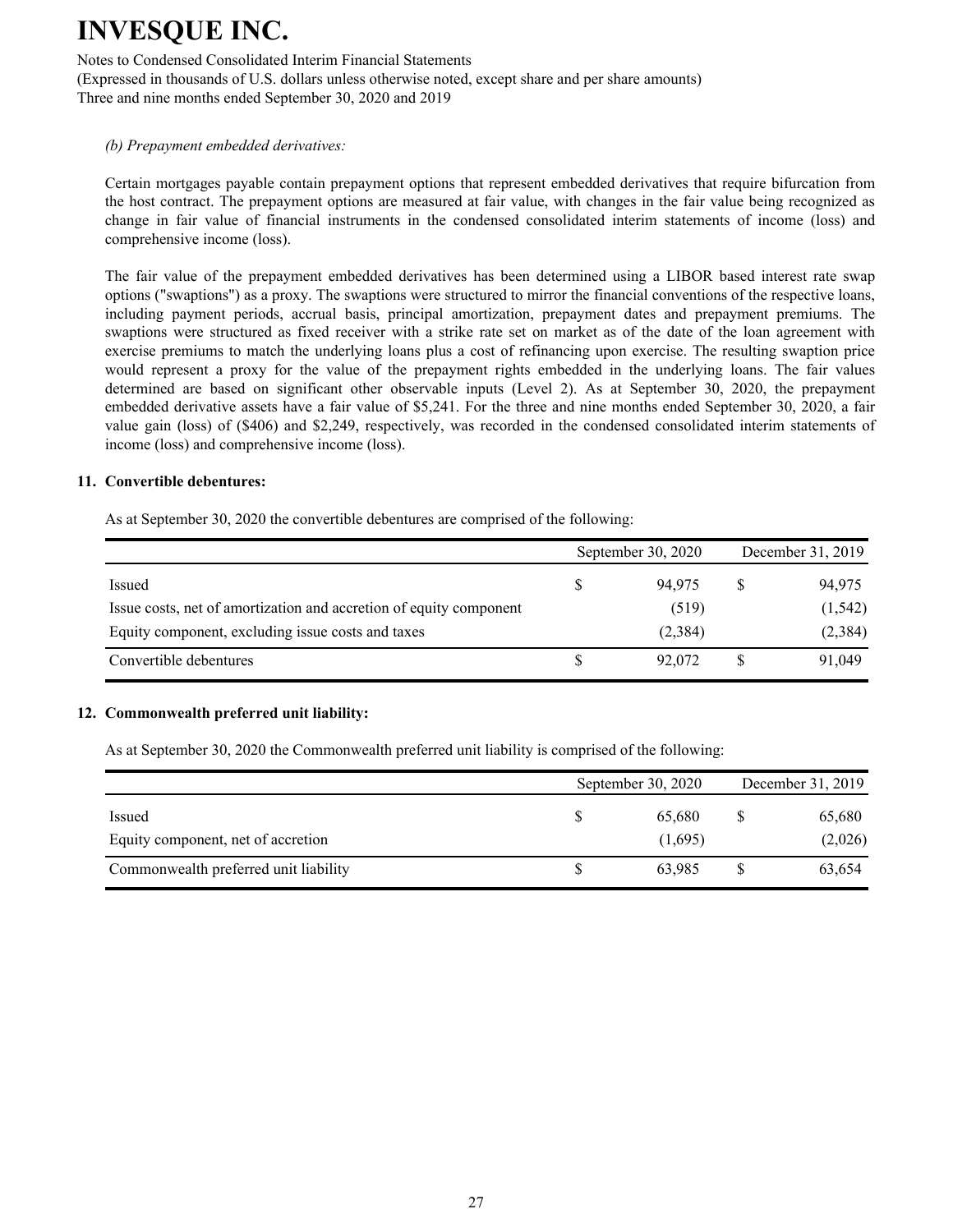Notes to Condensed Consolidated Interim Financial Statements (Expressed in thousands of U.S. dollars unless otherwise noted, except share and per share amounts) Three and nine months ended September 30, 2020 and 2019

### **13. Other liabilities:**

Other liabilities are as follows:

|                                         | September 30, 2020 | December 31, 2019 |
|-----------------------------------------|--------------------|-------------------|
| Deferred shares liability (note 21)     | \$<br>839          | \$<br>2,597       |
| Security deposits received from tenants | 8,563              | 8,573             |
| Escrows collected from tenant           | 2,039              | 944               |
| Unearned revenue                        | 1,522              | 1,426             |
| Liability to previous owner of Care     | 253                | 632               |
| Lease liability                         | 1,940              | 2,199             |
| Loan commitment liability (note 24)     | 246                | 979               |
| Exchangeable units liability            | 2,049              | 2,049             |
| Earnout payable (note 6)                | 3,256              |                   |
| Other                                   | 615                | 352               |
|                                         | \$<br>21,322       | \$<br>19,751      |
| Current                                 | \$<br>7,137        | \$<br>3,015       |
| Non-current                             | 14,185             | 16,736            |
|                                         | \$<br>21,322       | \$<br>19,751      |

Loan commitment liability represents the fair value of commitments made by the Company to issue loans at rates below market value.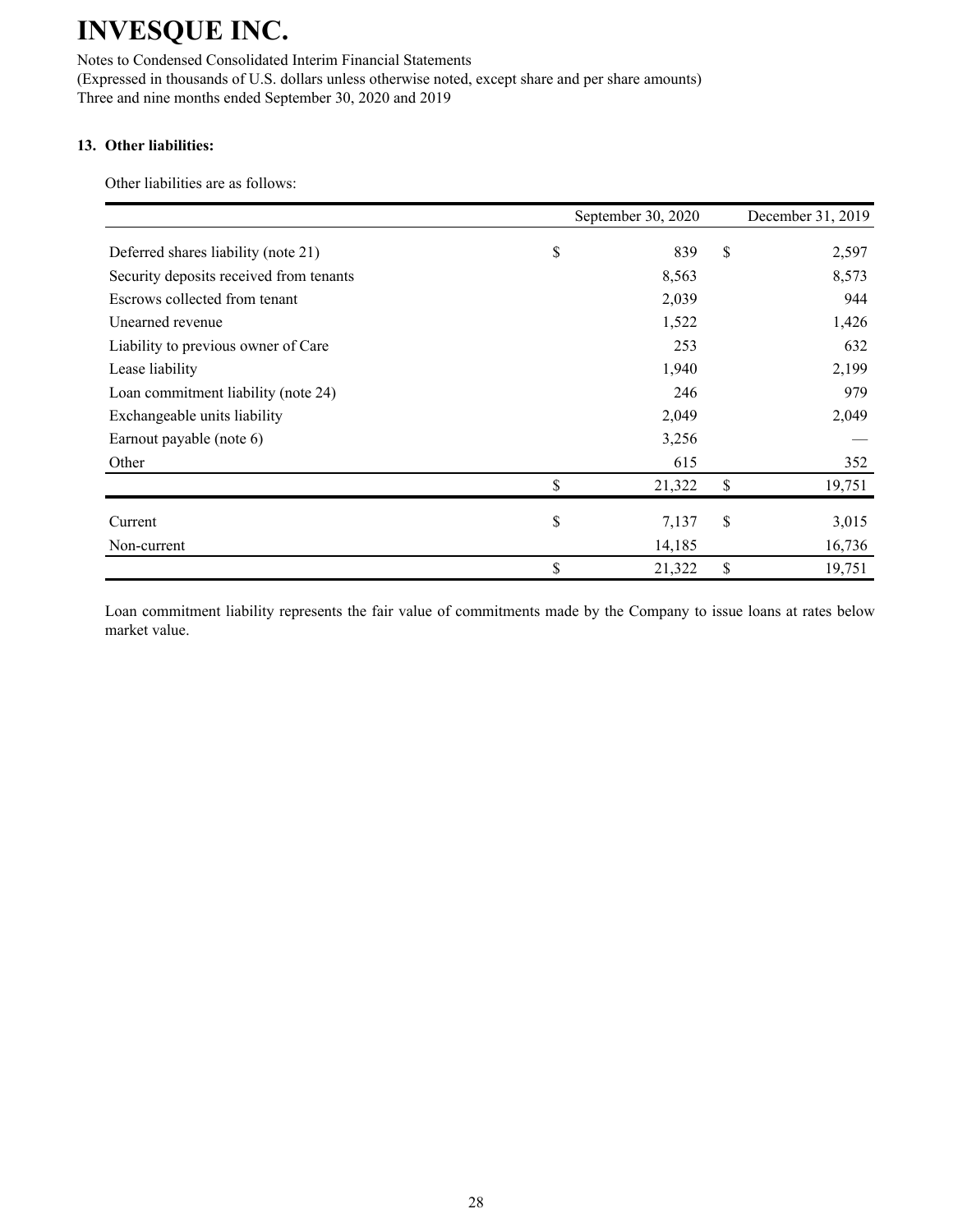Notes to Condensed Consolidated Interim Financial Statements

(Expressed in thousands of U.S. dollars unless otherwise noted, except share and per share amounts) Three and nine months ended September 30, 2020 and 2019

### **14. Reconciliation of changes in liabilities arising from financing activities:**

|                                                                                                                                          | Credit<br>facilities | Mortgages<br>payable | Convertible<br>debentures | Commonwealth<br>preferred unit<br>liability | Total            |
|------------------------------------------------------------------------------------------------------------------------------------------|----------------------|----------------------|---------------------------|---------------------------------------------|------------------|
| Balance, December 31, 2019                                                                                                               | \$<br>646,959<br>S   | 275,467 \$           | 91,049 \$                 | 63,654 \$                                   | 1,077,129        |
| Proceeds from financing                                                                                                                  | 33,000               | 17,198               |                           |                                             | 50,198           |
| Repayments                                                                                                                               | (21,250)             | (17, 375)            |                           |                                             | (38, 625)        |
| Scheduled principal payments                                                                                                             |                      | (3,708)              |                           |                                             | (3,708)          |
| Mortgage contributed to joint venture                                                                                                    |                      | (8, 411)             |                           |                                             | (8, 411)         |
| Mortgages assumed from joint venture                                                                                                     |                      | 29,670               |                           |                                             | 29,670           |
| Mark to market adjustments made to<br>mortgages assumed through acquisition of<br>property, plant and equipment (note 6)                 |                      | 2,991                |                           |                                             | 2,991            |
| Financing costs paid                                                                                                                     | (254)                | (603)                |                           |                                             | (857)            |
| Amortizing of financing costs, mark to<br>market adjustments, and accretion of<br>equity components<br>Changes in foreign currency rates | 1,273<br>(1,621)     | 189<br>(631)         | 1,023                     | 331                                         | 2,816<br>(2,252) |
|                                                                                                                                          |                      |                      |                           |                                             |                  |
| Balance, September 30, 2020                                                                                                              | \$<br>658,107<br>\$  | 294,787<br>S         | 92,072                    | 63,985 \$<br>S                              | 1,108,951        |

|                                                                                                            | Credit facilities | Mortgages<br>payable | Convertible<br>debentures | Total      |
|------------------------------------------------------------------------------------------------------------|-------------------|----------------------|---------------------------|------------|
| Balance, December 31, 2018                                                                                 | \$<br>338,140 \$  | 303,330 \$           | 89,745 \$                 | 731,215    |
| Proceeds from financing                                                                                    | 328,550           | 36,925               |                           | 365,475    |
| Repayments                                                                                                 | (46,240)          | (29,370)             |                           | (75,610)   |
| Scheduled principal payments                                                                               |                   | (3,738)              |                           | (3,738)    |
| Mortgages contributed to joint venture                                                                     |                   | (102, 692)           |                           | (102, 692) |
| Mortgages assumed on acquisition of<br>control over a property previously<br>owned through a joint venture |                   | 21,203               |                           | 21,203     |
| Mortgages assumed through acquisition<br>of property, plant, and equipment                                 |                   | 9,537                |                           | 9,537      |
| Financing costs paid                                                                                       | (2,702)           | (913)                |                           | (3,615)    |
| Amortizing of financing costs, mark to<br>market adjustments, and accretion of<br>equity components        | 886               | 1,112                | 995                       | 2,993      |
| Changes in foreign currency rates                                                                          | 1,840             | 688                  |                           | 2,528      |
| Conversion of convertible debentures<br>into common shares                                                 |                   |                      | (25)                      | (25)       |
| Balance, September 30, 2019                                                                                | \$<br>620,474 \$  | 236,082 \$           | 90,715 \$                 | 947,271    |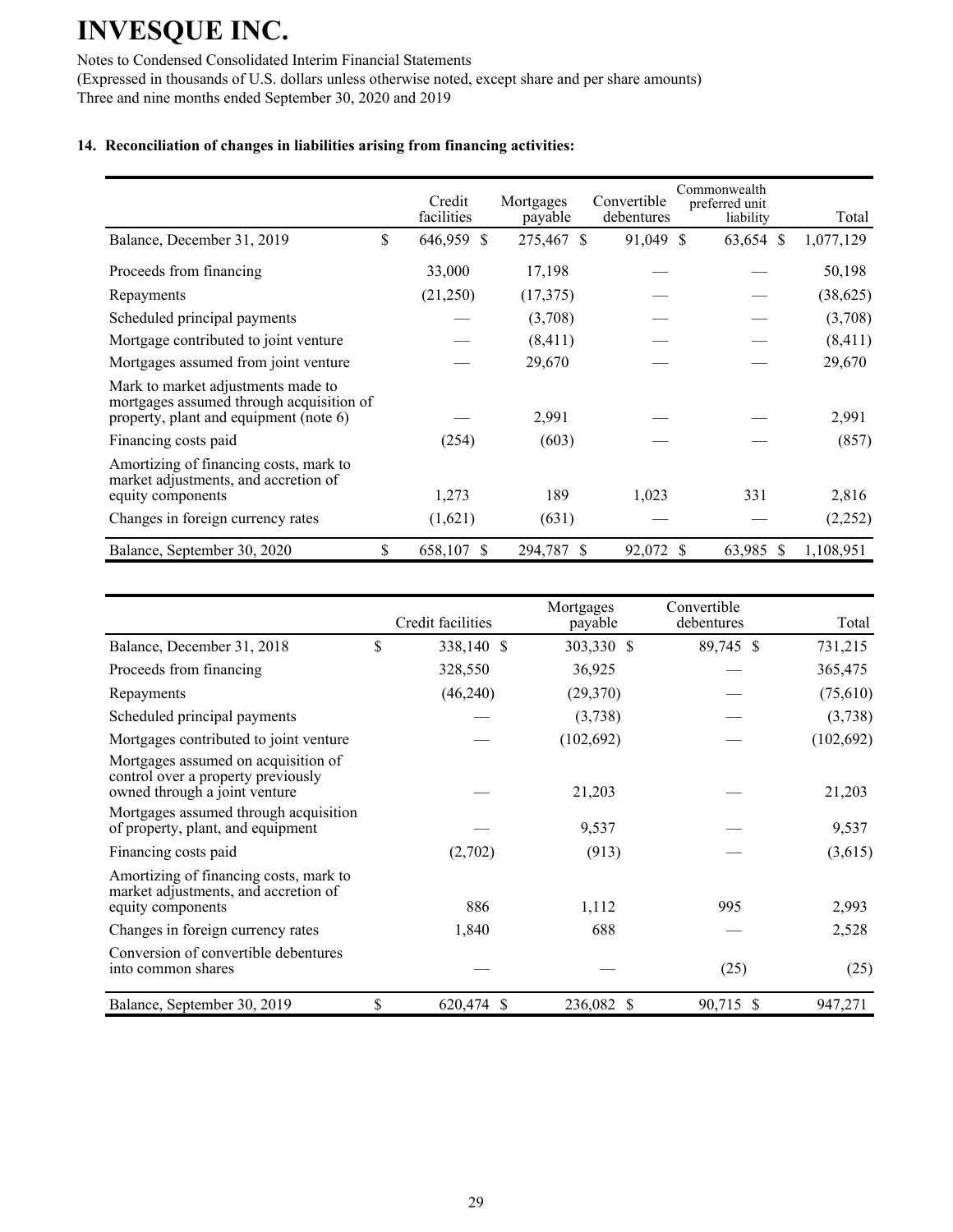Notes to Condensed Consolidated Interim Financial Statements (Expressed in thousands of U.S. dollars unless otherwise noted, except share and per share amounts) Three and nine months ended September 30, 2020 and 2019

### **15. Share capital:**

*(a) Common shares:*

The following number and value of common shares were issued and outstanding as at September 30, 2020:

|                                                             | Common shares |   | Carrying value |
|-------------------------------------------------------------|---------------|---|----------------|
| Balance, December 31, 2019                                  | 54,633,482    | S | 504,561        |
| Issued on settlement of Deferred Share Incentive Plan       | 313,694       |   | 1,040          |
| Issued on settlement of equity settled Deferred Shares      | 31,203        |   | 214            |
| Issued pursuant to the Company's dividend reinvestment plan | 931,602       |   | 3,498          |
| Shares acquired under NCIB                                  | (54, 500)     |   | (148)          |
| Balance, September 30, 2020                                 | 55,855,481    |   | 509,165        |

- (i) On November 15, 2019 the Toronto Stock Exchange ("TSX") approved the Company's notice of intention to renew its normal course issuer bid ("NCIB") for a portion of its common shares. Pursuant to the notice, the Company is authorized to acquire up to a maximum of 2,723,835 of its common shares, or approximately 5% of the Company's 54,476,694 outstanding common shares as of November 1, 2019, for cancellation over the following 12 months. Purchases under the NCIB will be made through the facilities of the TSX or through a Canadian alternative trading system and in accordance with applicable regulatory requirements at a price per share equal to the market at the time of acquisition. The number of shares that can be purchased pursuant to the NCIB is subject to a daily maximum of 10,927 shares, subject to the Company's ability to make one block purchase of shares per calendar week that exceeds such limits. Any shares purchased under the NCIB will be canceled upon purchase. During the nine months ended September 30, 2020, the Company acquired 54,500 shares.
- (ii) For the nine months ended September 30, 2020, the Company declared dividends payable on common shares of \$10,120 (2019 - \$29,718). Of the \$10,120 dividends declared in the nine months ended September 30, 2020, \$2,868 was satisfied in the form of shares issued through the dividend reinvestment plan (2019 - \$5,769).
- (iii) On April 10, 2020, the Company announced the suspension of its dividend for all common shareholders from April 1, 2020 until further notice.

### *(b) Preferred shares:*

The following number and value of preferred shares were issued and outstanding as at September 30, 2020:

|                                                           | Preferred shares | arrying value |
|-----------------------------------------------------------|------------------|---------------|
| 2020<br>2019 and September 30.<br>Balance.<br>December 31 | .598<br>9,098,   | 55,389        |

As at September 30, 2020, the preferred shares are convertible into 10,488,362 common shares of the Company.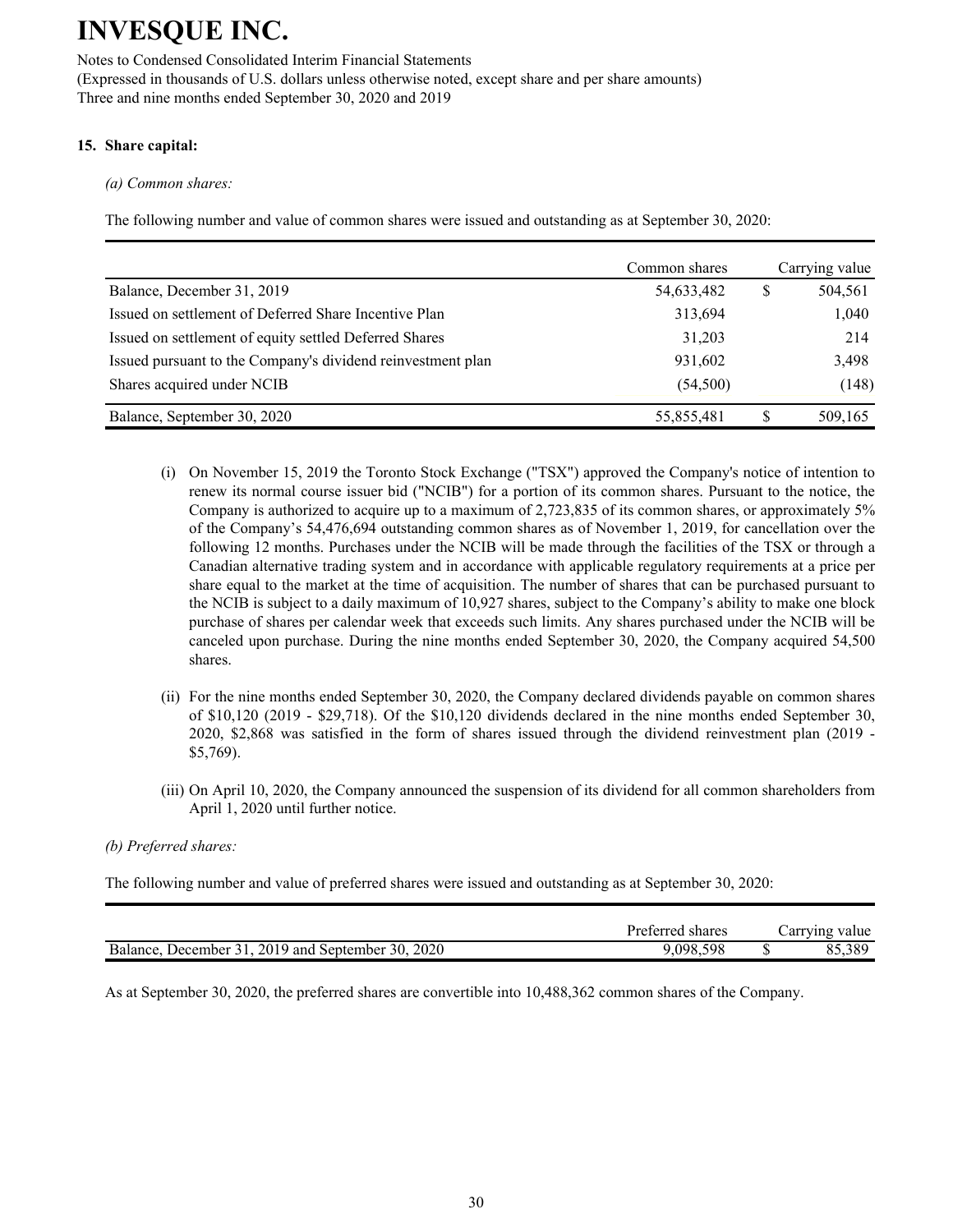Notes to Condensed Consolidated Interim Financial Statements (Expressed in thousands of U.S. dollars unless otherwise noted, except share and per share amounts) Three and nine months ended September 30, 2020 and 2019

### **16. Earnings (loss) per share:**

Basic income per share is calculated using the weighted average number of shares outstanding during the period. The calculation of diluted income per share, is calculated using the "if-converted" method and to the extent the conversion is dilutive, assumes all convertible securities have been converted at the beginning of the period, or at the time of issuance, if later, and any charges or returns on the convertible securities, on an after-tax basis, are removed from net earnings. The outstanding convertible debentures, unvested deferred shares, exchangeable units, preferred shares and Commonwealth preferred units, if exercised, would be anti-dilutive to net income per share. Accordingly their potential exercise has been ignored in calculating the diluted net income per share.

The following table reconciles the numerator and denominator of the basic and diluted earnings per share computation:

*Net loss:*

|                                                      | Three months ended September 30, |                |         |      | Nine months ended September 30, |          |  |
|------------------------------------------------------|----------------------------------|----------------|---------|------|---------------------------------|----------|--|
|                                                      |                                  | 2020           | 2019    | 2020 |                                 | 2019     |  |
| Net loss for basic and diluted net loss per<br>share |                                  | $(60, 749)$ \$ | (2.346) |      | $(147,689)$ \$                  | (12,043) |  |

*Denominator for basic and diluted net loss per share:*

|                                                                                                    |            | Three months ended September 30, |            | Nine months ended September 30, |
|----------------------------------------------------------------------------------------------------|------------|----------------------------------|------------|---------------------------------|
|                                                                                                    | 2020       | 2019                             | 2020       | 2019                            |
| Weighted average number of shares,<br>including fully vested deferred shares: Basic<br>and diluted | 55,987,283 | 54, 333, 436                     | 55,586,685 | 53,781,980                      |
| Net loss per share:                                                                                |            |                                  |            |                                 |
|                                                                                                    |            | Three months ended September 30, |            | Nine months ended September 30, |
|                                                                                                    | 2020       | 2019                             | 2020       | 2019                            |
| Basic and diluted                                                                                  | \$         | $(1.09)$ \$<br>(0.04)            | \$         | $(2.66)$ \$<br>(0.22)           |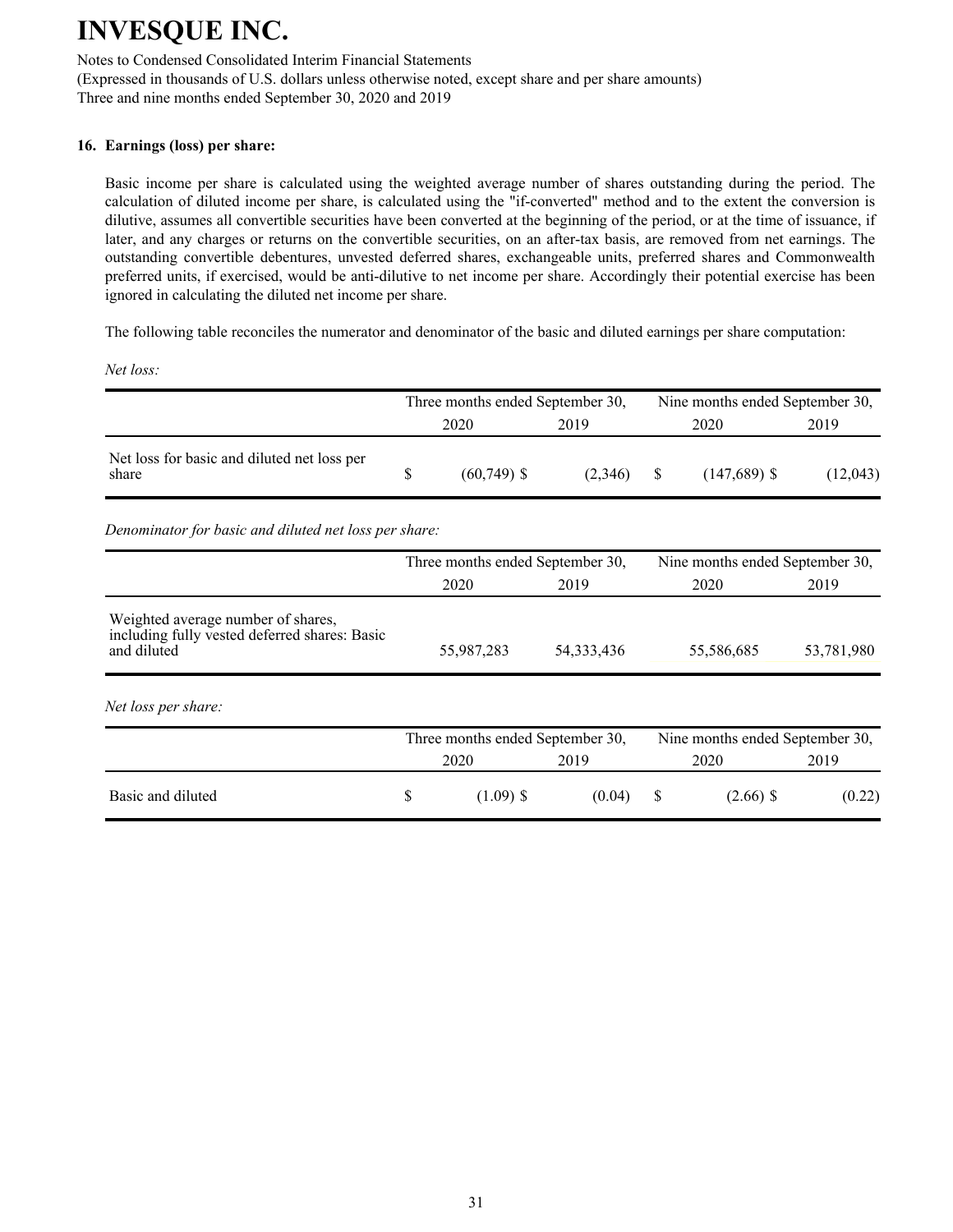Notes to Condensed Consolidated Interim Financial Statements (Expressed in thousands of U.S. dollars unless otherwise noted, except share and per share amounts) Three and nine months ended September 30, 2020 and 2019

### **17. Revenue:**

*(a) Rental Revenue:*

Rental revenue consists of the following:

|                                                       |   | Three months ended September 30, |        |   | Nine months ended September 30, |        |  |
|-------------------------------------------------------|---|----------------------------------|--------|---|---------------------------------|--------|--|
|                                                       |   | 2020                             | 2019   |   | 2020                            | 2019   |  |
| Contractual rental revenue                            | D | 17,068 \$                        | 17,717 | S | 51,202 \$                       | 59,163 |  |
| Straight-line rent adjustments                        |   | 1,616                            | 2,147  |   | 5,090                           | 6,795  |  |
| Amortization of tenant inducements                    |   | (97)                             | (57)   |   | (287)                           | (57)   |  |
| Property tax recoveries                               |   | 3,437                            | 3,660  |   | 10,328                          | 11,534 |  |
| Revenue from services - CAM recoveries <sup>(1)</sup> |   | 711                              | 773    |   | 2,201                           | 2,352  |  |
|                                                       |   | 22,735 \$                        | 24,240 |   | 68,534 \$                       | 79,787 |  |

(1) Represents property services element in accordance with IFRS 15

The Company is scheduled to receive rental income from operators of its seniors housing and care properties under the provisions of long term non-cancellable operating leases, generally with lease terms of 10 to 15 years, with provisions for lease extensions at the option of the tenants. These leases are triple-net and include renewal options and rent escalation clauses.

The Company is also scheduled to receive rental income from tenants of the medical office building portfolio. These leases include provisions for recovery of real estate taxes, insurance and costs associated with common area maintenance ("CAM").

The tenant Symcare operates a portfolio of 15 properties and pays rent pursuant to a master lease. For the three and nine months ended September 30, 2020, rental revenue from this tenant comprised approximately 44% and 43%, respectively (three and nine months ended September 30, 2019 - 41% and 36%), of the Company's consolidated rental revenue for the period.

Future minimum rentals to be received as of September 30, 2020 are as follows:

| Less than 1 year<br>Between 1 and 5 years<br>More than 5 years | 68,542<br>272,236<br>524,750 |
|----------------------------------------------------------------|------------------------------|
|                                                                | 865,528                      |

Future minimum rentals in the above table attributable to Symcare represent approximately 50% of the total.

### *(b) Resident rental and related revenue:*

|                       | Three months ended September 30, |        | Nine months ended September 30, |           |        |  |  |
|-----------------------|----------------------------------|--------|---------------------------------|-----------|--------|--|--|
|                       | 2020                             | 2019   |                                 | 2020      | 2019   |  |  |
| Resident revenue      | 14,812 \$                        | 8,261  |                                 | 41,035 \$ | 8,261  |  |  |
| Service revenue $(1)$ | 16,229                           | 4.378  |                                 | 48.404    | 4,378  |  |  |
|                       | 31,041 \$                        | 12.639 |                                 | 89,439 \$ | 12,639 |  |  |

(1) Represents property services element in accordance with IFRS 15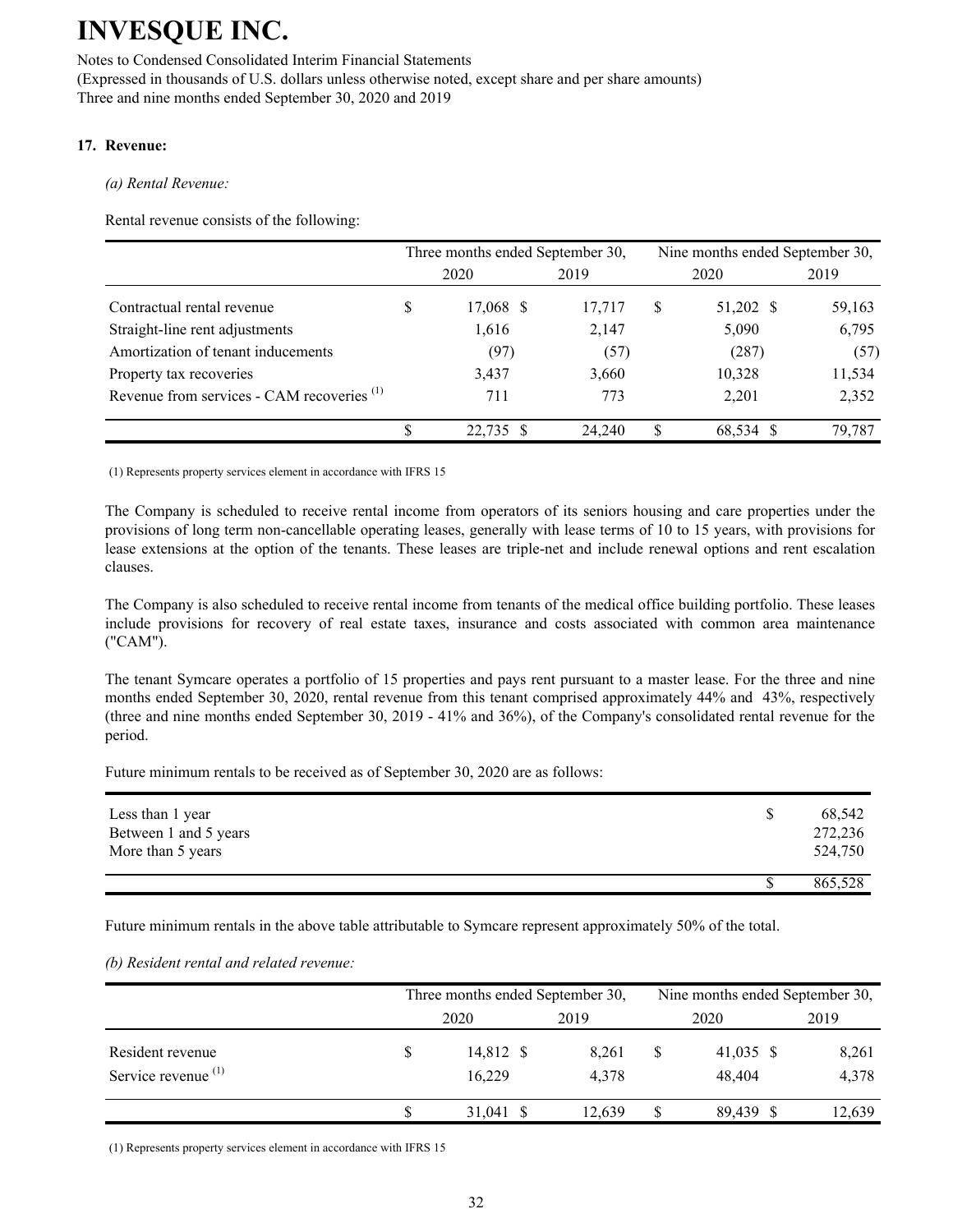Notes to Condensed Consolidated Interim Financial Statements (Expressed in thousands of U.S. dollars unless otherwise noted, except share and per share amounts) Three and nine months ended September 30, 2020 and 2019

#### **18. Direct property operating expenses:**

Direct property operating expenses consist of the following:

|                             |                                 | Three months ended September 30, 2020 |        | Three months ended September 30, 2019 |                                |       |  |  |
|-----------------------------|---------------------------------|---------------------------------------|--------|---------------------------------------|--------------------------------|-------|--|--|
|                             | Owner<br>occupied<br>properties | Medical<br>office<br>buildings        | Total  | Owner<br>occupied<br>properties       | Medical<br>office<br>buildings | Total |  |  |
| Repairs and maintenance     | \$<br>634 \$                    | 338 \$                                | 972    | \$<br>211                             | - \$<br>345 \$                 | 556   |  |  |
| <b>Utilities</b>            | 918                             | 361                                   | 1,279  | 371                                   | 362                            | 733   |  |  |
| Property management fees    |                                 | 143                                   | 143    |                                       | 144                            | 144   |  |  |
| Compensation and benefits   | 15,343                          |                                       | 15,343 | 6,003                                 |                                | 6,003 |  |  |
| Other services and supplies | 1,640                           | 244                                   | 1,884  | 854                                   | 247                            | 1,101 |  |  |
| Real estate taxes           | 604                             |                                       | 604    | 181                                   |                                | 181   |  |  |
| Other                       | 3,970                           | 196                                   | 4,166  | 1,030                                 | 186                            | 1,216 |  |  |
|                             | \$<br>23,109 \$                 | 1,282 \$                              | 24,391 | \$<br>8,650 \$                        | 1,284 \$                       | 9,934 |  |  |

|                             | Nine months ended September 30, 2020 |  |                                |  |        |    | Nine months ended September 30, 2019 |  |                                |    |        |  |
|-----------------------------|--------------------------------------|--|--------------------------------|--|--------|----|--------------------------------------|--|--------------------------------|----|--------|--|
|                             | Owner<br>occupied<br>properties      |  | Medical<br>office<br>buildings |  | Total  |    | Owner<br>occupied<br>properties      |  | Medical<br>office<br>buildings |    | Total  |  |
| Repairs and maintenance     | \$<br>$1,802$ \$                     |  | $1,227$ \$                     |  | 3,029  | \$ | 211 \$                               |  | $1,101$ \$                     |    | 1,312  |  |
| <b>Utilities</b>            | 2,744                                |  | 950                            |  | 3,694  |    | 371                                  |  | 984                            |    | 1,355  |  |
| Property management fees    |                                      |  | 425                            |  | 425    |    |                                      |  | 430                            |    | 430    |  |
| Compensation and benefits   | 43,746                               |  |                                |  | 43,746 |    | 6,003                                |  |                                |    | 6,003  |  |
| Other services and supplies | 5,096                                |  | 730                            |  | 5,826  |    | 854                                  |  | 735                            |    | 1,589  |  |
| Real estate taxes           | 1,733                                |  |                                |  | 1,733  |    | 181                                  |  |                                |    | 181    |  |
| Other                       | 11,170                               |  | 582                            |  | 11,752 |    | 1,030                                |  | 579                            |    | 1,609  |  |
|                             | \$<br>66,291 \$                      |  | $3,914$ \$                     |  | 70,205 | \$ | 8,650 \$                             |  | 3,829                          | -S | 12,479 |  |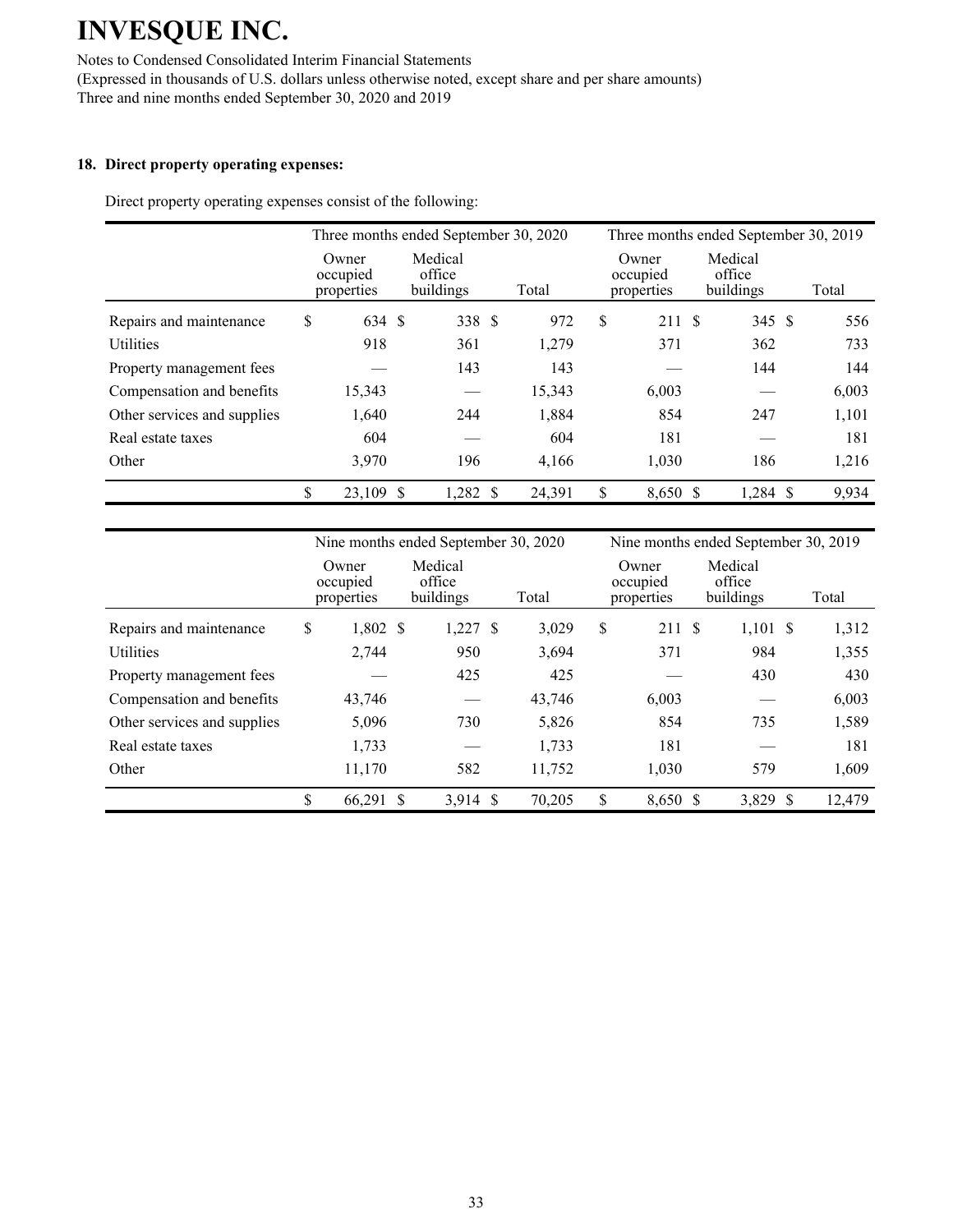Notes to Condensed Consolidated Interim Financial Statements (Expressed in thousands of U.S. dollars unless otherwise noted, except share and per share amounts) Three and nine months ended September 30, 2020 and 2019

### **19. Finance costs:**

Finance costs consist of the following:

|                                                                          | Three months ended September 30, |        | Nine months ended September 30, |         |
|--------------------------------------------------------------------------|----------------------------------|--------|---------------------------------|---------|
|                                                                          | 2020                             | 2019   | 2020                            | 2019    |
| Interest expense on credit facilities                                    | \$<br>4,427 \$                   | 6,645  | \$<br>15,968 \$                 | 15,718  |
| Interest expense on mortgages payable                                    | 2,754                            | 2,439  | 8,385                           | 9,239   |
| Interest expense on convertible debentures                               | 1,312                            | 1,312  | 3,936                           | 3,936   |
| Distributions on exchangeable units                                      |                                  | 20     | 62                              | 20      |
| Dividends on Commonwealth preferred units                                | 1,082                            | 573    | 3,236                           | 573     |
| Amortization and accretion expense                                       | 947                              | 810    | 3,057                           | 2,860   |
| Interest rate swap payments (receipts)                                   | 2,616                            | (142)  | 5,081                           | (304)   |
| Write-off of deferred financing costs from<br>refinancing                | 67                               | 13     | 67                              | 82      |
| Amortization of mark-to-market debt<br>adjustments                       | (168)                            | 22     | (301)                           | 66      |
| Interest income from loans receivable (note<br>3)                        | (877)                            | (990)  | (2,643)                         | (2,581) |
| Finance costs from operations                                            | \$<br>$12,160$ \$                | 10,702 | \$<br>36,848 \$                 | 29,609  |
| Allowance for credit losses on loans and<br>interest receivable (note 3) | 13,056                           | (152)  | 20,151                          | 1,012   |
| Change in non-controlling interest liability                             | 41                               | 189    | 209                             | 344     |
| Change in fair value of financial instruments<br>(note 10)               | (2,131)                          | 4,754  | 21,756                          | 14,089  |
| Change in fair value of contingent<br>consideration (note 6)             | 3,256                            |        | 3,256                           |         |
| Total finance costs                                                      | \$<br>23,126 \$                  | 15,493 | \$<br>78,964 \$                 | 45,054  |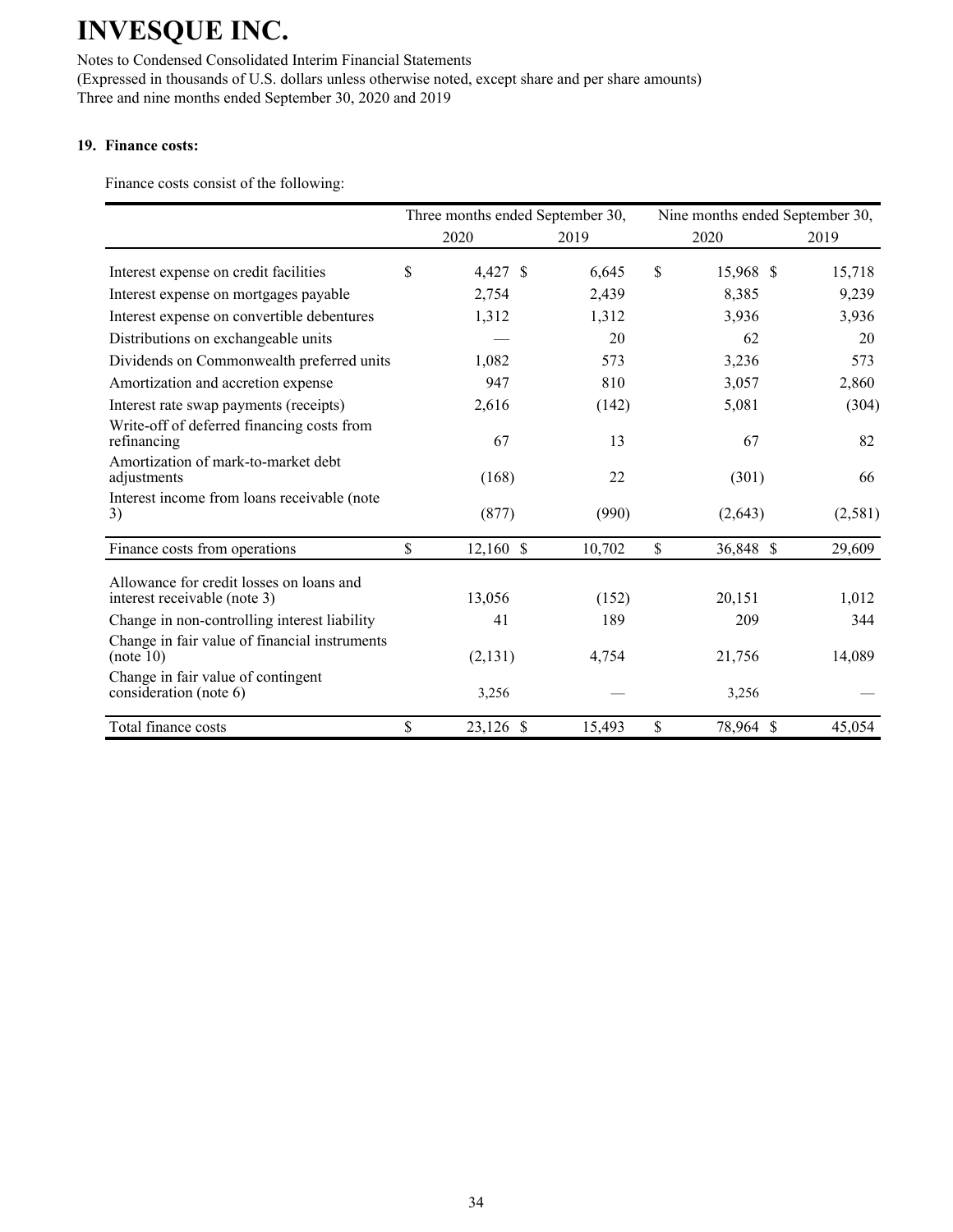Notes to Condensed Consolidated Interim Financial Statements (Expressed in thousands of U.S. dollars unless otherwise noted, except share and per share amounts) Three and nine months ended September 30, 2020 and 2019

### **20. General and administrative:**

General and administrative costs consist of the following:

|                                          |      |          |  | Three months ended September 30, | Nine months ended September 30, |           |  |        |  |  |
|------------------------------------------|------|----------|--|----------------------------------|---------------------------------|-----------|--|--------|--|--|
|                                          | 2020 |          |  | 2019                             |                                 | 2020      |  | 2019   |  |  |
| Compensation and benefits                | \$   | 2,573 \$ |  | 2,158                            | \$                              | 8,421 \$  |  | 5,356  |  |  |
| Asset management and administrative fees |      | 41       |  | 125                              |                                 | 231       |  | 374    |  |  |
| Professional fees                        |      | 625      |  | 566                              |                                 | 2,601     |  | 2,300  |  |  |
| Deferred share compensation expense      |      | 484      |  | 671                              |                                 | 519       |  | 1,804  |  |  |
| Bad debt expense                         |      | 262      |  |                                  |                                 | 1,726     |  |        |  |  |
| Other                                    |      | 873      |  | 785                              |                                 | 2,085     |  | 2,033  |  |  |
|                                          | \$   | 4.858 \$ |  | 4.305                            | S                               | 15,583 \$ |  | 11,867 |  |  |

For the three and nine months ended September 30, 2020, \$1,732 and \$4,930, respectively (three and nine months ended September 30, 2019 - \$981 and \$981, respectively) of general and administrative costs were incurred at the Commonwealth management company. For the three and nine months ended September 30, 2020, the Company has incurred severance expense of \$0 and \$393, respectively (2019 - NIL) .

### **21. Deferred share incentive plan:**

At September 30, 2020, the number of deferred shares granted and outstanding and vested are as follows:

|                                                             | Granted/<br>Outstanding | <b>Fully Vested</b> |
|-------------------------------------------------------------|-------------------------|---------------------|
| As at December 31, 2019                                     | 897,726                 | 108,186             |
| Discretionary Deferred Shares                               | 257,955                 | 313,580             |
| <b>Equity Settled Deferred Shares</b>                       | 375,733                 | 34,998              |
| Individual Contributed Deferred Shares (vested immediately) | 54,228                  | 54,228              |
| Company Contributed Deferred Shares                         | 54,228                  | 18,015              |
| Shares issued upon vesting of deferred shares               | (344, 896)              | (344, 896)          |
| Shares settled for cash pursuant to the plan terms          | (4,255)                 | (4,255)             |
| As at September 30, 2020                                    | 1,290,719               | 179,856             |

For the three and nine months ended September 30, 2020, the expense recognized in the condensed consolidated interim statements of income (loss) and comprehensive income (loss) related to deferred shares was \$484 and \$519, respectively (three and nine months ended September 30, 2019 - \$671 and \$1,804, respectively). A deferred share liability of \$839 (2019 - \$2,597) is included in other non-current liabilities in the condensed consolidated interim statements of financial position as at September 30, 2020.

On January 24, 2020, the Company granted 344,310 deferred shares that are considered to be equity settled, as the participants of this grant have waived their rights to receive settlement in cash pursuant to the plan. During the three and nine months ended September 30, 2020, the Company amortized \$471 and \$1,340, respectively (three and nine months ended September 30, 2019 - \$142 and \$430, respectively) of equity settled deferred shares.

The table above includes dividends granted during the nine months ended September 30, 2020 of 64,266 shares (2019 - 48,096 shares).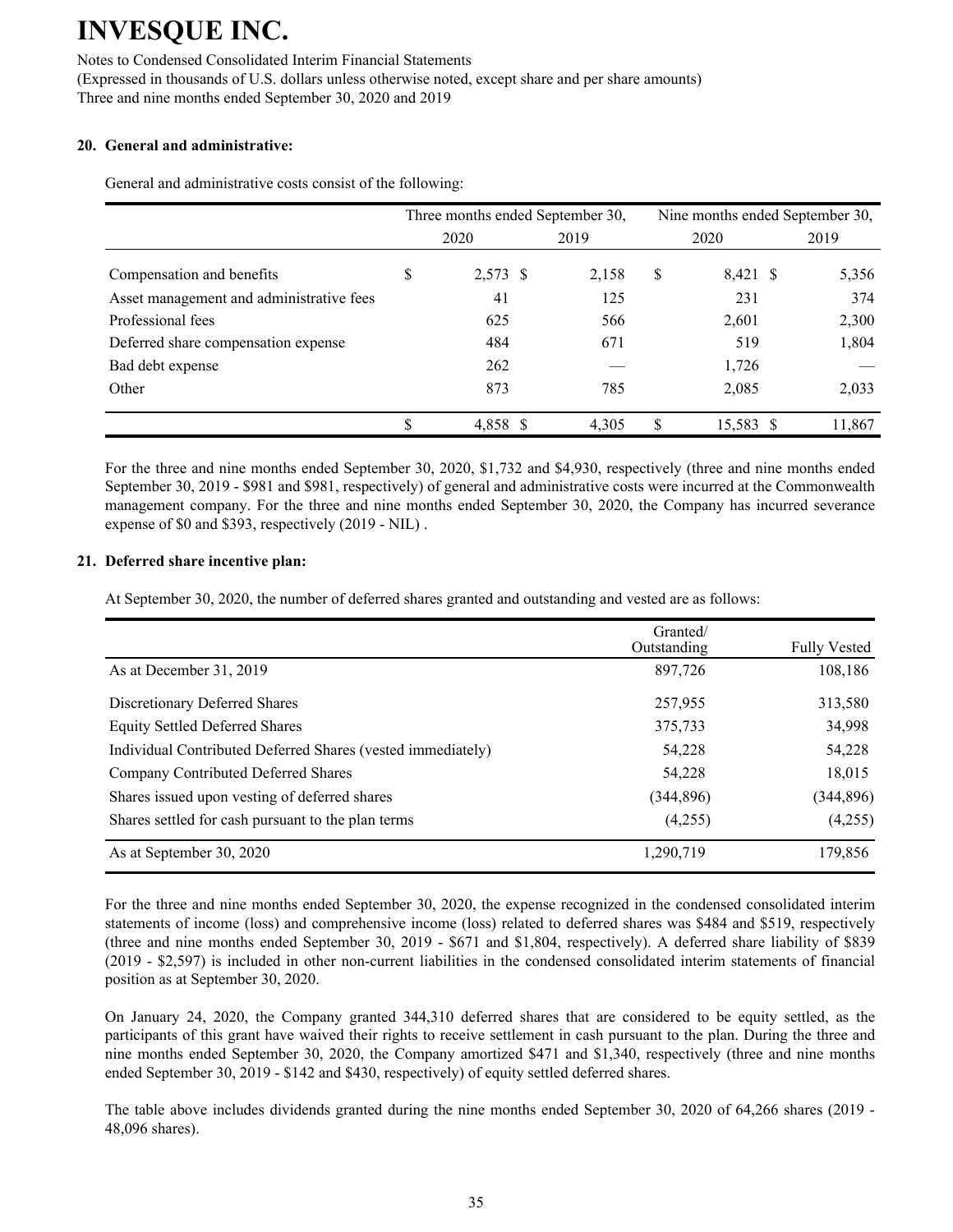Notes to Condensed Consolidated Interim Financial Statements (Expressed in thousands of U.S. dollars unless otherwise noted, except share and per share amounts) Three and nine months ended September 30, 2020 and 2019

### **22. Related party transactions:**

Related party transactions in addition to those disclosed elsewhere in these consolidated financial statements are as follows:

The Company entered into subscription agreements in 2017, 2018 and 2019 in respect of the issuance of class A convertible preferred shares to certain funds managed by Magnetar Financial LLC (collectively, "Magnetar"), a significant shareholder of the Company, funded in multiple series. The purpose of the transaction was to raise proceeds to be used for the repayment of debt, general working capital purposes and to fund future acquisitions. The Company issued 9,098,598 preferred shares for aggregate gross proceeds of \$86,050.

On June 5, 2019, the Company formed a joint venture, Jaguarundi Ventures, LP, with Magnetar. The Company contributed 8 properties to a newly formed joint venture and received \$23,000 from Magnetar in exchange for a 39.49% interest in the joint venture.

On July 26, 2019, the Company entered into a credit agreement with Magnetar for a principal amount of \$30,000, annual interest rate of 8.5%, and an initial maturity of one year with a one year extension option. On December 5, 2019, the Company repaid \$15,000 on the facility. On June 5, 2020, the Company gave notice of intent to exercise the one year extension option and per the credit agreement the interest rate will increase to 9.0%. On June 16, 2020, the Company repaid \$5,000 on the facility.

#### **23. Income taxes:**

The income tax expense (recovery) in the condensed consolidated interim statements of income (loss) and comprehensive income (loss) differs from that expected by applying the combined federal, provincial and state income tax rates of 26.5% (2019 - 26.5%). The differences for the three and nine months ended September 30, 2020 and 2019 are as follows:

|                                                |      | Three months ended September 30, |         | Nine months ended September 30, |                 |          |  |  |  |
|------------------------------------------------|------|----------------------------------|---------|---------------------------------|-----------------|----------|--|--|--|
|                                                | 2020 |                                  | 2019    |                                 | 2020            | 2019     |  |  |  |
| Net loss before income taxes                   | S    | $(60, 749)$ \$                   | (3,046) | S                               | $(154, 633)$ \$ | (15,981) |  |  |  |
| Income tax recovery at Canadian tax rate       |      | (16,099)                         | (808)   |                                 | (40, 978)       | (4,235)  |  |  |  |
| Non-deductible expenses                        |      | 306                              | 197     |                                 | 514             | 539      |  |  |  |
| Difference in tax rate in foreign jurisdiction |      | (736)                            | (89)    |                                 | (1,791)         | (189)    |  |  |  |
| Unrecognized tax losses                        |      | 16,529                           |         |                                 | 35,311          | (53)     |  |  |  |
| Income tax recovery                            |      | S<br>$\overline{\phantom{a}}$    | (700)   |                                 | $(6,944)$ \$    | (3,938)  |  |  |  |

The gross movement in deferred tax is as follows:

|                                           |   | Nine months ended September 30, |      |         |  |  |  |  |
|-------------------------------------------|---|---------------------------------|------|---------|--|--|--|--|
|                                           |   |                                 | 2019 |         |  |  |  |  |
| Deferred tax liability, beginning balance |   | (6,944)                         |      | (7,011) |  |  |  |  |
| Deferred tax recovery (expense)           |   | 6.944                           |      | 3,938   |  |  |  |  |
| Deferred tax liability, ending balance    | ъ |                                 |      | (3,073) |  |  |  |  |

#### **24. Commitments and contingencies:**

Pursuant to the Chesterton lease agreement and satisfaction of certain conditions, the tenant has an option prior to the end of the fifth year of the lease to increase rent to a level supported by certain metrics as identified in the lease agreement. In consideration for the exercise of such option, the Company is required to pay the tenant an amount equal to the capitalized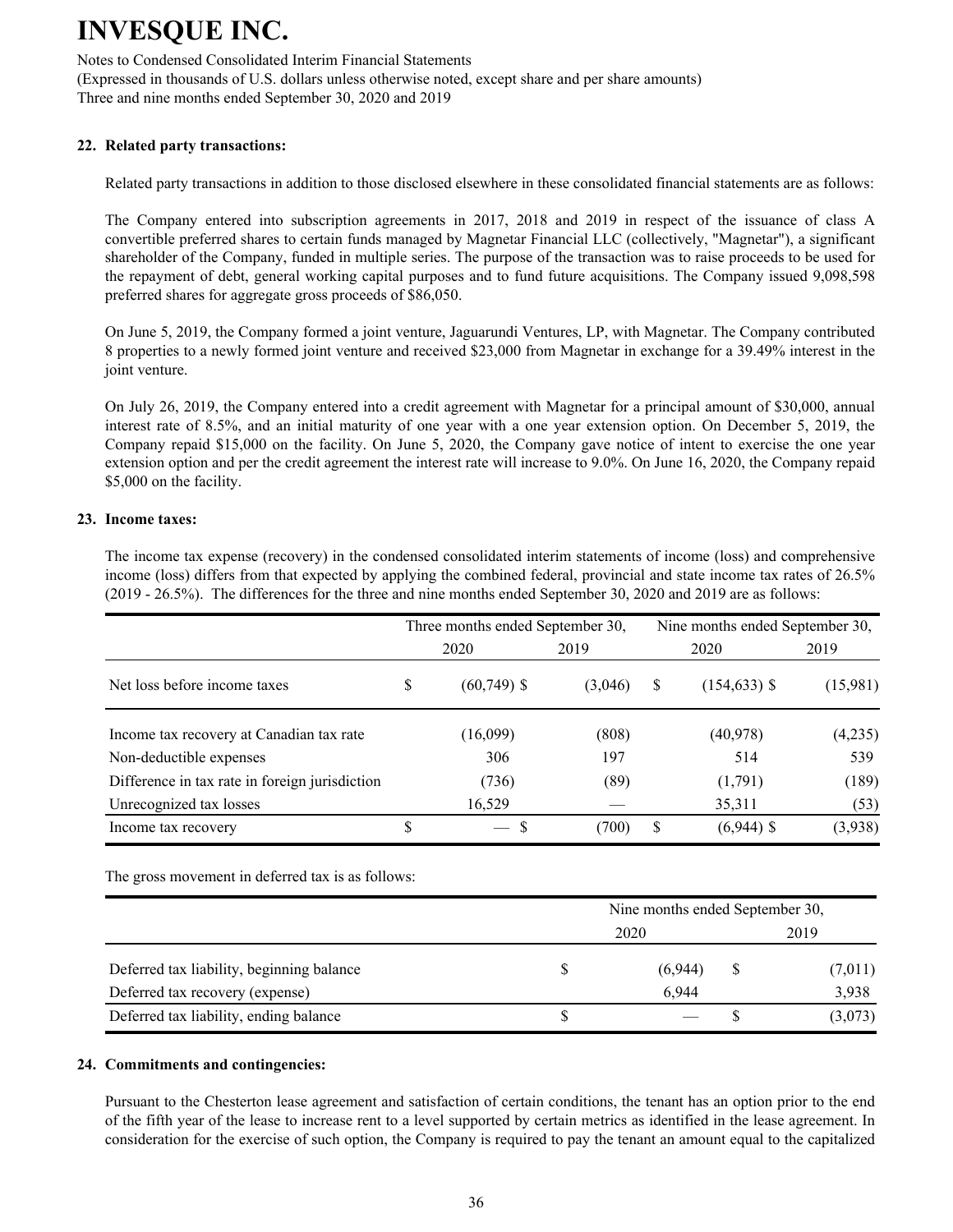Notes to Condensed Consolidated Interim Financial Statements

(Expressed in thousands of U.S. dollars unless otherwise noted, except share and per share amounts) Three and nine months ended September 30, 2020 and 2019

value of the rent increase using a pre-determined capitalization rate. If such option is exercised, the tenant's rent is also increased by an amount equal to the consideration paid multiplied by the capitalization rate. The Company has not recorded any balance in the consolidated financial statements associated with this commitment.

There are risks which arise from the joint arrangements, including the willingness of the other partners to contribute or withdraw funds and a change in creditworthiness of the partner. As a result, there may be a requirement by the Company to contribute cash into the operating partnerships.

On December 31, 2018, the Company entered into an operating agreement with Javelina Ventures, LLC in which the Company will share in 5% of the net available cash flows from operations. Concurrently, the Company entered into an agreement to guarantee a total of \$5,000 of the mortgages on the properties operated by Javelina Ventures, LLC. The Company earns an annual guaranty fee of \$225 until the loans have been repaid or the guaranty is released. The Company has not recorded any balance in the financial statements associated with this commitment.

On June 5, 2019, the Company entered into agreements to fund future loans to tenants of the Jaguarundi Ventures, LP joint venture. On October 1, 2019, the Company amended the agreements to increase the future loan commitments to the tenants. On February 18, 2020, the Company amended the agreements to further increase the future loan commitments to the tenants. As at September 30, 2020, the Company is committed to fund an additional \$603 pursuant to these agreements. The Company has recorded an associated loan commitment liability representing the fair value of these commitments, which were made at interest rates below market value. The Company provides a guarantee on the outstanding mortgage balances of the Jaguarundi Ventures, LP in exchange for a fee equal to 15 basis points on the amount guaranteed (note 7). As of September 30, 2020, the value of the properties that collateralize the mortgages is \$147,361 and is sufficient to support the mortgage values.

Pursuant to the Commonwealth purchase agreement, the Company may be required to fund one or more earnout payments relating to six communities that had not yet reached stabilization at the time of acquisition by the Company. These earnout payments are only payable in the event specific occupancy and EBITDAR thresholds have been satisfied, and must be met prior to the third anniversary of closing at which time the earnout payment obligation will cease to exist. The earnout payments, when funded, will consist of a combination of cash and additional preferred interests. At this time, given the performance of one of the six communities, the Company has recorded an expense related to the increase in the fair value of contingent consideration in the amount of \$3,256, which will be paid through the issuance of \$1,701 of Commonwealth preferred units and \$1,555 of cash on hand. The Company has not recorded any balance in the financial statements associated with this commitment relating to the remaining five communities but is monitoring the financial performance trends and will begin accruing if it is determined that the thresholds are likely to be satisfied.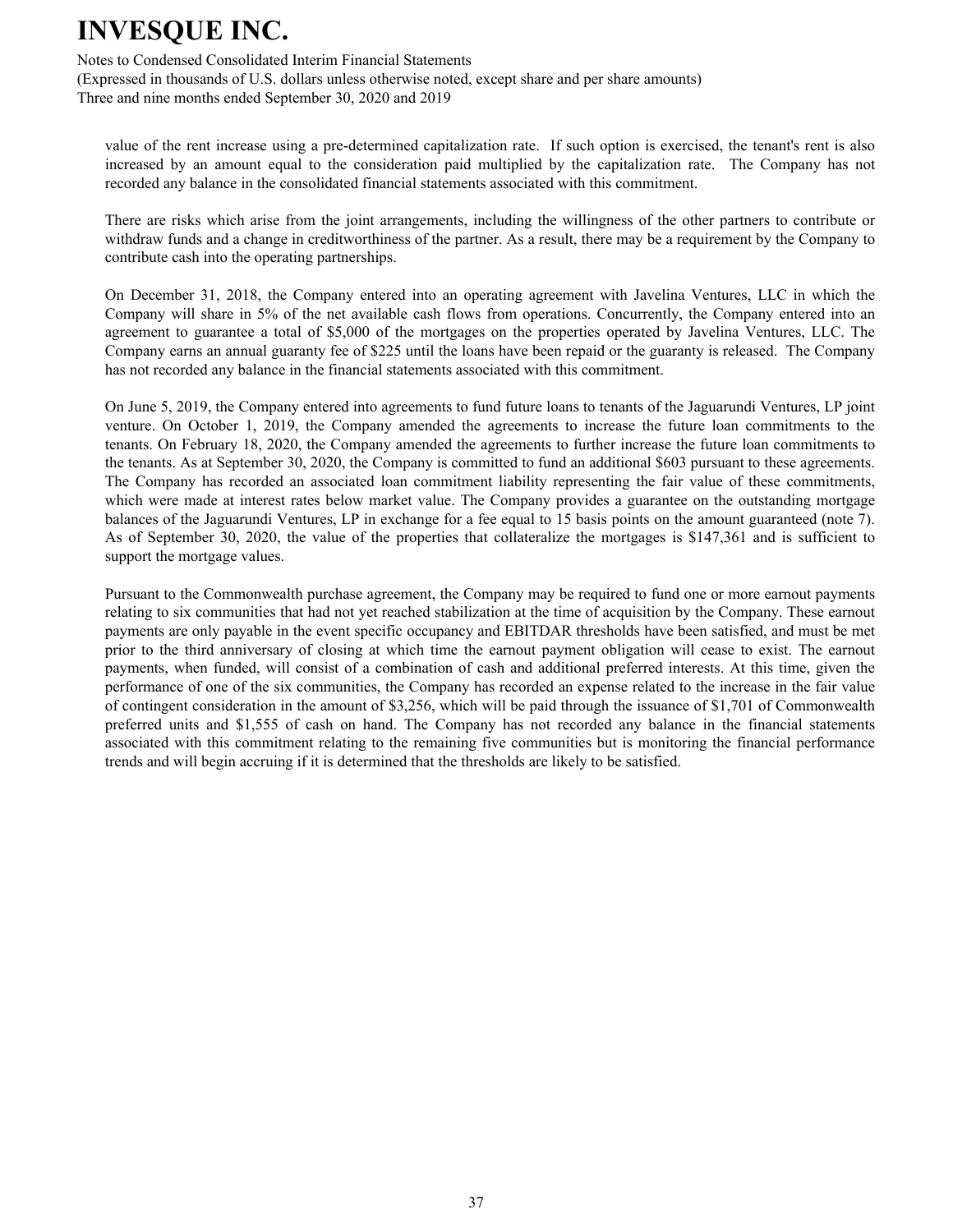Notes to Condensed Consolidated Interim Financial Statements (Expressed in thousands of U.S. dollars unless otherwise noted, except share and per share amounts) Three and nine months ended September 30, 2020 and 2019

### **25. Fair value measurement:**

The fair value hierarchy of assets and liabilities measured at fair value on a recurring basis in the condensed consolidated interim statements of financial position is as follows:

|                           |   |         | September 30, 2020 |         |   | December 31, 2019              |         |         |  |  |
|---------------------------|---|---------|--------------------|---------|---|--------------------------------|---------|---------|--|--|
|                           |   | Level 1 | Level 2            | Level 3 |   | Level 1                        | Level 2 | Level 3 |  |  |
| Derivative asset          | S | $-$ \$  | 5,241 \$           |         | S | -S<br>$\overline{\phantom{a}}$ | 64 \$   |         |  |  |
| Investment properties     |   |         |                    | 894,077 |   |                                |         | 969,634 |  |  |
| Loans receivable          |   |         |                    | 2,368   |   |                                |         | 2,368   |  |  |
| Loan commitment liability |   |         | 246                |         |   |                                | 979     |         |  |  |
| Derivative liability      |   |         | 31,951             |         |   |                                | 7,966   |         |  |  |
| Deferred share liability  |   |         | 839                |         |   |                                | 2,597   |         |  |  |

 For the assets and liabilities measured at fair value as at September 30, 2020, there were no transfers between Level 1, Level 2 and Level 3 levels during the period. For changes in fair value measurements of investment properties included in Level 3 of the fair value hierarchy, refer to note 5 for details. The fair values of the derivative instruments represents estimates at a specific point in time using financial models, based on interest rates that reflect current market conditions, the credit quality of counterparties and interest rate curves. Fair value measurements of derivative instruments were estimated using Level 2 inputs. Fair value of deferred share liability represents the value of the units if converted using the market price of the Company's common shares.

#### *Fair value of financial instruments:*

The carrying amounts and fair values of financial instruments as shown in the condensed consolidated interim statements of financial position are shown in the table below. The table below excludes cash, restricted cash, tenant and other receivables, security deposits and costs related to future acquisitions, income support receivable, escrow deposits held by lenders, accounts payable and accrued liabilities, accrued real estate taxes, construction payable, liabilities to previous owner of Care, escrows collected from tenant, and dividend payable, as the carrying amounts of these assets and liabilities are a reasonable approximation of fair value due to their short term nature. The table also excludes security deposits received from tenants as the carrying amount is a reasonable approximation of fair value.

|                                       | September 30, 2020 |            |    | December 31, 2019 |  |            |
|---------------------------------------|--------------------|------------|----|-------------------|--|------------|
|                                       | Carrying<br>Value  | Fair Value |    | Carrying<br>Value |  | Fair Value |
| Financial assets:                     |                    |            |    |                   |  |            |
| Loans receivable                      | \$<br>24,184 \$    | 24,226     | \$ | 48,902 \$         |  | 48,947     |
| Derivative instruments                | 5,241              | 5,241      |    | 64                |  | 64         |
| Bond assets                           | 948                | 948        |    | 1,071             |  | 1,071      |
| Financial liabilities:                |                    |            |    |                   |  |            |
| Mortgages payable                     | 294,787            | 297,249    |    | 275,467           |  | 275,083    |
| Credit facilities                     | 658,107            | 661,741    |    | 646,959           |  | 651,625    |
| Derivative instruments                | 31,951             | 31,951     |    | 7,966             |  | 7,966      |
| Convertible debentures                | 92,072             | 66,201     |    | 91,049            |  | 86,441     |
| Commonwealth preferred unit liability | 63,985             | 63,985     |    | 63,654            |  | 63,654     |
| Loan commitment liability             | 246                | 246        |    | 979               |  | 979        |
| Exchangeable Units liability          | 2,049              | 662        |    | 2,049             |  | 2,207      |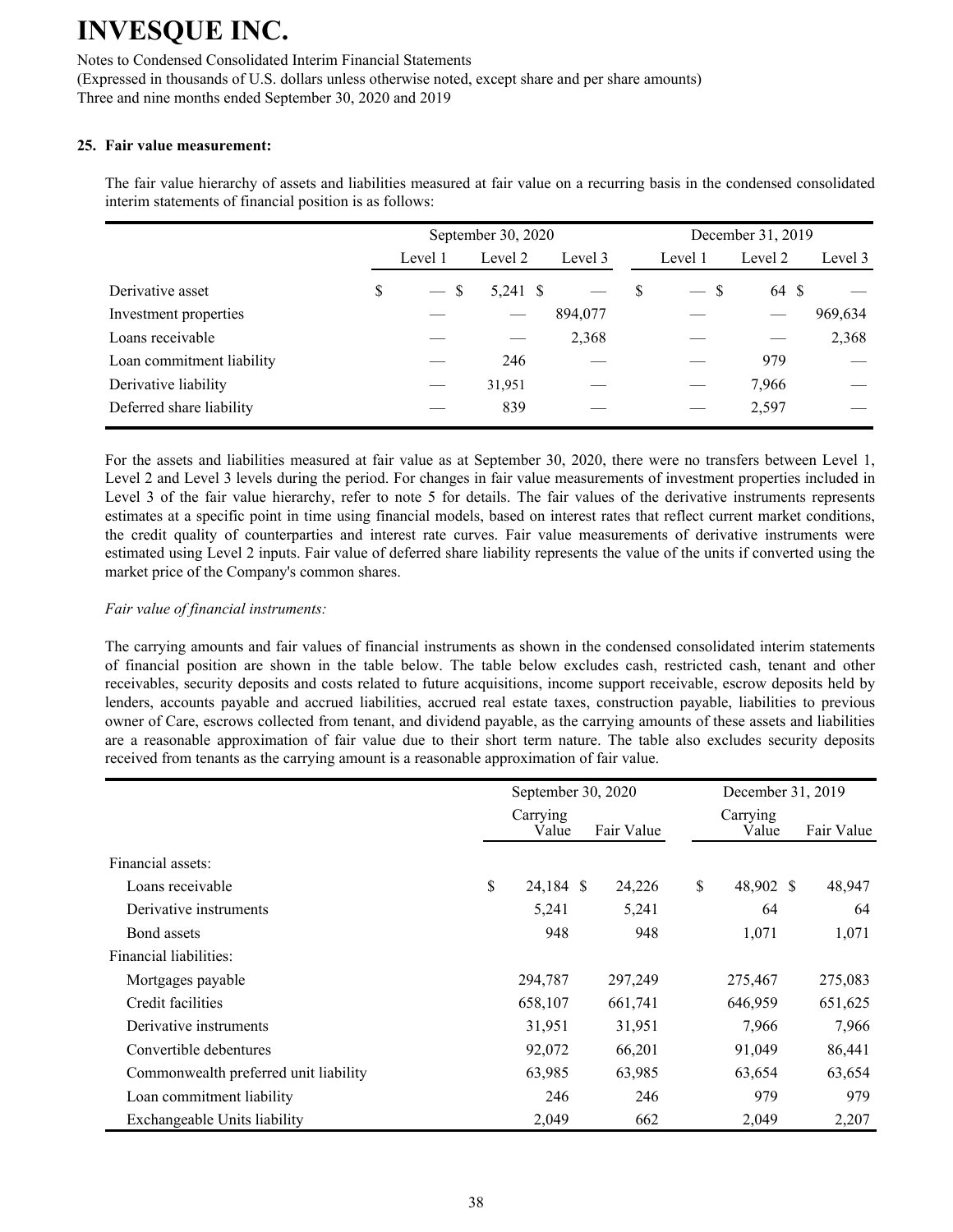Notes to Condensed Consolidated Interim Financial Statements

(Expressed in thousands of U.S. dollars unless otherwise noted, except share and per share amounts) Three and nine months ended September 30, 2020 and 2019

Fair value represents management's estimates of the fair market value at a given point in time, which may not reflect fair value in the future. These calculations are subjective and require estimation, and cannot be determined with precision. Changes in assumptions could significantly affect the estimates.

#### **26. Segments:**

The Company's current portfolio includes investments in assisted living, independent living, memory care, transitional care, long-term care, and medical office properties. The Company's senior housing and care investments in assisted living, independent living, memory care, transitional care and long-term care share similar characteristics and are generally leased to operators on a long-term, triple-net lease basis. In some instances the Company has an interest in both the property and operations in joint ventures and joint arrangements with the operating partner at the facility. The Company considers these investments to be one reportable operating segment. The Company has investments in 15 medical office buildings ("Medical office buildings"). This multi-tenant medical office portfolio has different characteristics that are evaluated by management, and is considered to be a separate reportable operating segment. Through the acquisition of Commonwealth and the transition of the Greenfield assets, the Company has investments in 36 properties and a management company that operates 29 of those properties ("owner occupied property"). Management considers this another reportable operating segment.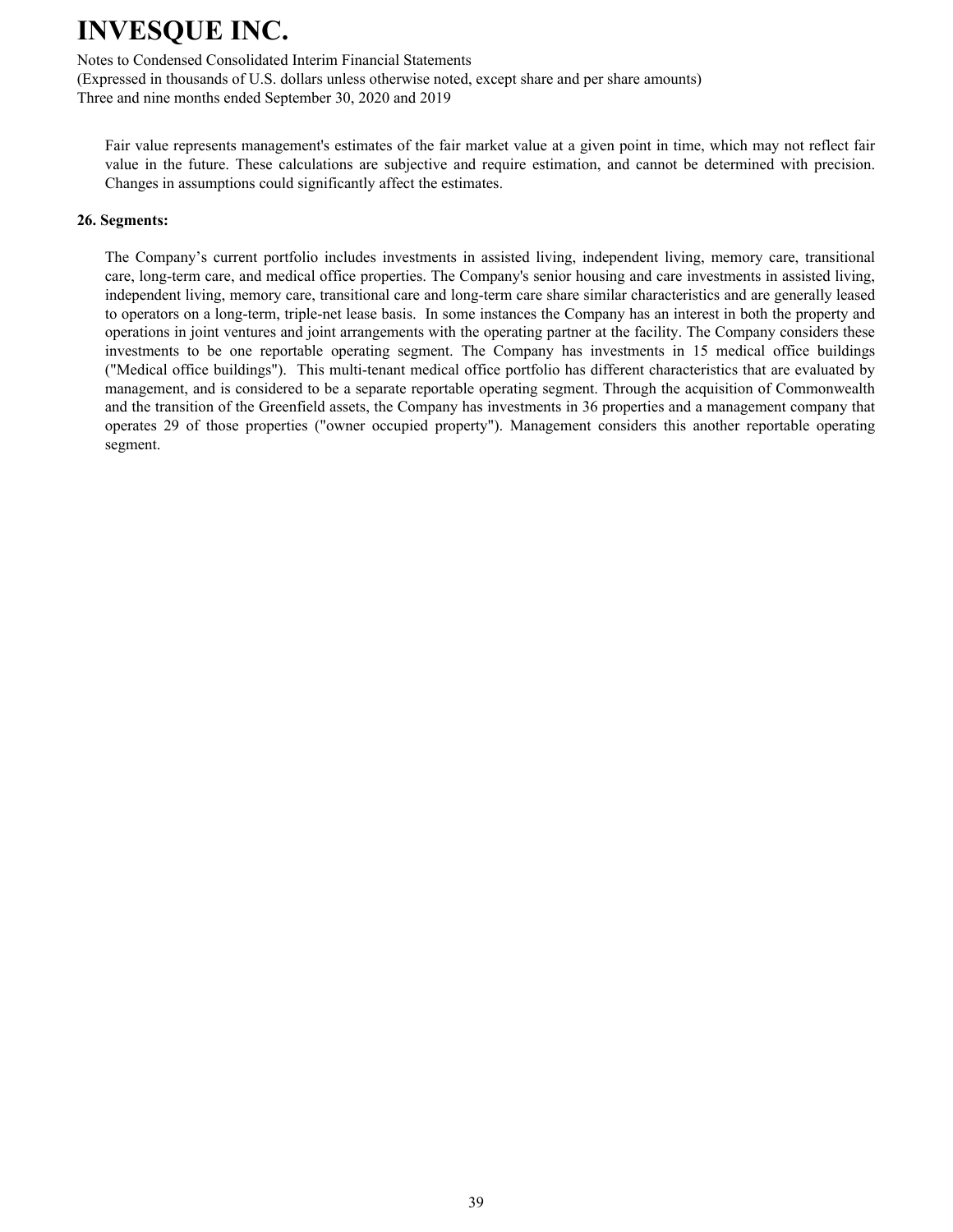Notes to Condensed Consolidated Interim Financial Statements

(Expressed in thousands of U.S. dollars unless otherwise noted, except share and per share amounts) Three and nine months ended September 30, 2020 and 2019

The following tables show net income (loss) by reportable segment for the three and nine months ended September 30, 2020 and 2019:

|                                                                 |                                                            | Three months ended September 30, 2020 |                                |                       |           |
|-----------------------------------------------------------------|------------------------------------------------------------|---------------------------------------|--------------------------------|-----------------------|-----------|
|                                                                 | Seniors<br>housing and<br>care<br>investment<br>properties | Owner<br>occupied<br>properties       | Medical<br>office<br>buildings | Corporate/<br>other   | Total     |
| Rental revenue                                                  | \$<br>19,541 \$                                            | $-$ \$                                | $3,194$ \$                     | \$<br>$\qquad \qquad$ | 22,735    |
| Resident rental and related revenue                             |                                                            | 31,106                                |                                |                       | 31,106    |
| Lease revenue from joint ventures                               | 779                                                        |                                       |                                |                       | 779       |
| Other revenue                                                   | $\overline{2}$                                             | 410                                   | 224                            | 173                   | 809       |
| Other income                                                    |                                                            | 2,529                                 |                                |                       | 2,529     |
| Direct property operating expenses                              |                                                            | (23,109)                              | (1,282)                        |                       | (24, 391) |
| Depreciation and amortization expense                           |                                                            | (12, 558)                             |                                | (23)                  | (12, 581) |
| Finance cost from operations                                    | (1,058)                                                    | (4,333)                               | (897)                          | (5,872)               | (12,160)  |
| Real estate tax expense                                         |                                                            |                                       | (407)                          |                       | (407)     |
| General and administrative expenses                             | (311)                                                      | (1,758)                               | (41)                           | (2,748)               | (4,858)   |
| Transaction costs for business combination                      |                                                            |                                       |                                | 237                   | 237       |
| Allowance for credit losses on loans and interest<br>receivable | (87)                                                       |                                       |                                | (12,969)              | (13,056)  |
| Changes in non-controlling interest liability                   | (63)                                                       | 22                                    |                                |                       | (41)      |
| Change in fair value of investment properties - IFRIC<br>21     | (3,038)                                                    |                                       | (168)                          |                       | (3,206)   |
| Change in fair value of investment properties                   | (38,037)                                                   |                                       | (1,662)                        |                       | (39,699)  |
| Change in fair value of financial instruments                   | 261                                                        | 260                                   | 177                            | 1,433                 | 2,131     |
| Change in fair value of contingent consideration                |                                                            |                                       |                                | (3,256)               | (3,256)   |
| Loss from joint ventures                                        | (7, 420)                                                   |                                       |                                |                       | (7, 420)  |
| Net loss                                                        | \$<br>$(29, 431)$ \$                                       | $(7,431)$ \$                          | $(862)$ \$                     | $(23,025)$ \$         | (60, 749) |
| Expenditures for non-current assets:                            |                                                            |                                       |                                |                       |           |
| Capital additions                                               | 1,388                                                      | 3,350                                 | 141                            |                       | 4,879     |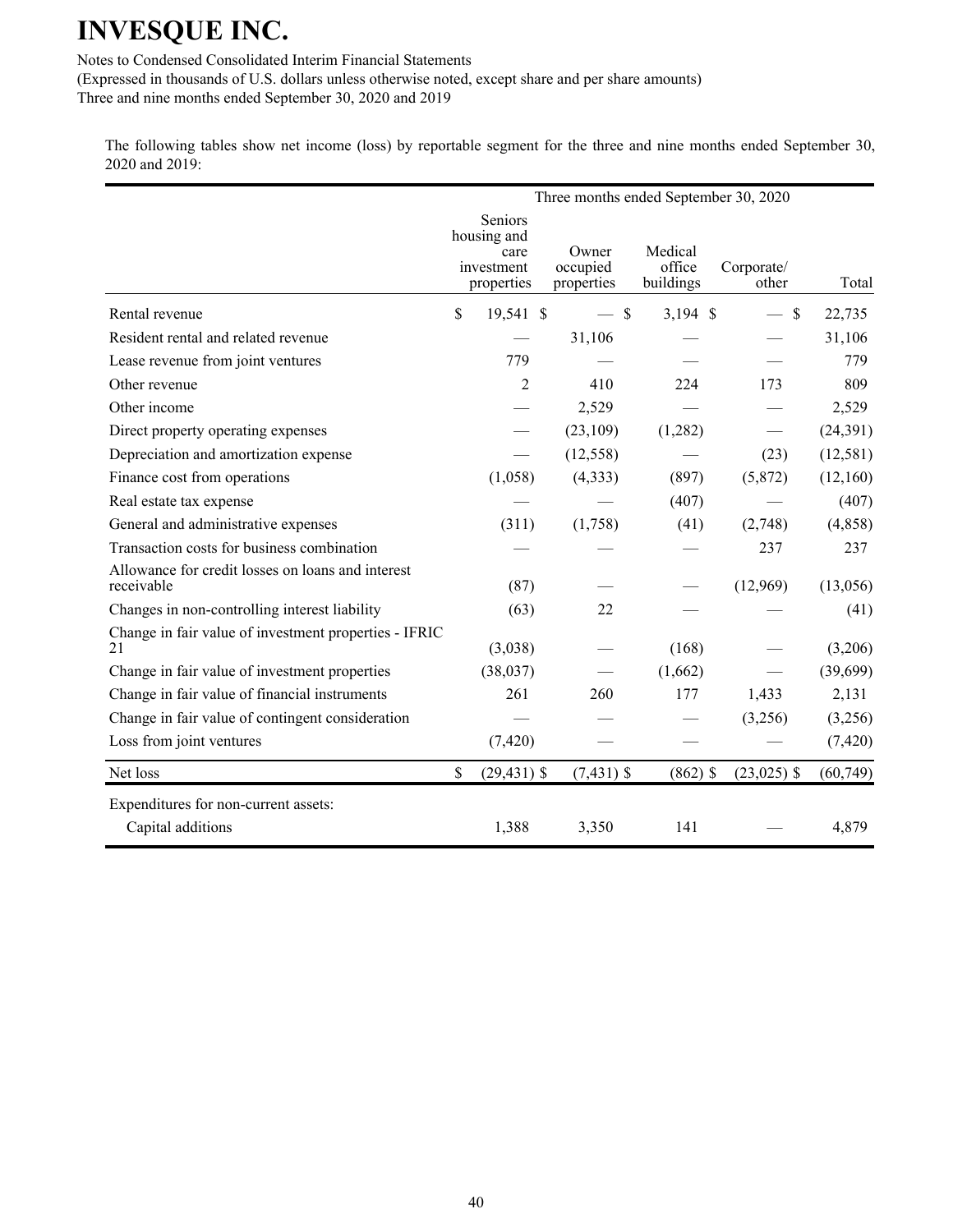Notes to Condensed Consolidated Interim Financial Statements

|                                                                 |                                |                        |                     | Nine months ended September 30, 2020 |           |
|-----------------------------------------------------------------|--------------------------------|------------------------|---------------------|--------------------------------------|-----------|
|                                                                 | Seniors<br>housing and<br>care | Owner                  | Medical             |                                      |           |
|                                                                 | investment<br>properties       | occupied<br>properties | office<br>buildings | Corporate/<br>other                  | Total     |
| Rental revenue                                                  | \$<br>58,962 \$                | $-$ \$                 | 9,572 \$            | $-$ \$                               | 68,534    |
| Resident rental and related revenue                             |                                | 89,439                 |                     |                                      | 89,439    |
| Lease revenue from joint ventures                               | 2,301                          |                        |                     |                                      | 2,301     |
| Other revenue                                                   | 2                              | 1,261                  | 779                 | 691                                  | 2,733     |
| Other income                                                    |                                | 2,594                  |                     |                                      | 2,594     |
| Direct property operating expenses                              |                                | (66, 291)              | (3,914)             |                                      | (70, 205) |
| Depreciation and amortization expense                           |                                | (36, 536)              |                     | (70)                                 | (36,606)  |
| Finance cost from operations                                    | (4,622)                        | (12,942)               | (2,724)             | (16, 560)                            | (36, 848) |
| Real estate tax expense                                         | (12,255)                       |                        | (1, 859)            |                                      | (14, 114) |
| General and administrative expenses                             | (1, 863)                       | (4,956)                | (230)               | (8, 534)                             | (15, 583) |
| Transaction costs for business combination                      |                                | (34)                   |                     | (136)                                | (170)     |
| Allowance for credit losses on loans and interest<br>receivable | (450)                          |                        |                     | (19,701)                             | (20, 151) |
| Changes in non-controlling interest liability                   | (80)                           | (129)                  |                     |                                      | (209)     |
| Change in fair value of investment properties - IFRIC<br>21     | 3,106                          |                        | 172                 |                                      | 3,278     |
| Change in fair value of investment properties                   | (69, 456)                      |                        | (2,631)             |                                      | (72,087)  |
| Change in fair value of financial instruments                   | (942)                          | (7,255)                | (2,341)             | (11,218)                             | (21, 756) |
| Change in fair value of contingent consideration                |                                |                        |                     | (3,256)                              | (3,256)   |
| Loss on sale of property, plant and equipment                   |                                | 79                     |                     | (220)                                | (141)     |
| Loss from joint ventures                                        | (32, 386)                      |                        |                     |                                      | (32, 386) |
| Income tax recovery                                             |                                |                        |                     | 6,944                                | 6,944     |
| Net loss                                                        | \$<br>$(57,683)$ \$            | $(34,770)$ \$          | $(3,176)$ \$        | $(52,060)$ \$                        | (147,689) |
| Expenditures for non-current assets:                            |                                |                        |                     |                                      |           |
| Capital additions                                               | 4,827                          | 7,602                  | 496                 |                                      | 12,925    |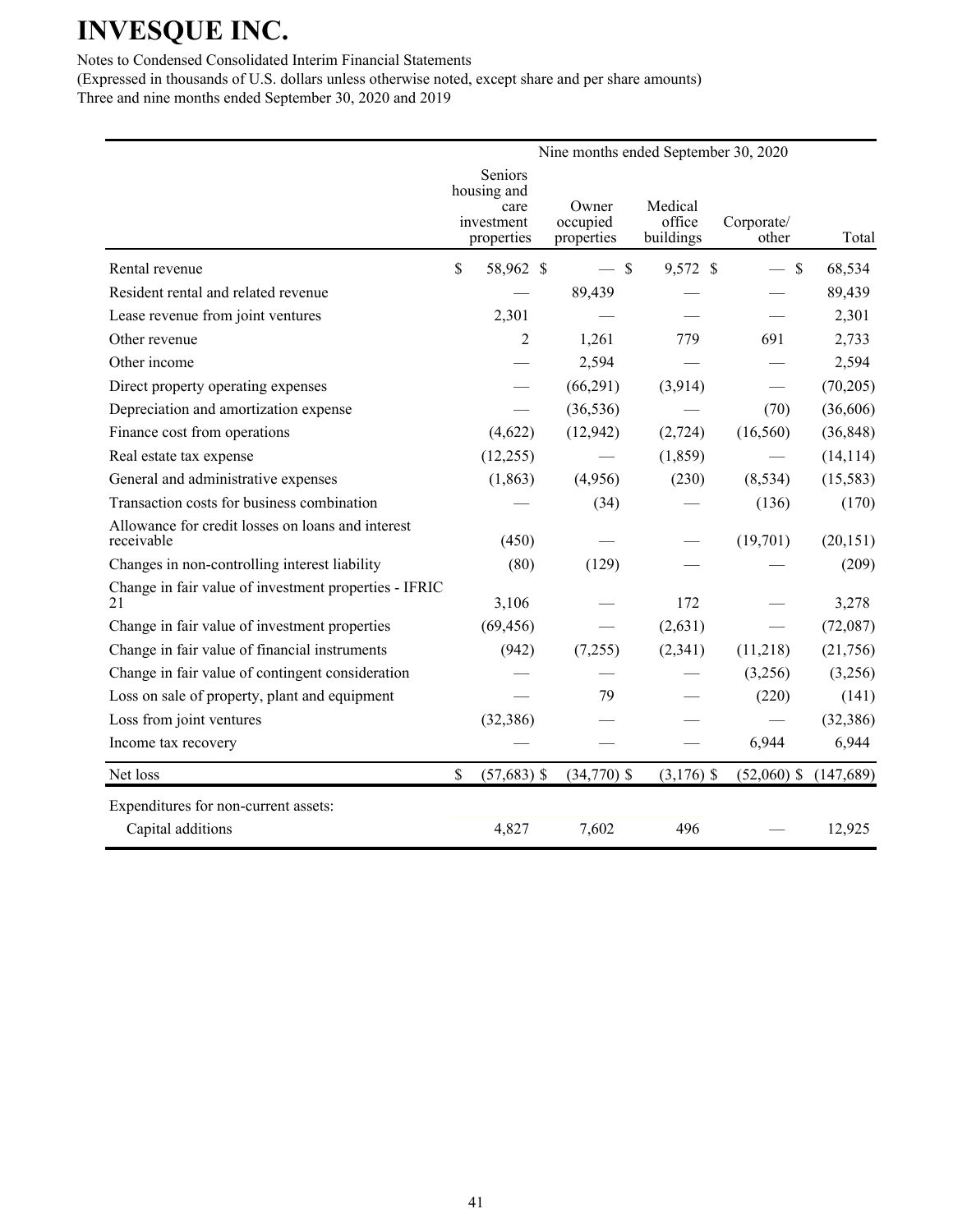Notes to Condensed Consolidated Interim Financial Statements

|                                                                 |                                                            | Three months ended September 30, 2019 |                                |                     |          |
|-----------------------------------------------------------------|------------------------------------------------------------|---------------------------------------|--------------------------------|---------------------|----------|
|                                                                 | Seniors<br>housing and<br>care<br>investment<br>properties | Owner<br>occupied<br>properties       | Medical<br>office<br>buildings | Corporate/<br>other | Total    |
| Rental revenue                                                  | \$<br>21,250 \$                                            | $-$ \$                                | 2,990 \$                       | $\mathcal{S}$       | 24,240   |
| Resident rental and related revenue                             |                                                            | 12,639                                |                                |                     | 12,639   |
| Lease revenue from joint ventures                               | 756                                                        |                                       |                                |                     | 756      |
| Other income                                                    |                                                            | 298                                   | 456                            | 161                 | 915      |
| Direct property operating expenses                              |                                                            | (8,650)                               | (1, 284)                       |                     | (9, 934) |
| Depreciation and amortization expense                           |                                                            | (5,341)                               |                                | (24)                | (5,365)  |
| Finance cost from operations                                    | (6,588)                                                    | (2,098)                               | (1,013)                        | (1,003)             | (10,702) |
| Real estate tax expense                                         | (169)                                                      |                                       | (358)                          |                     | (527)    |
| General and administrative expenses                             | 61                                                         | (1,032)                               | (142)                          | (3,192)             | (4,305)  |
| Transaction costs for business combination                      |                                                            |                                       |                                | (2, 564)            | (2, 564) |
| Allowance for credit losses on loans and interest<br>receivable | $\overline{c}$                                             |                                       |                                | 150                 | 152      |
| Changes in non-controlling interest liability                   | (189)                                                      |                                       |                                |                     | (189)    |
| Change in fair value of investment properties - IFRIC<br>21     | (3, 123)                                                   |                                       | (162)                          |                     | (3,285)  |
| Change in fair value of investment properties                   | 435                                                        |                                       | 535                            |                     | 970      |
| Change in fair value of financial instruments                   | (7)                                                        | (2,649)                               | 201                            | (2,299)             | (4,754)  |
| Loss from joint ventures                                        | (1,093)                                                    |                                       |                                |                     | (1,093)  |
| Income tax recovery                                             |                                                            |                                       |                                | 700                 | 700      |
| Net income loss                                                 | \$<br>11,335 \$                                            | $(6,833)$ \$                          | $1,223$ \$                     | $(8,071)$ \$        | (2,346)  |
| Expenditures for non-current assets:                            |                                                            |                                       |                                |                     |          |
| Acquisition of properties                                       | \$<br>29,962 \$                                            | 286,765 \$                            | $\mathcal{S}$                  | \$                  | 316,727  |
| Capital additions                                               | 1,994                                                      | 206                                   | 363                            |                     | 2,563    |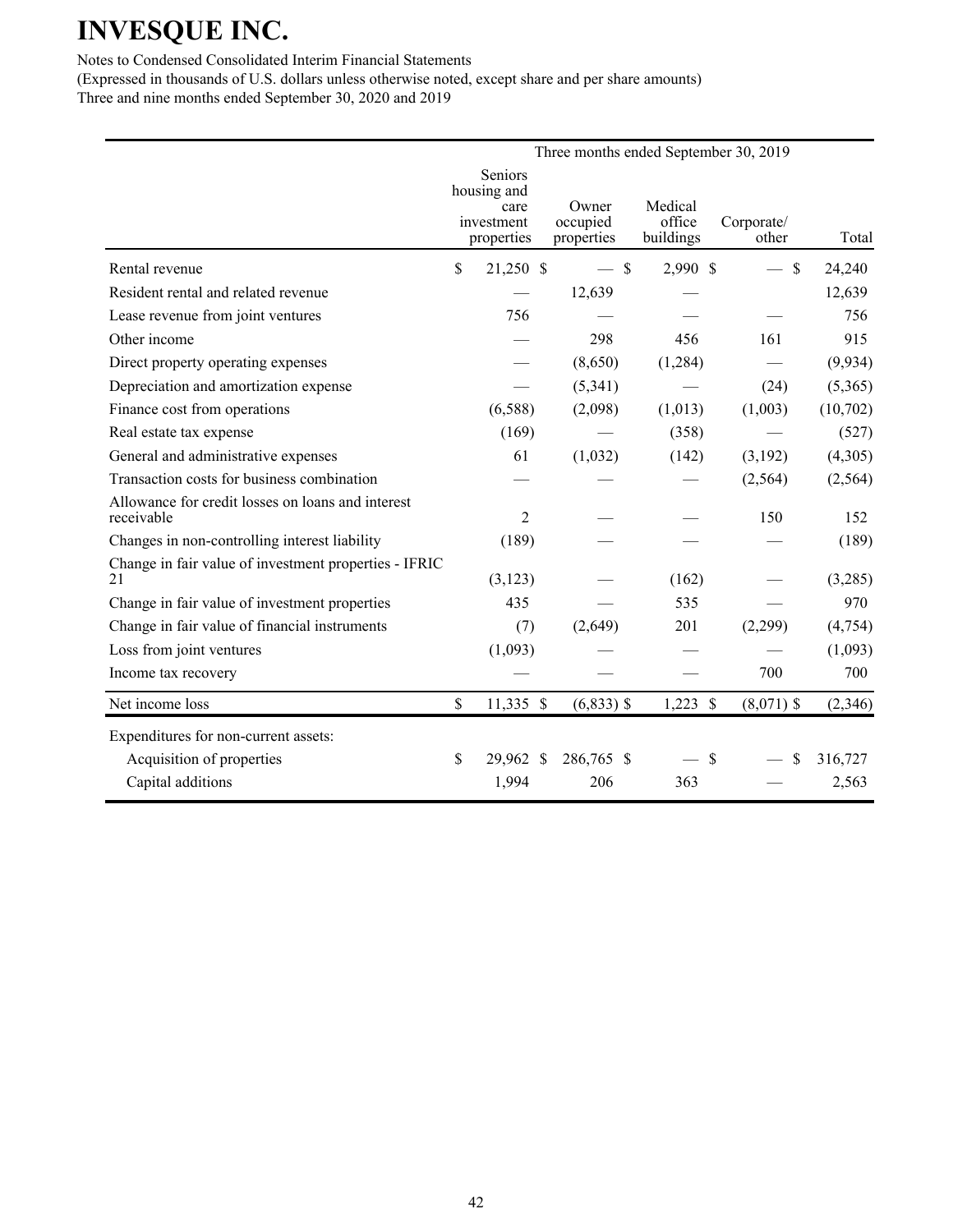Notes to Condensed Consolidated Interim Financial Statements

|                                                                 |                           |                                                            | Nine months ended September 30, 2019 |                                |                                  |           |
|-----------------------------------------------------------------|---------------------------|------------------------------------------------------------|--------------------------------------|--------------------------------|----------------------------------|-----------|
|                                                                 |                           | Seniors<br>housing and<br>care<br>investment<br>properties | Owner<br>occupied<br>properties      | Medical<br>office<br>buildings | Corporate/<br>other              | Total     |
| Rental revenue                                                  | $\boldsymbol{\mathsf{S}}$ | 70,112 \$                                                  | $-$ \$                               | 9,675 \$                       | $\mathcal{S}$<br>$\qquad \qquad$ | 79,787    |
| Resident renal and related revenue                              |                           |                                                            | 12,639                               |                                |                                  | 12,639    |
| Lease revenue from joint ventures                               |                           | 2,253                                                      |                                      |                                |                                  | 2,253     |
| Other income                                                    |                           |                                                            | 298                                  | 1,290                          | 331                              | 1,919     |
| Direct property operating expenses                              |                           |                                                            | (8,650)                              | (3,829)                        |                                  | (12, 479) |
| Depreciation and amortization expense                           |                           |                                                            | (5,341)                              |                                | (67)                             | (5,408)   |
| Finance cost from operations                                    |                           | (21, 556)                                                  | (2,098)                              | (3,065)                        | (2,890)                          | (29,609)  |
| Real estate tax expense                                         |                           | (13, 816)                                                  |                                      | (1,689)                        |                                  | (15,505)  |
| General and administrative expenses                             |                           | (91)                                                       | (1,032)                              | (392)                          | (10, 352)                        | (11, 867) |
| Transaction costs for business combination                      |                           |                                                            |                                      |                                | (4,260)                          | (4,260)   |
| Diligence costs for transactions not pursued                    |                           |                                                            |                                      |                                | (633)                            | (633)     |
| Allowance for credit losses on loans and interest<br>receivable |                           | (11)                                                       |                                      |                                | (1,001)                          | (1,012)   |
| Changes in non-controlling interest liability                   |                           | (344)                                                      |                                      |                                |                                  | (344)     |
| Change in fair value of investment properties - IFRIC<br>21     |                           | 3,367                                                      |                                      | 155                            |                                  | 3,522     |
| Change in fair value of investment properties                   |                           | (4, 425)                                                   |                                      | (466)                          | (3,860)                          | (8,751)   |
| Change in fair value of financial instruments                   |                           | (1,204)                                                    | (2,649)                              | (715)                          | (9,521)                          | (14,089)  |
| Loss from joint ventures                                        |                           | (12, 144)                                                  |                                      |                                |                                  | (12, 144) |
| Income tax recovery                                             |                           |                                                            |                                      |                                | 3,938                            | 3,938     |
| Net loss                                                        | \$                        | $22,141$ \$                                                | $(6,833)$ \$                         | 964 \$                         | $(28,315)$ \$                    | (12,043)  |
| Expenditures for non-current assets:                            |                           |                                                            |                                      |                                |                                  |           |
| Acquisition of properties                                       | \$                        | 89,421 \$                                                  | 286,765 \$                           | $\mathcal{S}$                  | \$                               | 376,186   |
| Capital additions                                               |                           | 4,659                                                      | 206                                  | 830                            |                                  | 5,695     |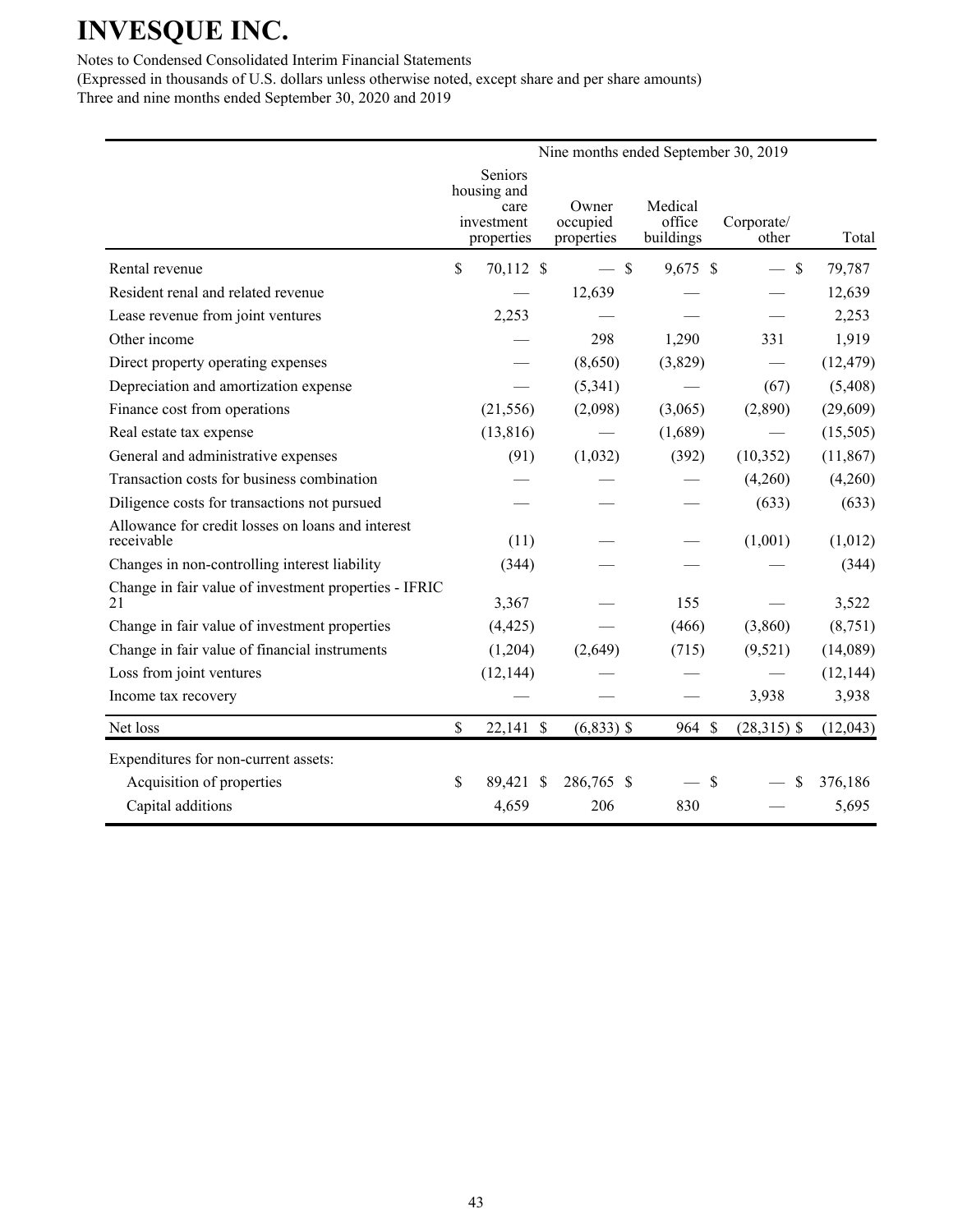Notes to Condensed Consolidated Interim Financial Statements

(Expressed in thousands of U.S. dollars unless otherwise noted, except share and per share amounts) Three and nine months ended September 30, 2020 and 2019

The following tables show assets and liabilities by reportable segment as at September 30, 2020 and December 31, 2019:

|                                       |                                                            |                                 |               | As at September 30, 2020       |               |                          |               |             |
|---------------------------------------|------------------------------------------------------------|---------------------------------|---------------|--------------------------------|---------------|--------------------------|---------------|-------------|
|                                       | Seniors<br>housing and<br>care<br>investment<br>properties | Owner<br>occupied<br>properties |               | Medical<br>office<br>buildings |               | Corporate/<br>other      |               | Total       |
| Investment properties                 | \$<br>757,202 \$                                           |                                 | <sup>\$</sup> | 136,875 \$                     |               | $\overline{\phantom{0}}$ | $\mathbb{S}$  | 894,077     |
| Property, plant and equipment, net    |                                                            | 457,169                         |               |                                |               | 2,936                    |               | 460,105     |
| Investment in joint ventures          | 68,531                                                     |                                 |               |                                |               |                          |               | 68,531      |
| Loans receivable                      | 11,833                                                     |                                 |               |                                |               | 12,351                   |               | 24,184      |
| Other assets                          | 20,047                                                     | 27,824                          |               | 2,628                          |               | 29,779                   |               | 80,278      |
| Total assets                          | \$<br>857,613 \$                                           | 484,993 \$                      |               | 139,503                        | <sup>S</sup>  | 45,066                   |               | \$1,527,175 |
| Mortgages payable                     | \$<br>153,596 \$                                           | 141,191 \$                      |               |                                | \$            |                          | <sup>\$</sup> | 294,787     |
| Credit facilities                     | 399,298                                                    | 174,400                         |               | 84,409                         |               |                          |               | 658,107     |
| Convertible debentures                |                                                            |                                 |               |                                |               | 92,072                   |               | 92,072      |
| Commonwealth preferred unit liability |                                                            | 63,985                          |               |                                |               |                          |               | 63,985      |
| Non-controlling interest liability    | 3,279                                                      | 1,318                           |               |                                |               |                          |               | 4,597       |
| Other liabilities                     | 27,629                                                     | 27,566                          |               | 3,931                          |               | 28,209                   |               | 87,335      |
| Total liabilities                     | \$<br>583,802 \$                                           | 408,460 \$                      |               | 88,340                         | <sup>\$</sup> | 120,281                  |               | \$1,200,883 |

|                                       | As at December 31, 2019 |                                                                   |      |                                 |    |                                |  |                     |    |             |
|---------------------------------------|-------------------------|-------------------------------------------------------------------|------|---------------------------------|----|--------------------------------|--|---------------------|----|-------------|
|                                       |                         | <b>Seniors</b><br>housing and<br>care<br>investment<br>properties |      | Owner<br>occupied<br>properties |    | Medical<br>office<br>buildings |  | Corporate/<br>other |    | Total       |
| Investment properties                 | \$                      | 828,150 \$                                                        |      |                                 | \$ | 141,484 \$                     |  |                     | \$ | 969,634     |
| Property, plant and equipment, net    |                         |                                                                   |      | 456,936                         |    |                                |  | 3,006               |    | 459,942     |
| Investment in joint ventures          |                         | 99,321                                                            |      |                                 |    |                                |  |                     |    | 99,321      |
| Loans receivable                      |                         | 8,247                                                             |      |                                 |    |                                |  | 42,080              |    | 50,327      |
| Other assets                          |                         | 19,653                                                            |      | 24,381                          |    | 1,726                          |  | 5,754               |    | 51,514      |
| Total assets                          | \$                      | 955,371                                                           | - \$ | 481,317 \$                      |    | 143,210 \$                     |  | 50,840              |    | \$1,630,738 |
| Mortgages payable                     | \$                      | 151,279 \$                                                        |      | 124,188 \$                      |    | — \$                           |  |                     | S  | 275,467     |
| Credit facilities                     |                         | 386,778                                                           |      | 174,230                         |    | 85,951                         |  |                     |    | 646,959     |
| Convertible debentures                |                         |                                                                   |      |                                 |    |                                |  | 91,049              |    | 91,049      |
| Commonwealth preferred unit liability |                         |                                                                   |      | 63,654                          |    |                                |  |                     |    | 63,654      |
| Non-controlling interest liability    |                         | 3,376                                                             |      | 123                             |    |                                |  |                     |    | 3,499       |
| Other liabilities                     |                         | 25,875                                                            |      | 12,839                          |    | 2,465                          |  | 28,787              |    | 69,966      |
| Total liabilities                     | \$                      | 567,308 \$                                                        |      | 375,034 \$                      |    | 88,416 \$                      |  | 119,836 \$1,150,594 |    |             |

In measuring performance, the Company does not distinguish or group its properties on a geographical basis. Management has applied judgment by aggregating its properties into four reportable segments for disclosure purposes. The Company's Chief Executive Officer is the chief decision maker and regularly reviews performance on an individual property basis and on the basis of the Company's reportable operating segments.